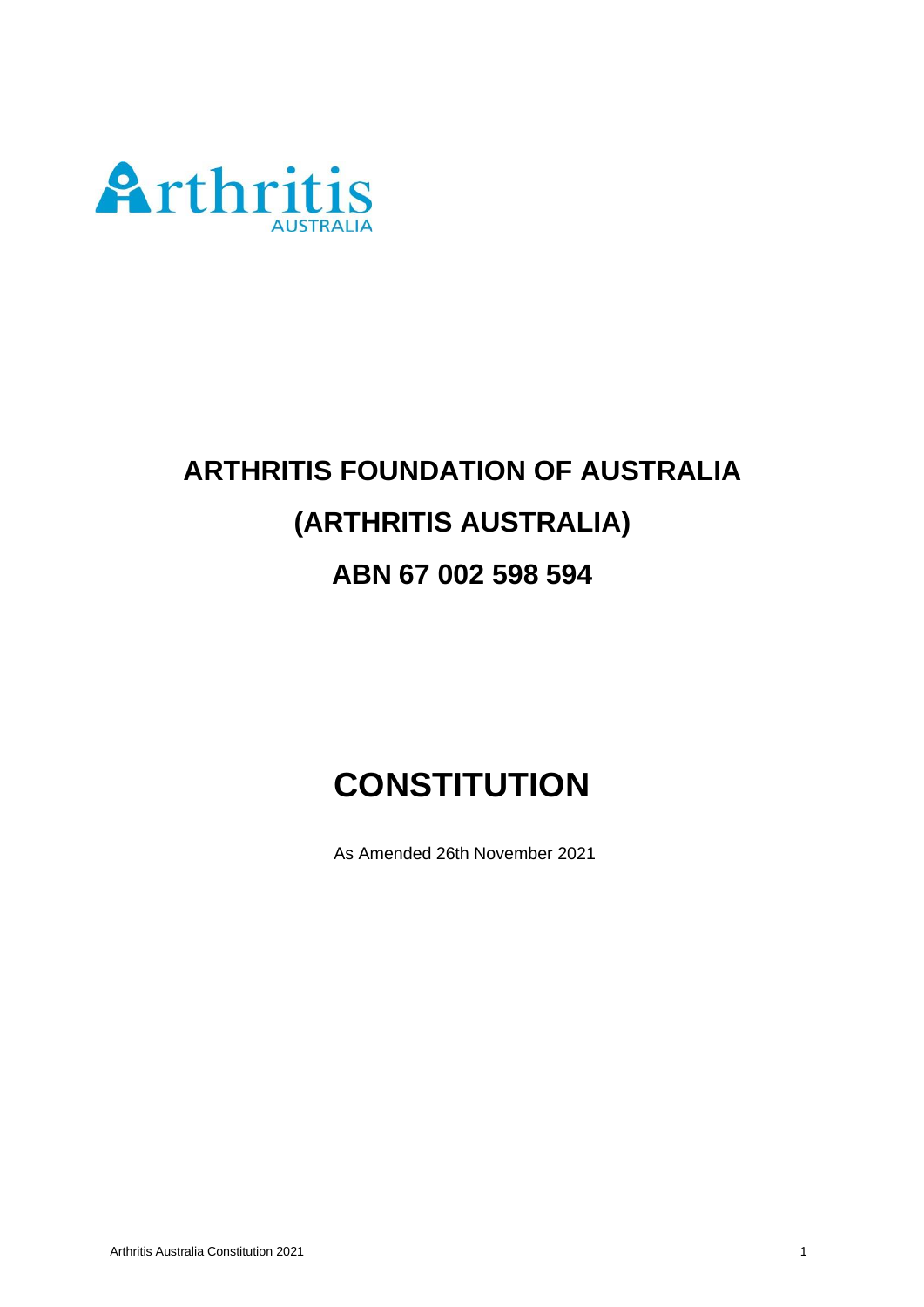# **TABLE OF CONTENTS**

| 1. | <b>INTERPRETATION</b><br>1.1<br>Definitions |                                                                         | 6<br>6   |
|----|---------------------------------------------|-------------------------------------------------------------------------|----------|
|    | 1.2                                         | Construction                                                            | g        |
| 2. | <b>NAME</b>                                 |                                                                         | 10       |
| 3. | <b>OBJECTS</b>                              |                                                                         | 10       |
| 4. | <b>MEMBERS</b>                              |                                                                         | 12       |
|    | 4.1                                         | Categories of Membership                                                | 12       |
|    | 4.2                                         | <b>Ordinary Members</b>                                                 | 12       |
|    | 4.3                                         | <b>Affiliate Members</b>                                                | 12       |
|    | 4.4                                         | Determination of Application                                            | 13       |
|    | 4.5                                         | Notification                                                            | 13       |
|    | 4.6                                         | <b>Commencement of Membership</b>                                       | 13       |
|    | 4.7                                         | Fees                                                                    | 13       |
|    | 4.8<br>4.9                                  | Default in payment of Membership fees<br><b>Cessation of Membership</b> | 13<br>14 |
|    |                                             | 4.10 Expulsion from Membership                                          | 14       |
|    | 4.11                                        | <b>Expulsion Procedure</b>                                              | 15       |
|    |                                             |                                                                         |          |
| 5. |                                             | <b>REGISTER OF MEMBERS</b>                                              | 15       |
| 6. |                                             | <b>GENERAL MEETINGS</b>                                                 | 15       |
|    | 6.1                                         | Annual general meeting                                                  | 15       |
|    | 6.2                                         | Holding of general meetings                                             | 16       |
|    | 6.3                                         | Convening of general meetings                                           | 16       |
|    | 6.4                                         | Notice of meetings                                                      | 16       |
|    | 6.5<br>6.6                                  | Omission to give notice<br><b>Ordinary and Special business</b>         | 17<br>17 |
|    | 6.7                                         | <b>Resolutions to amend Constitution</b>                                | 17       |
|    |                                             |                                                                         |          |
| 7. |                                             | PROCEEDINGS AT GENERAL MEETINGS                                         | 17       |
|    | 7.1                                         | Quorum                                                                  | 17       |
|    | 7.2                                         | Lack of quorum                                                          | 17       |
|    | 7.3                                         | Departure of Members Affecting Quorum                                   | 18       |
|    | 7.4                                         | <b>Chairing Members' Meetings</b>                                       | 18       |
|    | $7.5\,$                                     | Adjournment                                                             | 18       |
|    | 7.6<br>7.7                                  | Notice of adjourned meeting                                             | 18<br>18 |
|    | 7.8                                         | Decision on resolutions<br>Minutes as evidence of result                | 19       |
|    | 7.9                                         | Taking of poll                                                          | 19       |
|    | 7.10                                        | Rights of Officers and Advisers to attend General Meetings              | 19       |
|    | 7.11                                        | <b>Circulating resolutions</b>                                          | 19       |
| 8. | <b>REPRESENTATION AND VOTING OF MEMBERS</b> |                                                                         | 20       |
|    | 8.1                                         | Representation                                                          | 20       |
|    | 8.2                                         | Entitlement to vote                                                     | 20       |
| 9. | <b>PROXIES</b>                              |                                                                         | 20       |
|    | 9.1                                         | Appointment of proxy                                                    | 20       |
|    | 9.2                                         | Instrument of proxy                                                     | 20       |
|    |                                             |                                                                         |          |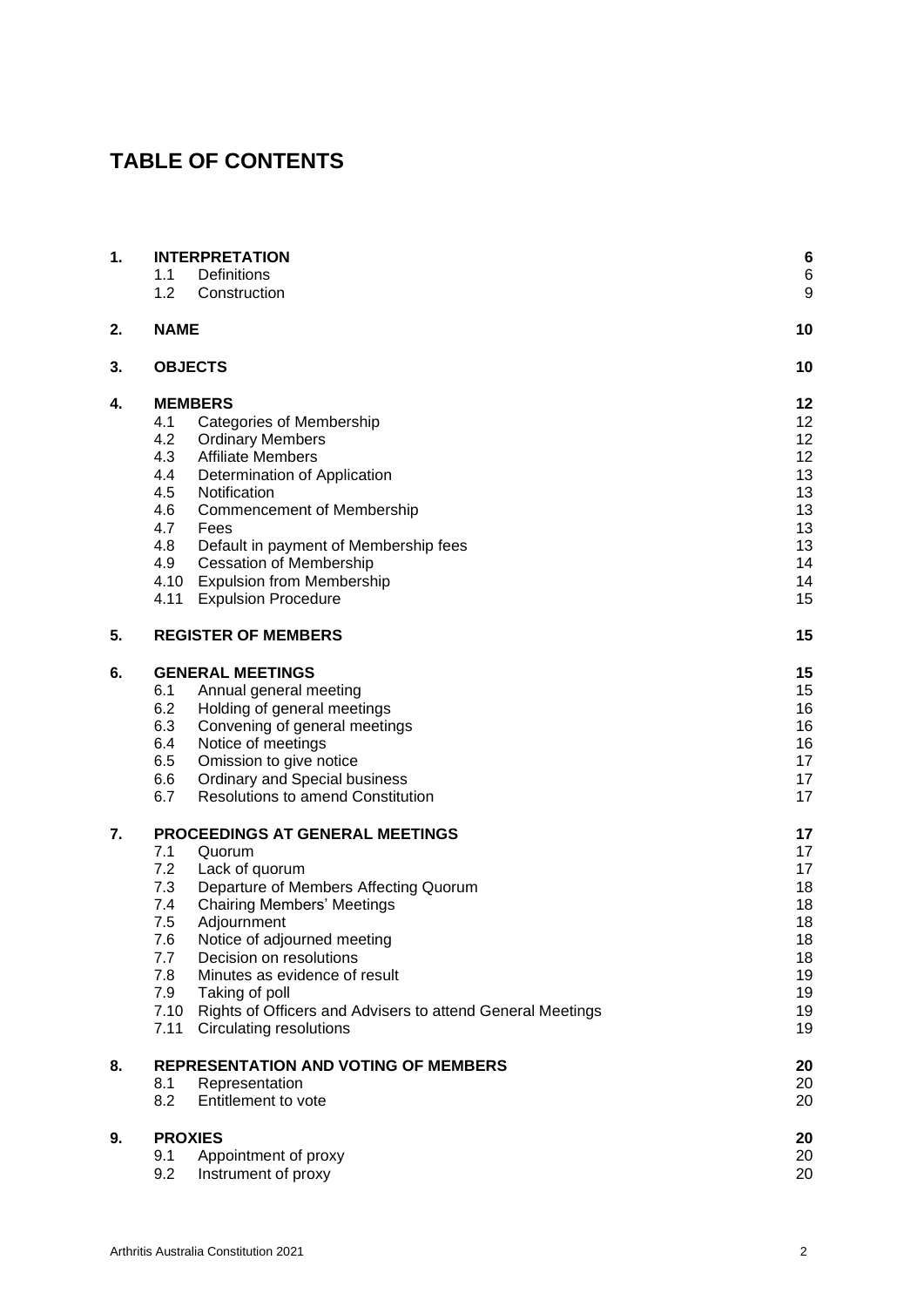|     | 9.3<br>Proxy to be deposited at the Office<br>9.4<br>Form of proxy<br>9.5<br>Proxy's Authority<br>Power to demand poll<br>9.6<br>9.7<br>Identification of proxy                                                                                                                                                            | 20<br>20<br>21<br>21<br>21                               |
|-----|----------------------------------------------------------------------------------------------------------------------------------------------------------------------------------------------------------------------------------------------------------------------------------------------------------------------------|----------------------------------------------------------|
| 10. | <b>CORPORATE REPRESENTATIVES</b><br>10.1 Power to appoint<br>10.2 Form and scope of appointment<br>10.3 Duration of appointment                                                                                                                                                                                            | 21<br>21<br>21<br>22                                     |
| 11. | <b>DIRECTORS</b><br>11.1 Number of Directors<br>11.2 Change to the Number of Directors<br>11.3 Directors as Members<br>11.4 No remuneration<br>11.5 Vacancies                                                                                                                                                              | 22<br>22<br>22<br>22<br>22<br>22                         |
| 12. | <b>MANAGEMENT OF THE COMPANY</b>                                                                                                                                                                                                                                                                                           | 22                                                       |
| 13. | <b>APPOINTMENT OF DIRECTORS</b><br>13.1 Current Directors<br>13.2 Director Nominations<br>13.3 Director Candidate List<br>13.4 Election of Directors by Members                                                                                                                                                            | 23<br>23<br>23<br>25<br>25                               |
| 14. | <b>DIRECTOR RETIREMENT AND REMOVAL</b><br>14.1 Director's retirement by rotation<br>14.2 Director Resignation<br>14.3 Removal of Directors<br>14.4 Disqualification Of Directors                                                                                                                                           | 25<br>25<br>26<br>26<br>27                               |
| 15. | <b>DIRECTOR'S OBLIGATIONS</b><br>15.1 Confidentiality<br>15.2 Use<br>15.3 Confidential Information in the public domain<br>15.4 Uncertainty<br>15.5 Security<br>Delivery or destruction of Confidential Information<br>15.6<br>15.7 Director must not make copies<br>15.8 Obligations to continue<br>15.9<br>No limitation | 27<br>27<br>28<br>28<br>28<br>28<br>28<br>28<br>29<br>29 |
| 16. | <b>DIRECTOR'S INTERESTS</b><br>16.1 Disqualification<br>16.2 Declaration of interest<br>16.3 Votes by interested Directors<br>16.4 Director's Conflicts of Interest                                                                                                                                                        | 29<br>29<br>29<br>30<br>30                               |
| 17. | <b>OFFICE BEARERS</b><br>17.1<br><b>Office Bearers</b><br>17.2 Appointment and Termination of Office Bearers<br>17.3 Chairperson to preside at annual general meeting                                                                                                                                                      | 30<br>30<br>30<br>31                                     |
| 18. | <b>PROCEEDINGS OF DIRECTORS</b><br>18.1<br>Procedure generally<br>18.2 Quorum<br>18.3 Notice of Board meetings<br>18.4 Chair of Board meetings<br>18.5<br>Determinations                                                                                                                                                   | 31<br>31<br>31<br>31<br>32<br>32                         |
|     |                                                                                                                                                                                                                                                                                                                            |                                                          |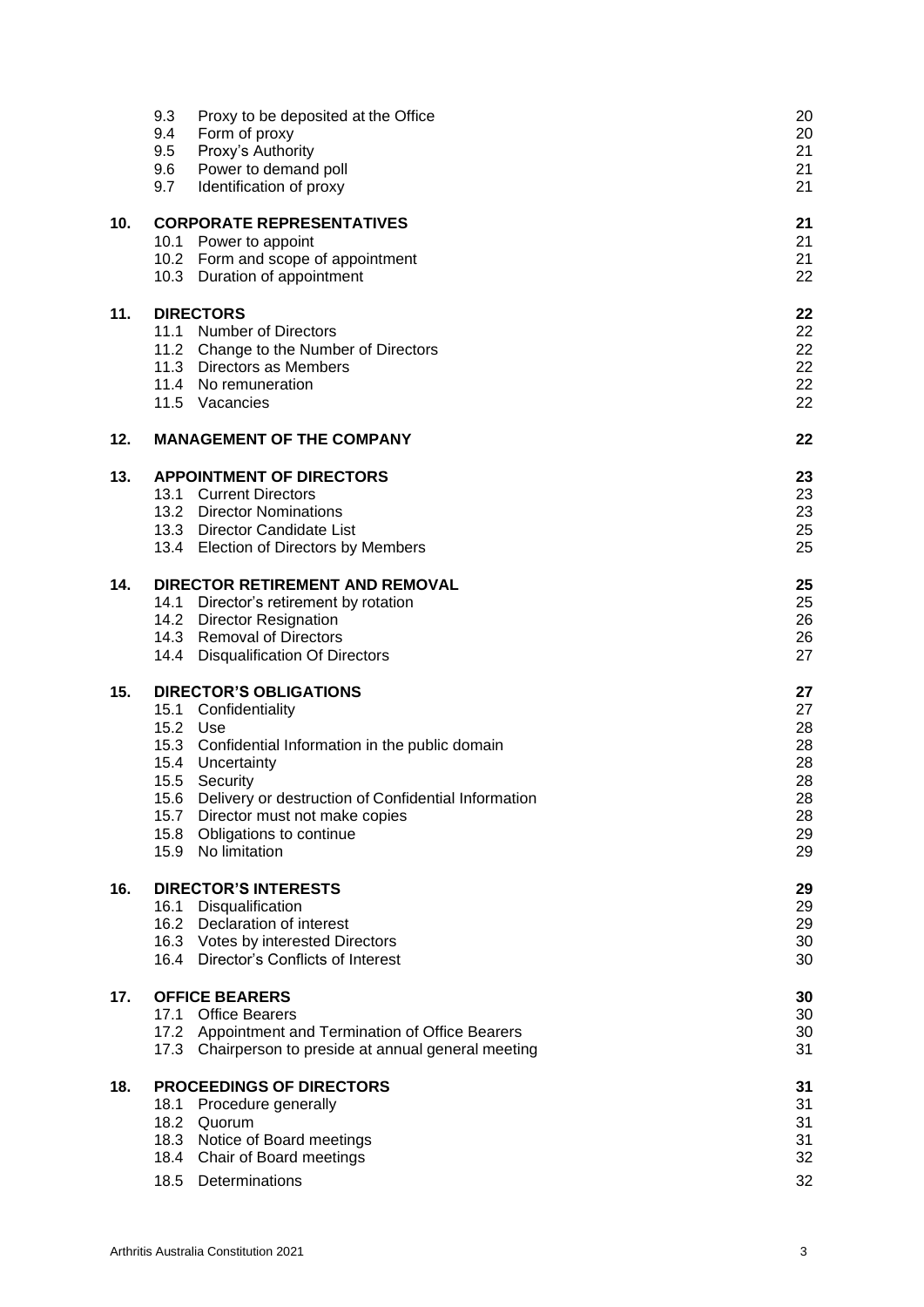|     | 18.6 Delegation to Committees<br>18.7 Procedure of Committees<br>18.8 Validation of irregular acts<br>18.9 Board Meetings by Instantaneous Communication Device<br>18.10 Written resolutions                                                                                                                            | 32<br>32<br>33<br>33<br>33                               |
|-----|-------------------------------------------------------------------------------------------------------------------------------------------------------------------------------------------------------------------------------------------------------------------------------------------------------------------------|----------------------------------------------------------|
| 19. | <b>COUNCIL OF ADVICE</b><br>19.1 Formation and Constitution<br>19.2 Role<br>19.3 Reporting and Board response<br>19.4 Affiliate Member Representatives<br>19.5<br><b>Chairperson and Chief Executive Involvement</b><br>19.6 Chair<br>19.7 Meetings<br>19.8 Funding and Support<br>19.9 Remuneration of Council Members | 34<br>34<br>35<br>35<br>35<br>36<br>36<br>37<br>37<br>37 |
| 20. | <b>MINUTES</b>                                                                                                                                                                                                                                                                                                          | 37                                                       |
| 21. | <b>PATRON</b>                                                                                                                                                                                                                                                                                                           | 37                                                       |
| 22. | <b>EMERITUS DIRECTORS</b>                                                                                                                                                                                                                                                                                               | 38                                                       |
| 23. | <b>TREASURER</b>                                                                                                                                                                                                                                                                                                        | 38                                                       |
| 24. | <b>CHIEF EXECUTIVE</b><br>24.1 Appointment<br>24.2 Remuneration<br>24.3 Powers                                                                                                                                                                                                                                          | 38<br>38<br>38<br>38                                     |
| 25. | <b>SECRETARY</b>                                                                                                                                                                                                                                                                                                        | 39                                                       |
| 26. | <b>ESTABLISHMENT AND OPERATION OF GIFT FUND</b><br>Establishment and Maintenance of Gift Fund<br>26.1<br>26.2 Future Gifts                                                                                                                                                                                              | 39<br>39<br>39                                           |
| 27. | <b>FINANCIAL RECORDS</b><br>27.1 Financial and other records<br>27.2 Time for financial reports<br>27.3 Financial Year<br>27.4 Reporting to Members<br>27.5 Consideration of Accounts at the AGM                                                                                                                        | 40<br>40<br>40<br>40<br>40<br>40                         |
| 28. | <b>NOTICES</b><br>28.1 Entitlement to Notice<br>28.2 Notices to Members<br>28.3 Deemed service                                                                                                                                                                                                                          | 40<br>40<br>41<br>41                                     |
| 29. | <b>DISPUTES AND MEDIATION</b><br>29.1<br>Application<br>29.2 Mediation                                                                                                                                                                                                                                                  | 41<br>41<br>42                                           |
| 30. | <b>WINDING UP OR DISSOLUTION</b>                                                                                                                                                                                                                                                                                        | 42                                                       |
| 31. | <b>INDEMNITY OF OFFICERS</b>                                                                                                                                                                                                                                                                                            | 43                                                       |
| 32. | <b>CAPACITY</b>                                                                                                                                                                                                                                                                                                         | 44                                                       |
| 33. | <b>NON-PROFIT</b>                                                                                                                                                                                                                                                                                                       | 44                                                       |
|     |                                                                                                                                                                                                                                                                                                                         |                                                          |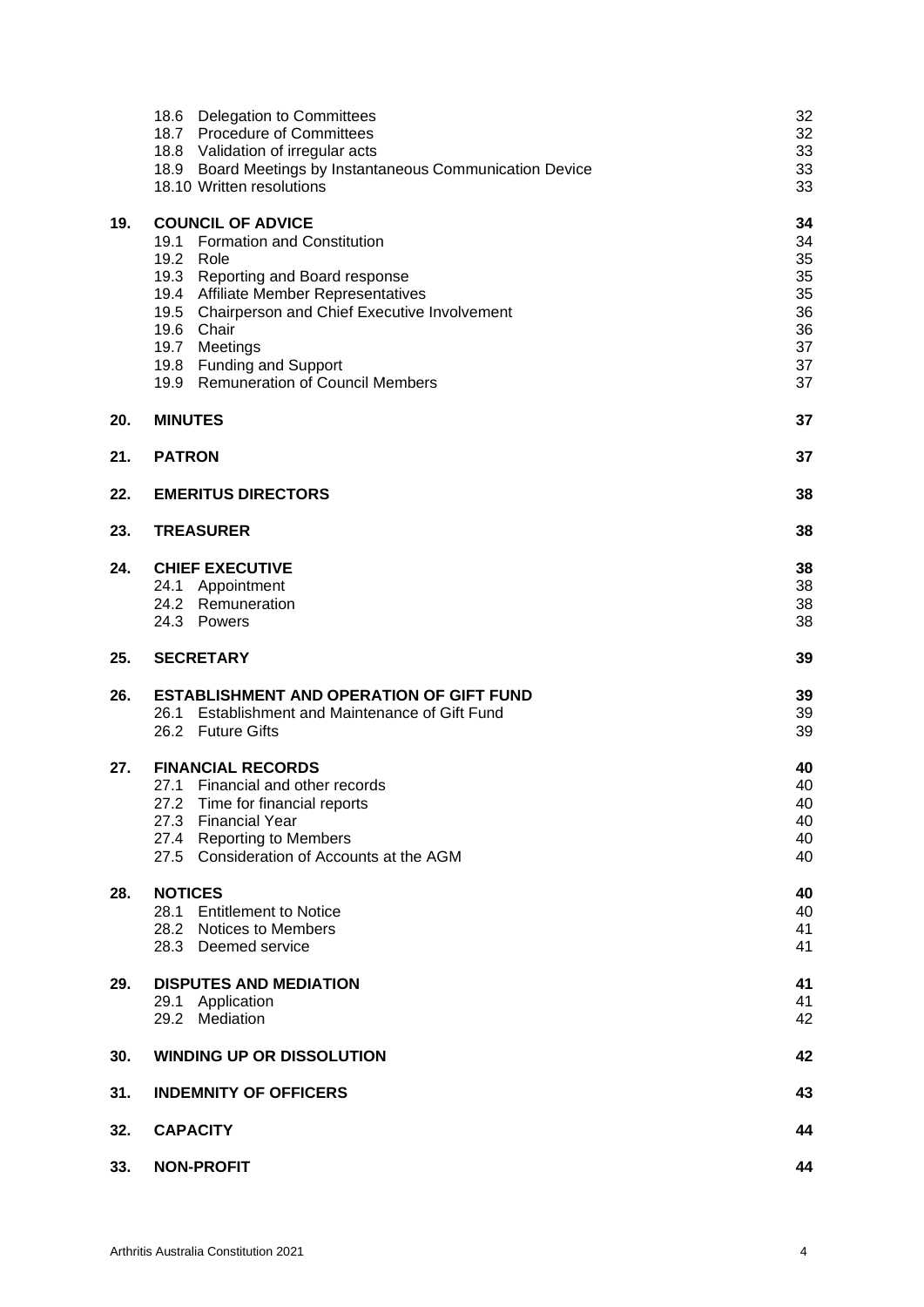| 34. | <b>LIMITED LIABILITY</b>                                                                                                                                                   | 45                   |
|-----|----------------------------------------------------------------------------------------------------------------------------------------------------------------------------|----------------------|
| 35. | <b>MEMBERS' GUARANTEE</b>                                                                                                                                                  | 45                   |
| 36. | APPLICATION OF THE CORPORATIONS ACT<br>36.1 What parts of the Corporations Act apply<br>36.2 Actions authorised under Corporations Act<br>36.3 Replaceable rules displaced | 45<br>45<br>45<br>46 |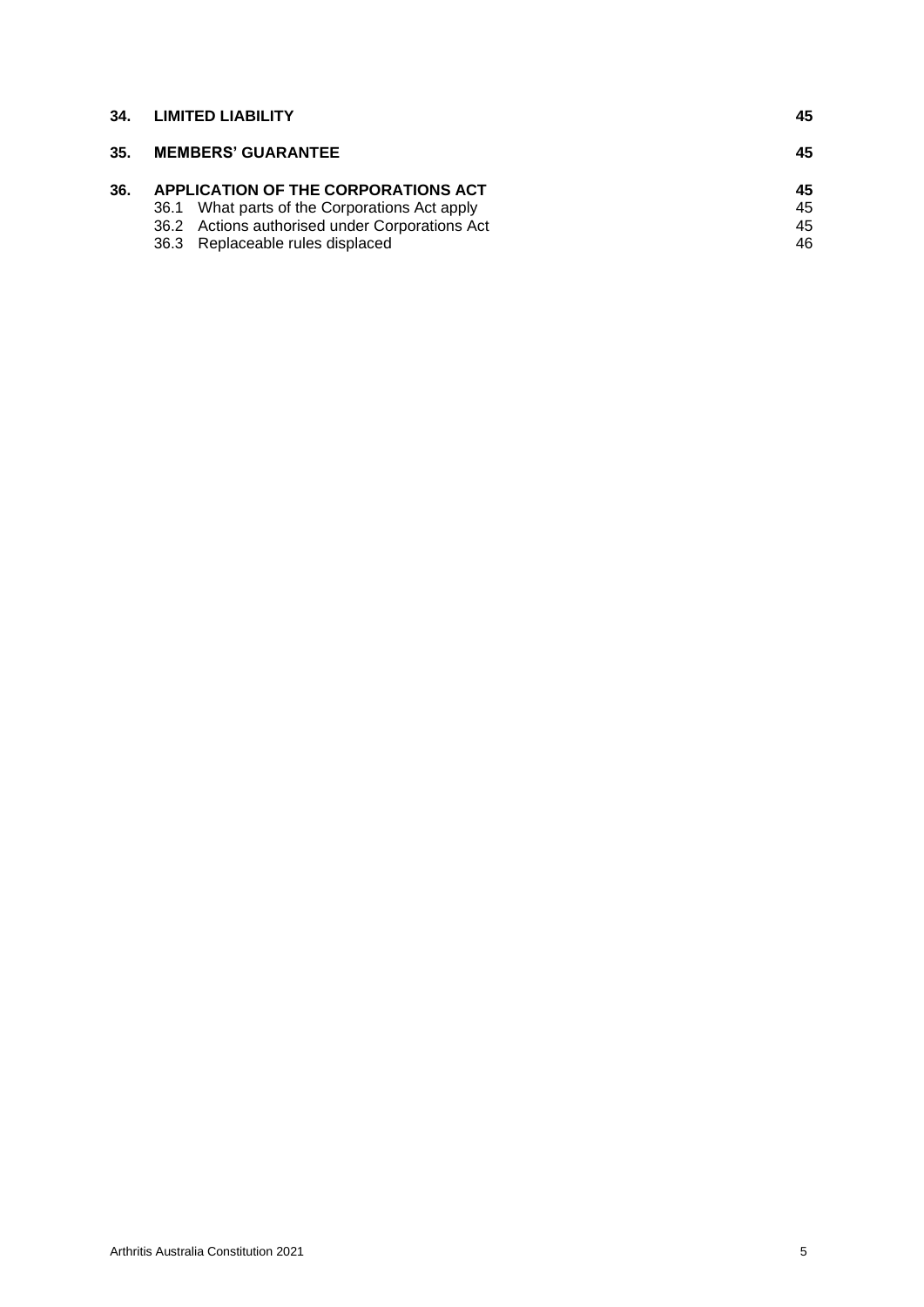#### **ARTHRITIS FOUNDATION OF AUSTRALIA**

#### **ABN 67 002 598 594**

# **A COMPANY LIMITED BY GUARANTEE**

# <span id="page-5-0"></span>**1. INTERPRETATION**

#### <span id="page-5-1"></span>**1.1 Definitions**

In this Constitution, unless the context otherwise requires:

**Affiliate Member** means any organisation accepted for membership as an affiliate member in accordance with clause [4.4;](#page-12-0)

**ASIC** means the Australian Securities and Investments Commission;

**Board** means the Board of Directors of the Company;

**Business Day** means a day which is not a Saturday, Sunday or bank or public holiday in New South Wales;

**Chairperson** means the Chairperson of the Company elected in accordance with clause 18.4;

**Chief Executive** means any person engaged by the directors under clause [24 t](#page-37-2)o perform the office of "Chief Executive ";

**Commencement Date** means the date of adoption of this Constitution;

**Committee** means a Committee of Directors or a Committee of Directors and other persons appointed to such Committee by the Board formed under clause [18.6;](#page-31-2)

**Company** means Arthritis Foundation of Australia, a company limited by guarantee and registered without the word "Limited" in its name under section 150 of the Corporations Act;

#### **Confidential Information**:

- (a) means information (whether or not in material form) given to or gained by a Director or Officer before, duringor after that person's term of Directorship, employment or engagement that relates to:
	- (i) the Company; or
	- (ii) Consumers or suppliers of the Company; or
	- (iii) any funding, sponsorship or donation arrangements inrespect of the Company; and
- (b) includes, but is not limited to:
	- (i) trade secrets;
	- (ii) information relating to the business affairs, accounts work, marketing plans, prospects, price information, supplier lists,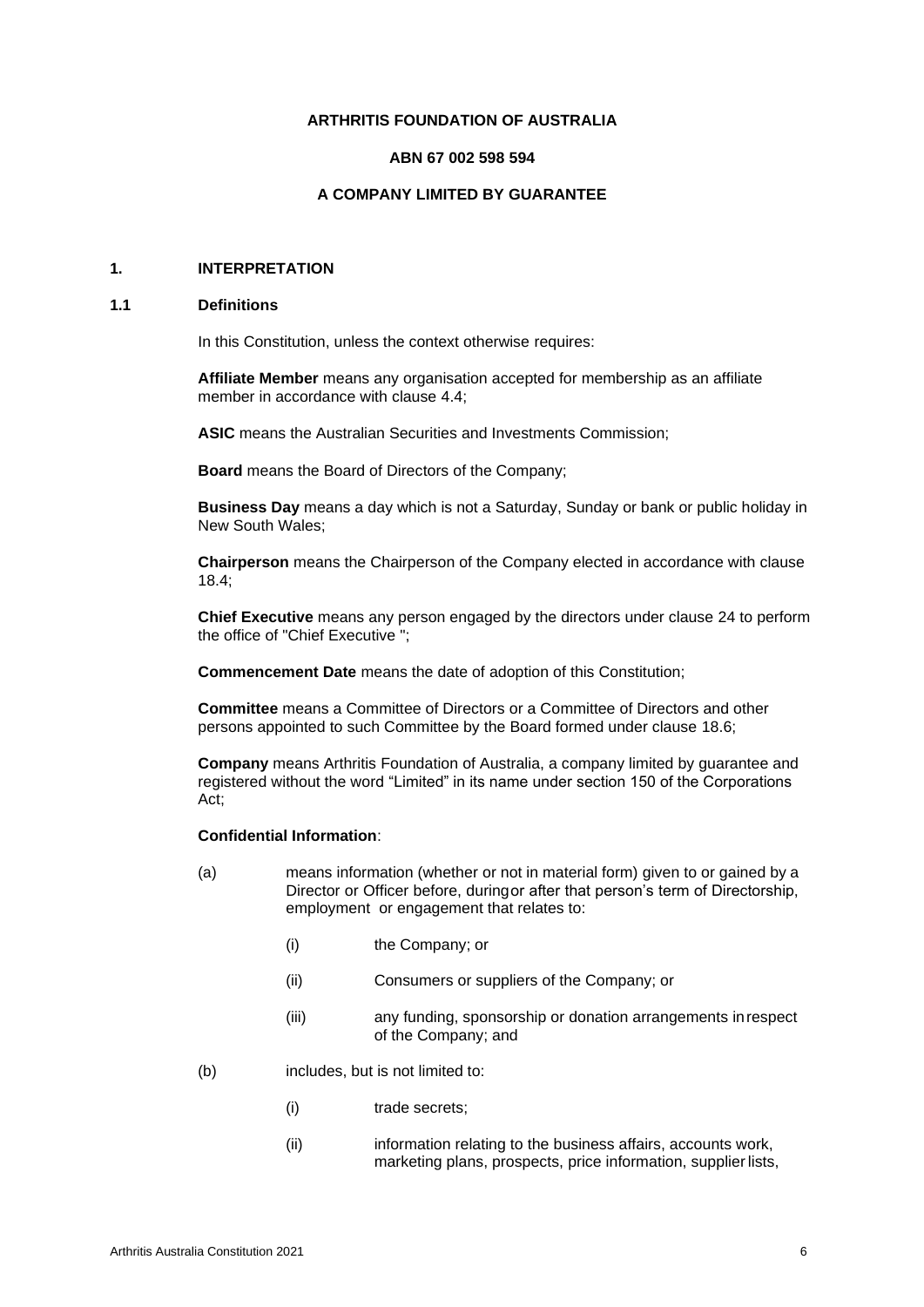research, management, financing, business strategies, products, inventions, designs or processes;

- (iii) computer data bases and computer software; and
- (iv) data surveys, Consumer lists, specifications, drawings,records, reports and statements;

**Constitution** means this Constitution as amended from time to time;

**Consumer** means a person who has been directly affected by arthritis or any other musculoskeletal disease or condition and their carers;

**Consumer Director** means a person who is appointed to the Board to represent Consumers, who must also be a Consumer;

**Corporations Act** means the *Corporations Act 2001* (Cth);

**Council of Advice** means the body established in accordance with clause [19.1;](#page-33-1)

**Default Notice** has the meaning given in clause [4.8;](#page-12-4)

**Director** means any person occupying the position of a Director of the Company, being an Independent Director, Consumer Director or Medical Director;

**Duties** includes, in any particular case where the Board considers it appropriate, duties arising by reason of the appointment, nomination or secondment in any capacity of an Officer by the Company or, where applicable, the subsidiary of the Company to any other corporation;

**Gift** means a gift to the Company pursuant to the provisions of subdivision 30-A of the *Income Tax Assessment Act 1997* (Cth) and which is either a gift of cash or a gift of an asset made or transferred or given to the Company;

**Gift Fund** means the gift fund established under clause [26;](#page-38-1)

**Independent Director** means a Director who is not a Consumer Director or aMedical Director;

**Insolvency Event** means:

- (a) in relation to any entity:
	- (i) a receiver, receiver and manager, administrator, trustee or similar official being appointed over any of the assets or undertaking of the entity;
	- (ii) the entity suspending payments of its debts generally;
	- (iii) the entity being or becoming unable to pay its debts when they fall due or being unable to pay its debts within the meaning of the Corporations Act;
	- (iv) the entity entering into or resolving to enter into any arrangement, composition or compromise with, or assignment for the benefit of, its creditors or any class of them; or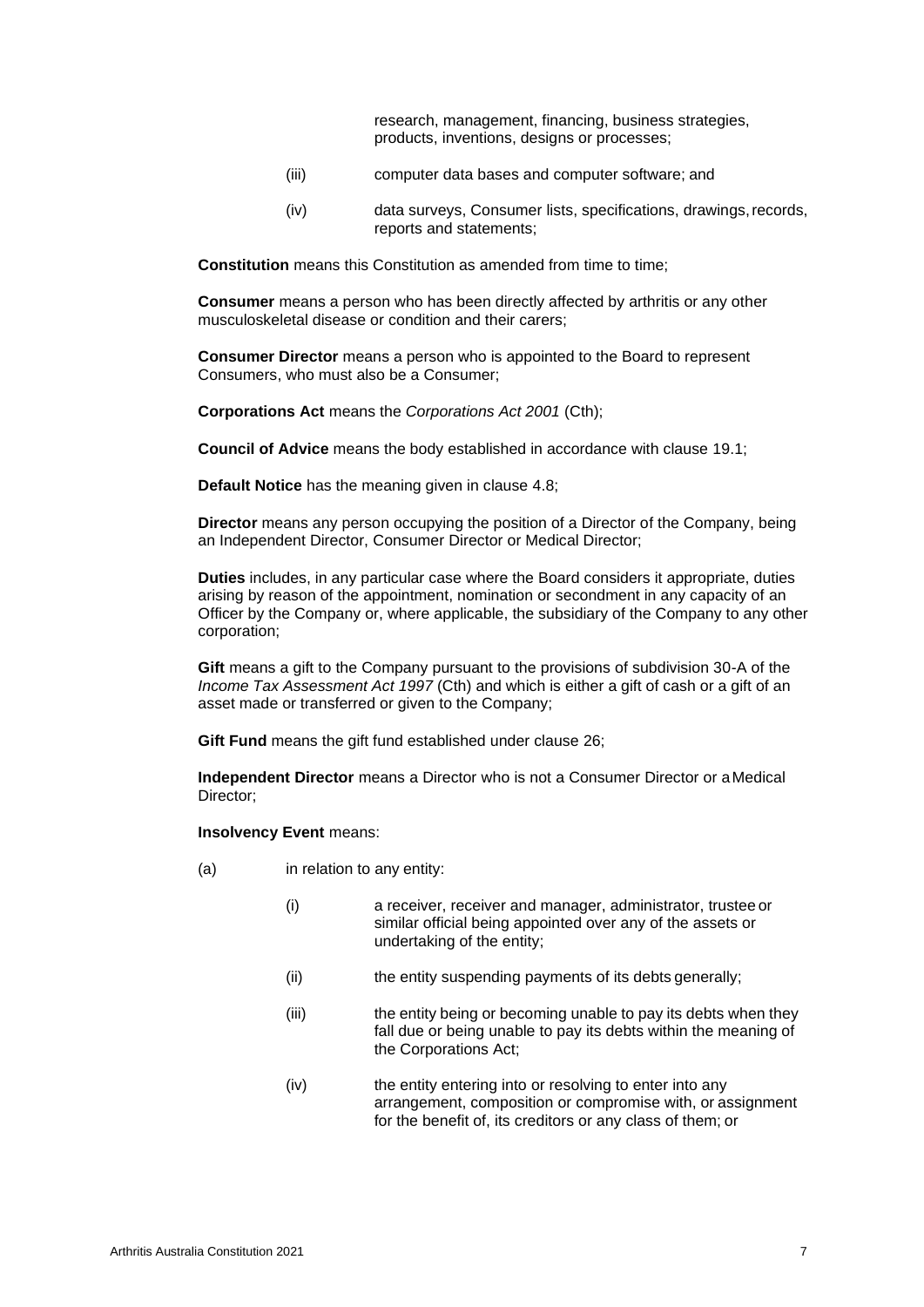- (v) an application or order being made for the winding up or dissolution of, or the appointment of a provisional liquidator to the entity; or
- (vi) a resolution being passed or steps taken to pass a resolutionfor the winding up or dissolution of the entity otherwise than for the purpose of an amalgamation or reconstruction, and
- (b) in relation to any natural person, that person:
	- (i) being unable to pay his or her debts when due, or an application being made to declare that person bankrupt.
	- (ii) committing an act of bankruptcy or compounding with his orher creditors;
	- (iii) bringing his or her estate within the operation of any law relating to bankrupts;
	- (iv) becoming the subject of a sequestration order or entering into a composition, deed of assignment or deed of arrangement with his or her creditors; or
	- (v) taking the benefit of any Act that may be available for bankrupt or insolvent debtors;

**Instantaneous Communication Device** includes telephone, television, fax, email, videoconference or any other audio, visual or data device which permits instantaneous communication between Directors;

**Liability** means all costs, charges, losses, damages, expenses, penalties and liabilities of any kind including, in particular, legal costs incurred in defending an action for a liability incurred as an Officer;

**Medical Director** means a qualified medical practitioner who is appointed to the Board to provide expertise in the treatment of arthritis and/or any other musculoskeletal disease or condition;

**Members** means persons that are, or who are admitted as, members of the Company under clause [4;](#page-11-0)

**MOU** means any Memorandum of Understanding between the Company and an Affiliate Member setting out the roles, responsibilities and obligations of each party;

**Objects** means the objects for which the Company is established set out in clause [3;](#page-9-1)

**Office** means the registered office from time to time of the Company;

**Office Bearers** has the meaning given in clause [17.1;](#page-29-3)

**Officer** means:

- (a) a Director or Secretary or a director or secretary of a subsidiary of the Company; or
- (b) a person: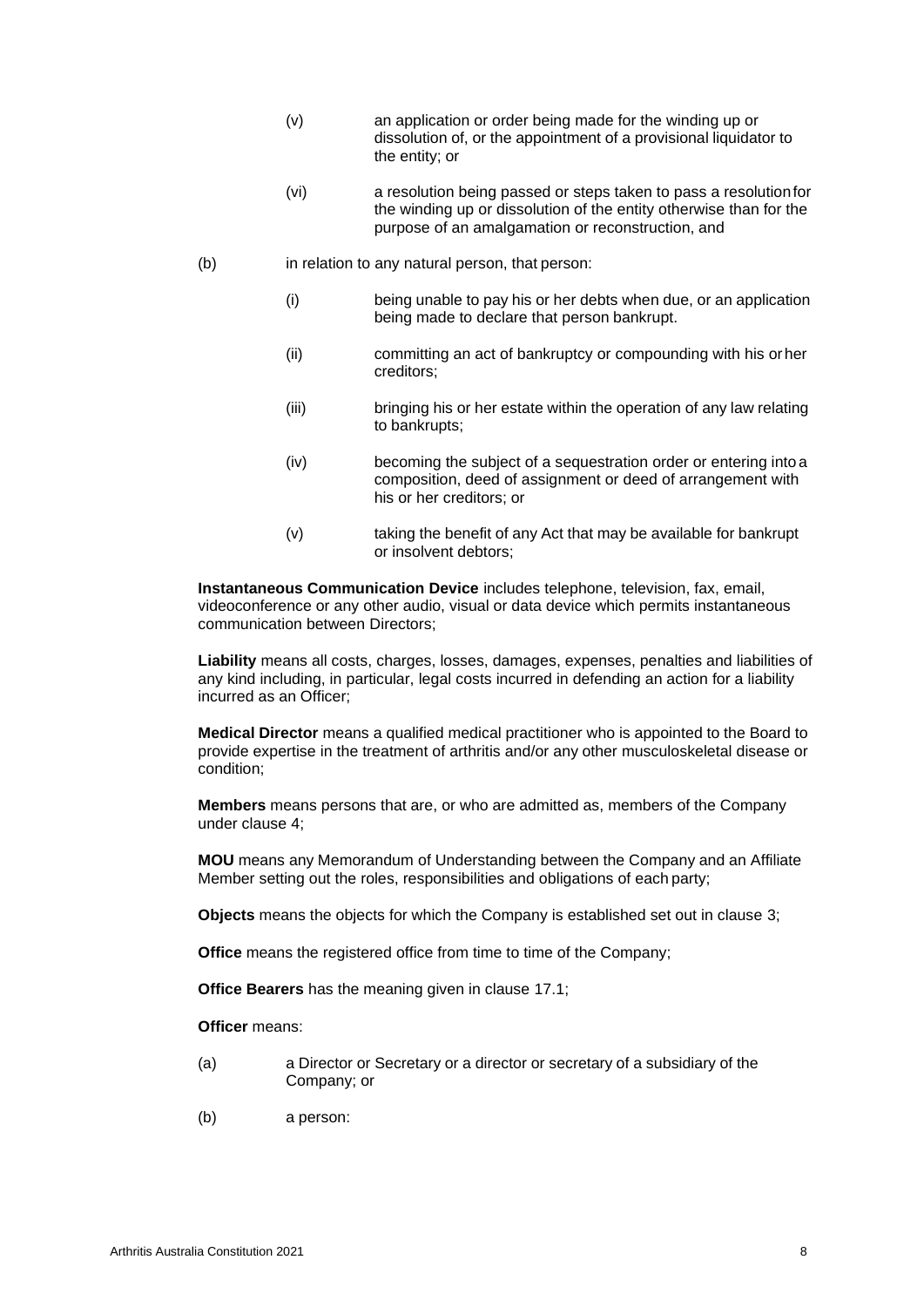- (i) who makes or participates in making decisions that affect the whole, or a substantial part, of the business of the Company or a subsidiary of the Company;
- (ii) who has the capacity to affect significantly the Company's or a subsidiary of the Company's financial standing; or
- (iii) in accordance with whose instructions or wishes the Directors or the directors of a subsidiary of the Company are accustomed to act (excluding advice given by the person in the proper performance of functions attached to the person's professional capacity or as part of their business relationship with the Directors or the directors of a subsidiary of the Company or the Company or a subsidiary of the Company),

and includes a person who formerly held any of the above positions;

**Ordinary Member** means a member of the Company other than an Affiliate Member;

**Present** in connection with a meeting of Members, means present in person, by video conference, by teleconference, by corporate representative or by proxy (but not by attorney) at the meeting;

**Register** means the register of Members to be kept pursuant to the Corporations Act;

**Related Body Corporate** has the meaning given in the Corporations Act;

**Relevant Extent** means:

- (a) to the extent the Company is not precluded by law from doingso;
- (b) to the extent and for the amount that the Officer is not otherwise entitled to be indemnified and is not actually indemnified by another person (including, but without limitation, a subsidiary or an insurer under any insurance policy); and
- (c) where the Liability is incurred in or arising out of the conduct of the business of another corporation or in the discharge of the Duties in relation to another corporation, to the extent and for the amount that the Officer is not entitled to be indemnified and is not actually indemnified out of the assets of that corporation;

**Secretary** means any person appointed to perform all or any of the Duties of a Secretary of the Company or any person appointed to act temporarily as such;

**Special Resolution** has the meaning given to that term in the Corporations Act; and

**Tax Act** means the *Income Tax Assessment Act 1997* (Cth) and the *Income Tax Assessment Act 1936* (Cth).

#### <span id="page-8-0"></span>**1.2 Construction**

In this Constitution unless the context otherwise requires:

- (a) words in the singular include the plural and vice versa;
- (b) any gender includes the other gender;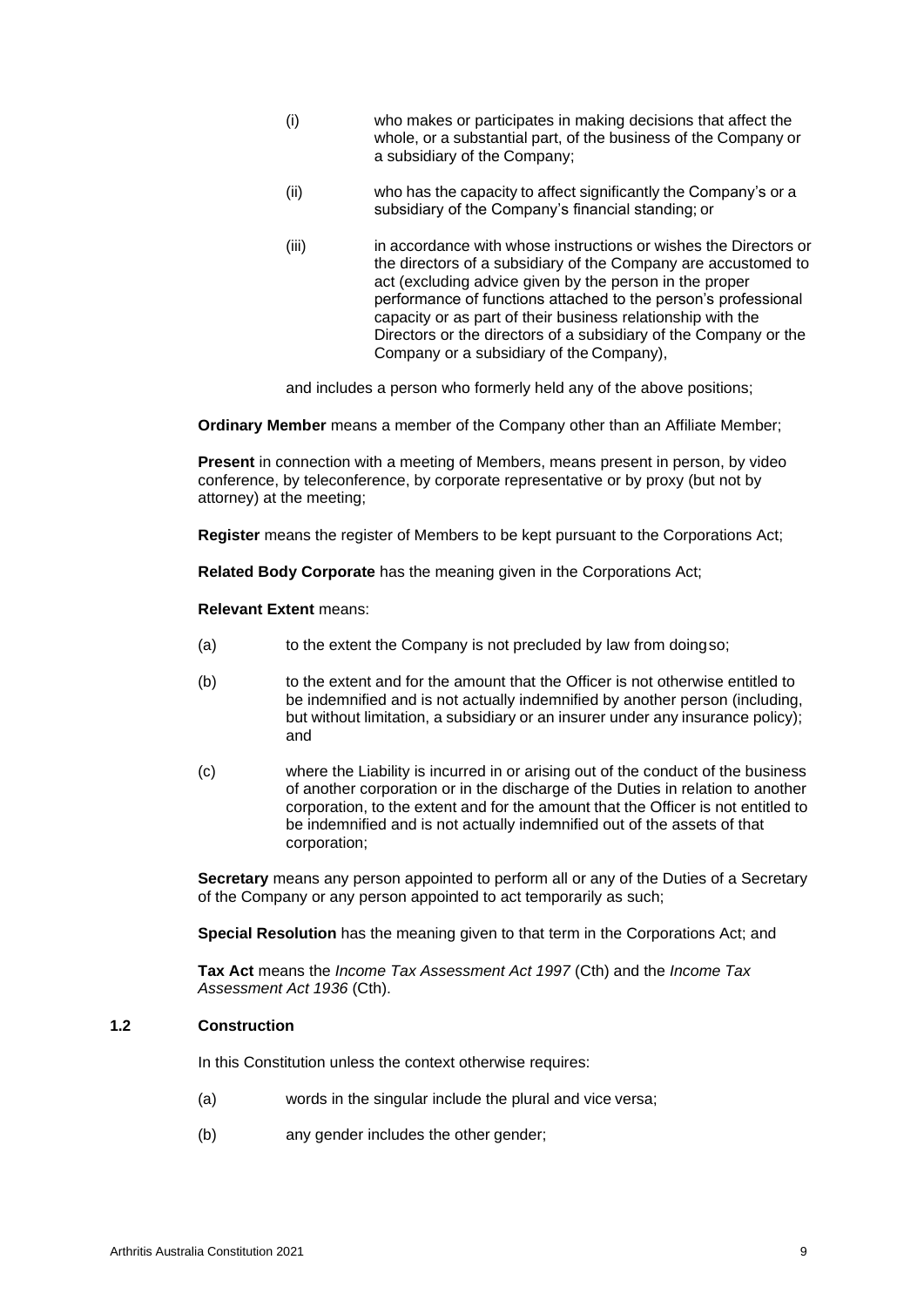- (c) if a word or phrase is defined its other grammatical forms have corresponding meanings;
- (d) "includes" means includes without limitation;
- (e) a reference to:
	- (i) a person includes a natural person 18 years or over, a partnership, joint venture, unincorporated association, corporation and a government or statutory body or authority;
	- (ii) any legislation includes subordinate legislation under it and includes that legislation and subordinate legislation as modified or replaced;
	- (iii) an obligation includes a warranty or representation and a reference to a failure to comply with an obligation includes a breach of warranty or representation;
	- (iv) a right includes a benefit, remedy, discretion or power;
	- (v) time is to local time in New South Wales;
	- (vi) "\$" or "dollars" is a reference to Australian currency;
	- (vii) writing includes any mode of representing or reproducing words in tangible and permanently visible form, and includes fax transmission;
- (f) if the date on or by which any act must be done under this document is not a Business Day, the act must be done on or by the next Business Day; and
- (g) where time is to be calculated by reference to a day or event, that day or the day of that event is excluded.

#### <span id="page-9-0"></span>**2. NAME**

The name of the Company is: "Arthritis Foundation of Australia" or such other name as the members may approve in accordance with this Constitution and the Corporations Act.

# <span id="page-9-1"></span>**3. OBJECTS**

- (a) The Company's objects are:
	- (i) to initiate, carry out, co-ordinate or support on a national basis various activities providing direct relief from the distress and suffering of Consumers living with arthritis and other musculoskeletal diseases and conditions;
	- (ii) to improve the lives of Consumers suffering distress from arthritis and other musculoskeletal diseases and conditions through the direct and indirect provision of support services throughout Australia and providing leadership in the prevention, control and cure of these conditions;
	- (iii) to engage with physicians and other health professionals to increase their knowledge and understanding of arthritis and other musculoskeletal diseases and conditions so that theycan better assist Consumers who suffer from and are caused distress by these conditions;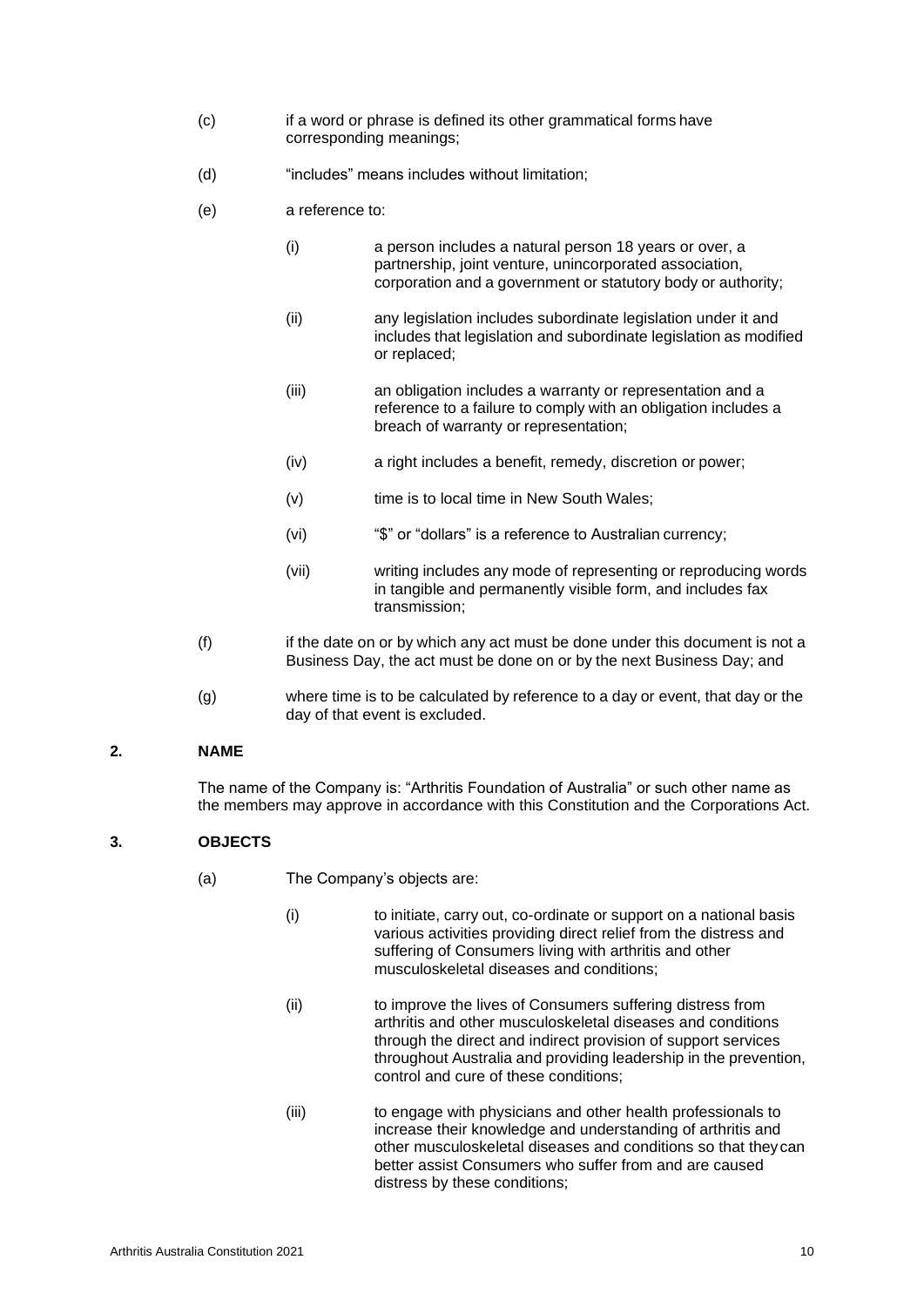- (iv) to directly assist Consumers with their distress andsuffering associated with arthritis and other musculoskeletal diseases and conditions through the provision of a national telephone helpline and website information services that directly assist Consumers to manage their condition and alleviate their suffering;
- (v) to institute or assist in the institution in any part of Australia of research into the cause and the means of cure or alleviation of distress or suffering caused by any form of arthritis or anyother musculoskeletal disease or condition;
- (vi) to affiliate with or grant affiliation to any organisation upon such terms as the Company may in each case determine where in the opinion of the Company such affiliation would assist in the promotion or attainment of any of the Objects;
- (vii) to act as the federal organisation responsible for representing and communicating the views of Members and Consumers to the Australian Federal Government, relevant Federal Government Departments and where there is no Affiliate Member which has its principal place of business in a State or Territory, to the government of that State or Territory, as determined by the Board;
- (viii) to secure affiliation with organisations whether within or outside Australia having objects in whole or in part similar to the Objects and to collaborate with and secure an exchange of information with those organisations conducting research of the nature referred to above;
- (ix) to procure the Company to be registered as a body corporate or recognised in any city or territory of the Commonwealth of Australia and to establish, maintain and conduct branch offices in any town, cityor region in the Commonwealth of Australia;
- (x) to act as the central body for the allocation of research funding in relation to the cause and means of cure or alleviation of distress or suffering caused by arthritis and other musculoskeletal diseases and conditions including endowing chairs, lectureships or fellowships at appropriate university medical schools for the purpose of conducting research; and
- (xi) to take a principal role in providing directly, and through other organisations, education in relation to arthritis and other musculoskeletal diseases and conditions;
- (xii) to establish or assist in the establishment, extension to, or conduct of special hospitals, special wards in general hospitals, clinics or other facilities for the investigation, management, treatment of, or alleviation of distress or suffering caused by, arthritis and other musculoskeletal diseases and conditions;
- (xiii) to establish or assist in the establishment of organisational structures relating to any aspect of therapyfor, the support of, or the relief of distress and suffering of Consumers; and
- (xiv) to do all such things as are incidental to the attainment of any of the above Objects.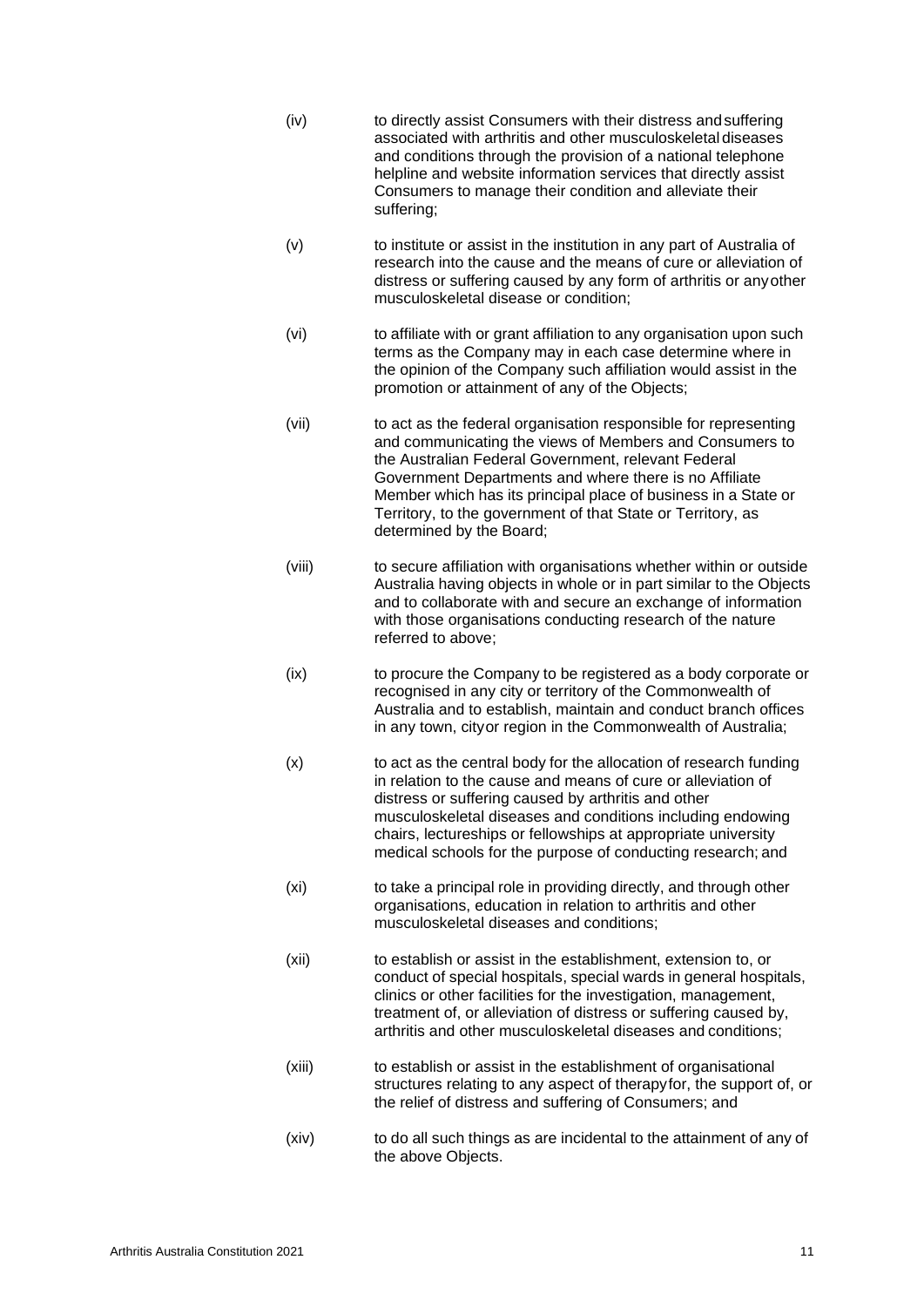(b) For the purposes of these Objects, the phrase "arthritis and other musculoskeletal diseases and conditions" is to be construed in its widest sense and encompasses all diseases and conditions of the joints, bones, muscles and nerves and associated or related structures of functions ofthe body.

# <span id="page-11-0"></span>**4. MEMBERS**

# <span id="page-11-1"></span>**4.1 Categories of Membership**

- (a) As at the Commencement Date, there are three classes of Members.
- (b) The three classes of Members are:
	- (i) Ordinary Member, being a person that is listed as an Ordinary Member in the Register at the Commencement Date;
	- (ii) Life Member, being a person that has given a sum of money or rendered a level of services in-kind to the Company of such magnitude as the Board from time to time determines worthy of a grant of Life Membership and is listed as a Life Member inthe Register at the Commencement Date; and
	- (iii) Affiliate Members.
- (c) The Directors mayestablish classes of Members and prescribe and vary the qualifications, rights, privileges and obligations of all classes of Membership of the Company.
- (d) Where classes of Members have been established, the Directors may, subject to any approval requirement in the Corporations Act by resolution, reclassify or convert Members from one class to another.

#### <span id="page-11-2"></span>**4.2 Ordinary Members**

No further persons will be admitted to Ordinary Membership or Life Membership, however, the Board may resolve to award a current Ordinary Member with Life Membership at any time.

# <span id="page-11-3"></span>**4.3 Affiliate Members**

Any organisation that:

- (a) forwards to the Secretary a written application for Affiliate Membership (in the form determined by the Board from time to time) agreeing to be bound by the Constitution;
- <span id="page-11-4"></span>(b) provides evidence demonstrating that it complies with the criteria for Affiliate Members as set out in regulations made by the Board in accordance with clause [12\(b\);](#page-22-3) and
- (c) pays the then applicable Membership fee and pays any other annual or subscription fees payable,

may be admitted as an Affiliate Member by the Board by resolution of the Board in accordance with this Constitution.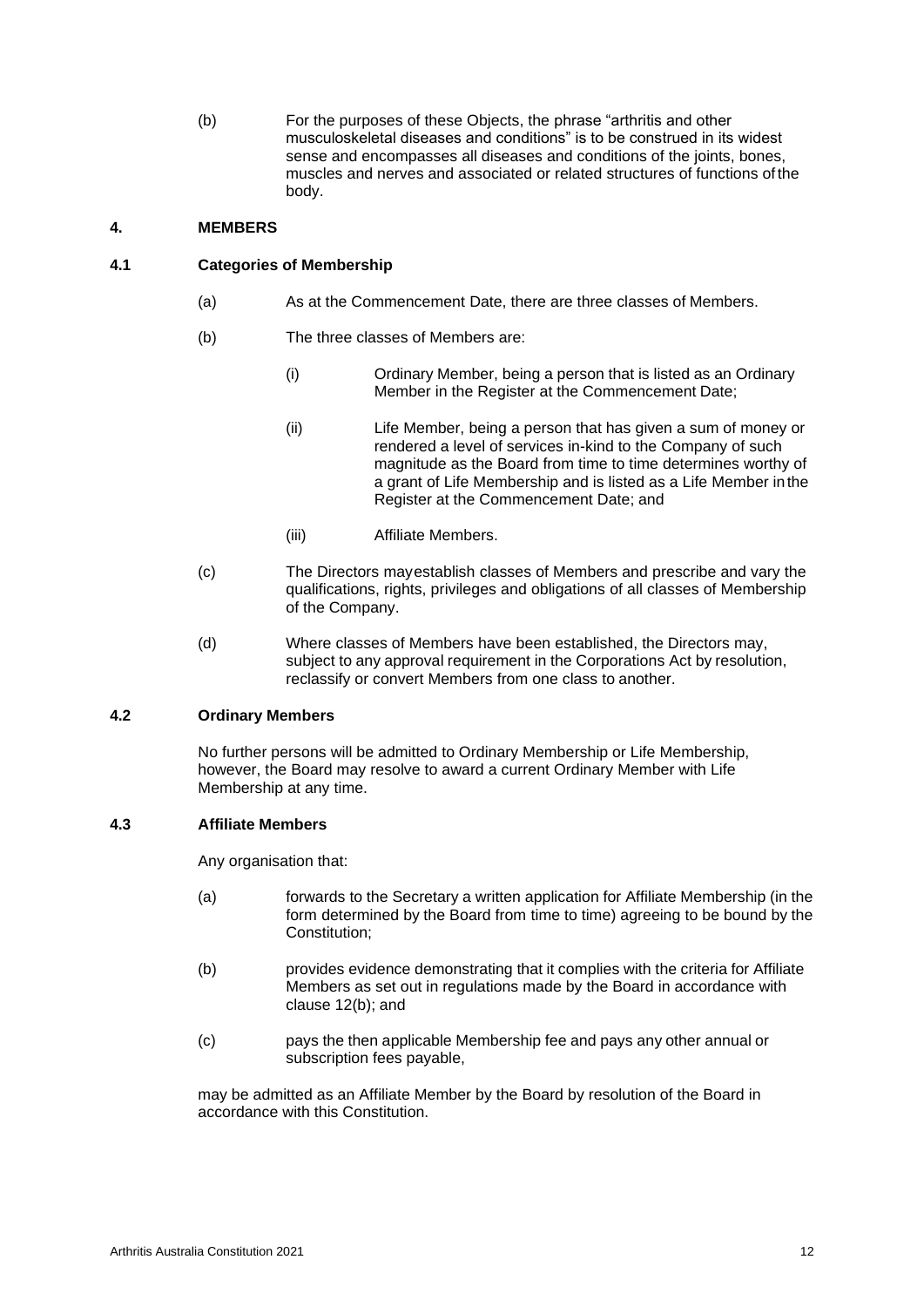# <span id="page-12-0"></span>**4.4 Determination of Application**

As soon as practicable after receipt of an application for Affiliate Membership in accordance with clause [4.3, t](#page-11-3)he Board shall convene a meeting to consider the application. At the meeting the Directors may:

- (a) determine whether the applicant should be admitted to Affiliate Membership; and
- (b) determine whether or not the applicant meets the criteria forAffiliate Membership referred to in clause [4.3\(b\);](#page-11-4) or
- (c) postpone the consideration of the application and request further information to support the application, in which case, as soon as practicable after receipt of the requested information, the Board shall reconvene to consider the application and information supplied by the applicant.

#### <span id="page-12-1"></span>**4.5 Notification**

- (a) Upon the Board accepting the application for Affiliate Membership,the Secretary will send to the person confirmation of that organisation's acceptance as an Affiliate Member.
- (b) If an application for Affiliate Membership is rejected, the Secretary must, as soon as practicable, notify the applicant that the application has been rejected and shall refund all application and subscription fees paid by the applicant in accordance with clause [4.2.](#page-11-2) In no case shall the Board or the Company be required to give any reason for the rejection of the applicant.

#### <span id="page-12-2"></span>**4.6 Commencement of Membership**

For the avoidance of doubt, an applicant's Affiliate Membership commences upon the making of a Board resolution to that effect.

#### <span id="page-12-3"></span>**4.7 Fees**

- (a) The Membership fee payable by each class of Member and the period for which such fee entitles Membership, will be determined by the Board from time to time. The Board may grant any concession with regards to Membership fees as it thinks fit, including the full or partial waiver of all or any of such fees, subject to conditions (if any) determined by the Board.
- (b) The annual Membership fee shall be payable annually in advance on the first Business Day of the financial year determined in accordance withclause [27.3 o](#page-39-3)r such other Business Day as the Board determines.
- (c) A Member which ceases to be a Member before any fee becomes dueand payable shall not be liable for that fee.
- (d) Subject to clause [4.7\(c\), r](#page-12-3)esignation or other termination of a Member's Membership of the Company will not relieve a Member of responsibility for any financial obligations under this Constitution, including fees and other amounts due and payable by the Member to the Company, accruing up to the effective date of termination.

#### <span id="page-12-4"></span>**4.8 Default in payment of Membership fees**

(a) Should a Member or an Affiliate Member fail to pay any Membership fee or an Affiliate Member fail to pay any administration fee due and payable under an MOU within thirty (30) days of the due date for such payment, the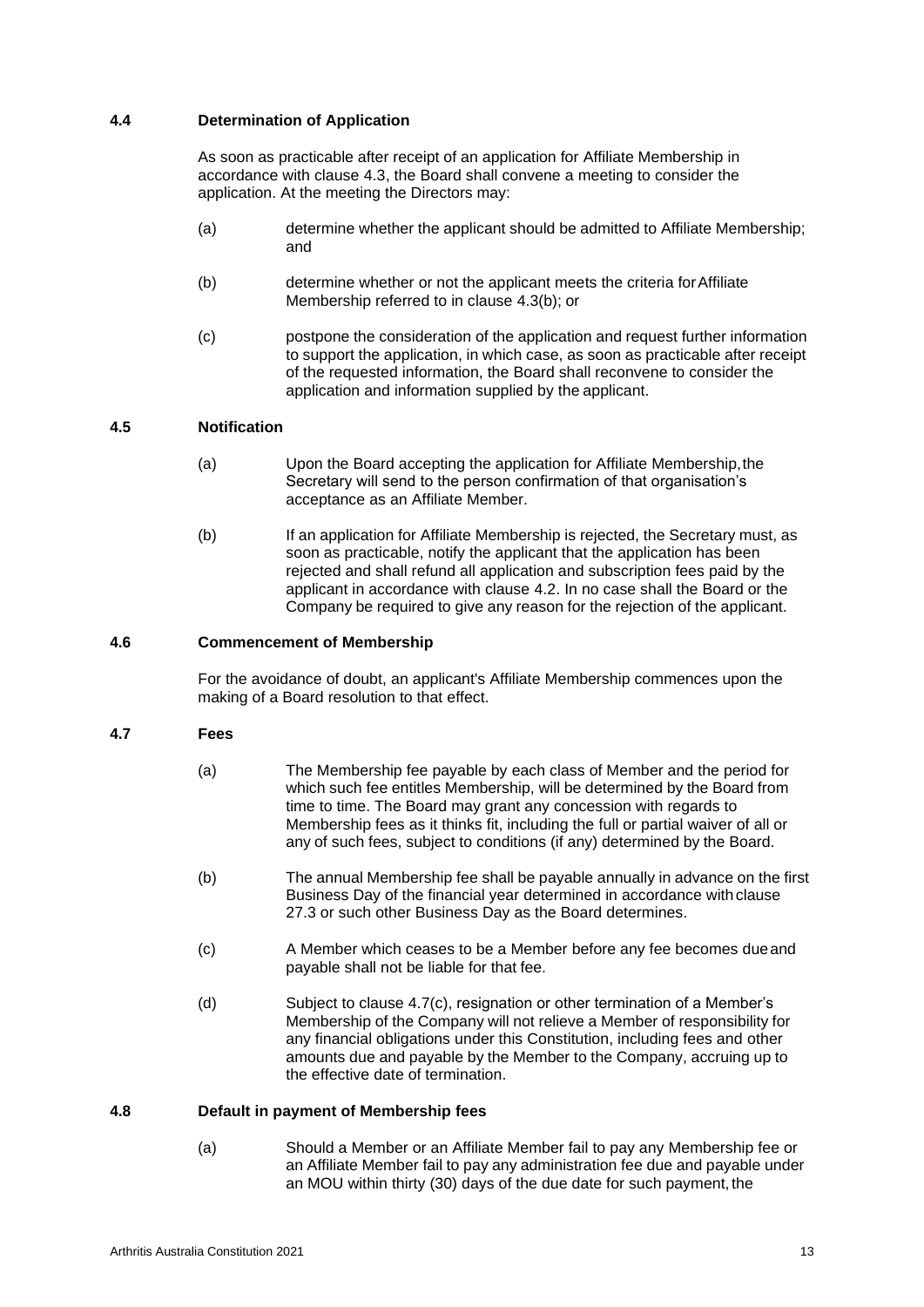Company may, while any such fee remains unpaid, give notice (**Default Notice**) to that Member requiring payment of the unpaid amount.

- (b) The Default Notice given by the Company must:
	- (i) name a further day (not earlier than fourteen (14) days from the date of the notice) by which the payment required by the Default Notice is to be made; and
	- (ii) state that if there is no payment by that time the Membership of that person may be forfeited.
- (c) If:
	- (i) a Member or an Affiliate Member does not comply with any Default Notice in respect of a Membership fee within theperiod specified, the Board may declare the person's Membership forfeited and the member thereupon ceases to be a Member of the Company; and
	- (ii) if an Affiliate Member does not comply with any Default Notice in respect of an administration fee within the period specified, that Affiliate Member will cease to be entitled to the Affiliate Members' benefits provided in the relevant MOU.

### <span id="page-13-0"></span>**4.9 Cessation of Membership**

A person ceases to be a Member if:

- (a) the Member resigns his or her Membership by giving one month's written notice to the Secretary or such lesser notice period as may be accepted by the Board;
- (b) an Insolvency Event occurs in relation to that Member;
- (c) the Member becomes a person liable, or a person whose assets are liable, to any control or administration under any law relating to physical or mental health;
- (d) the Member is expelled from Membership in accordance with clauses [4.10](#page-13-1) and [4.11;](#page-14-0)
- (e) the Member dies; or
- (f) their Membership is forfeited in accordance with clause [4.8.](#page-12-4)

#### <span id="page-13-1"></span>**4.10 Expulsion from Membership**

- (a) Subject to clause [4.11, if](#page-14-0) in the opinion of the Board:
	- (i) a Member's conduct is detrimental or prejudicial to the welfare, interests, character or Objects of the Company;
	- (ii) a Member wilfully refuses or neglects to comply with this Constitution or any regulations made pursuant to this Constitution;
	- (iii) a Member ceases to satisfy the criteria for admission to Membership of the class to which the Member has been admitted,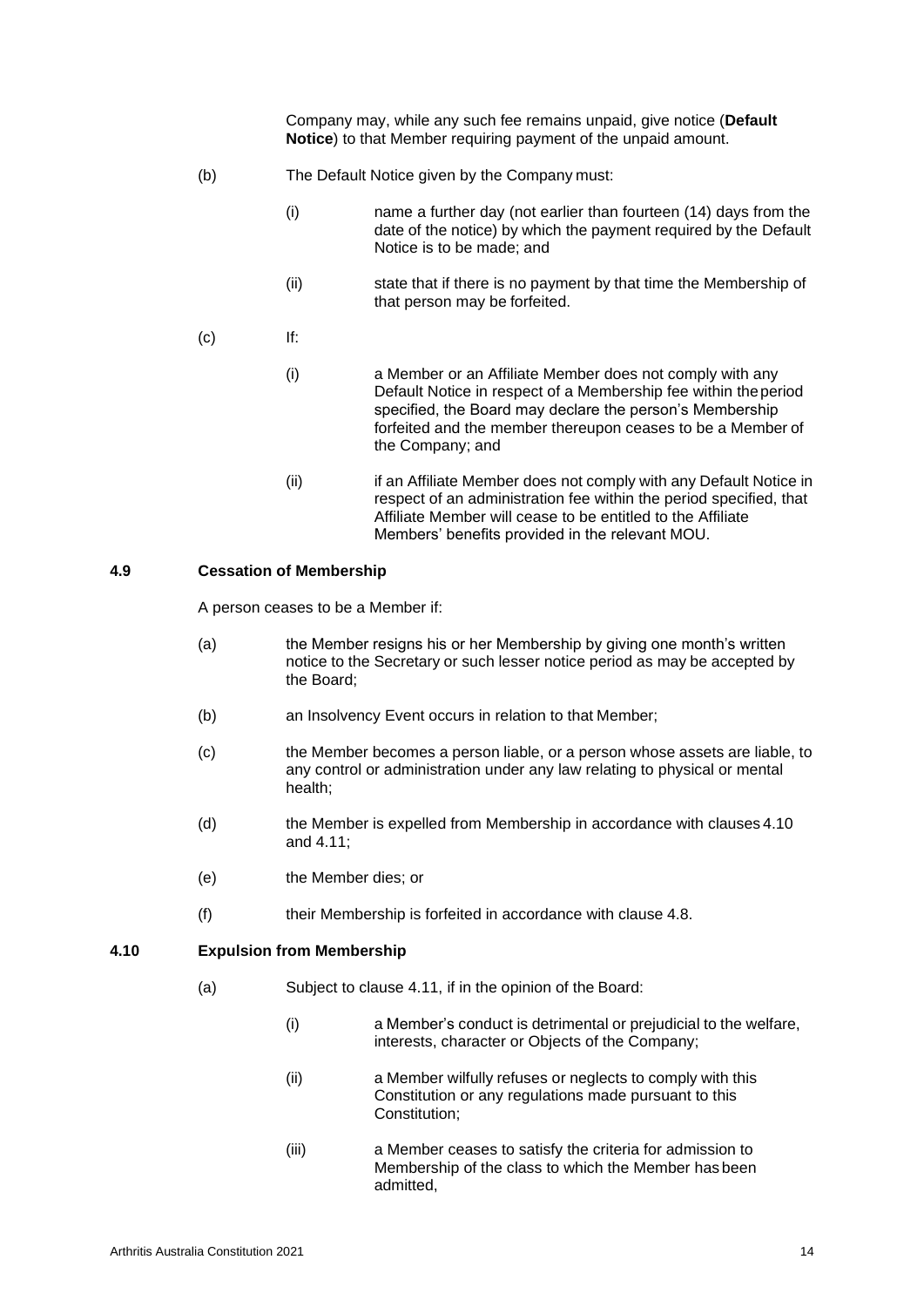the Board may by Special Resolution determine to expel such person from Membership of the Company.

(b) A Member expelled from the Company does not have any claim on the Company, its funds or property.

# <span id="page-14-4"></span><span id="page-14-0"></span>**4.11 Expulsion Procedure**

- (a) At least twenty-one (21) days before the Board holds a meeting to pass a resolution pursuant to clause [4.10,](#page-13-1) the Board must give a written notice to the Member (**Expulsion Notice**) which includes:
	- (i) a description of the allegations against theMember;
	- (ii) the proposed resolution for the Member's expulsion; and
	- (iii) a statement that the Member has a right to address the allegations either orally at the meeting or by giving the Secretary a written statement for circulation to the Directors.
- (b) Either prior to or at the meeting of the Board, the person may request the Board to elaborate upon any of the particulars set forth in the Expulsion Notice. The Board must use all reasonable endeavours to comply with such a request.
- (c) A Member who appears at a Board meeting to address the allegations referred to in clause [4.11\(a\)\(i\) s](#page-14-4)hall be entitled to speak for areasonable time, such time to be determined by the Chairperson; and
- (d) A statement given under paragraph [4.11\(](#page-14-0)a)(iii) must be circulated to the Board before the meeting or, if there is insufficient time, read out at the meeting before the resolution is considered, unless the statement ismore than 1,000 words or is considered defamatory by theChairperson.

# <span id="page-14-1"></span>**5. REGISTER OF MEMBERS**

- (a) The Secretary must keep the Register at the Office and must enter inthe Register in respect of each Member:
	- (i) the full name and address of that person or Affiliate;
	- (ii) the category of Membership of the person; and
	- (iii) the date on which that person becomes and ceases to bea Member.
- (b) Each Member must notify the Company in writing of any change in that Member's name, address, facsimile number or email address, within one (1) month after the change.

# <span id="page-14-2"></span>**6. GENERAL MEETINGS**

# <span id="page-14-3"></span>**6.1 Annual general meeting**

An annual general meeting of the Company must be held in accordance with the Corporations Act.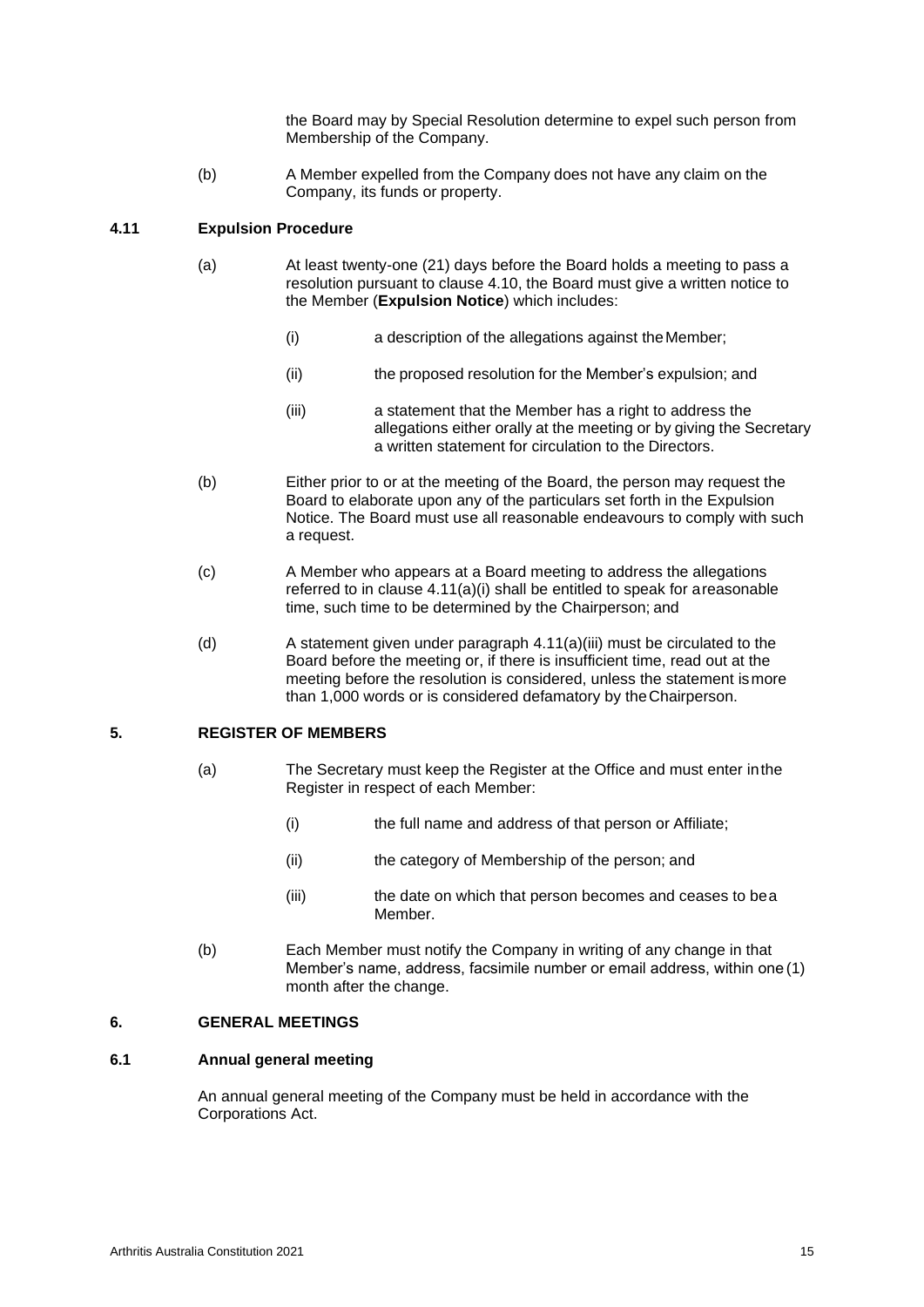# <span id="page-15-0"></span>**6.2 Holding of general meetings**

- (a) General meetings are to be held at the times and places resolved by the Company in general meetings or, if no time or place is resolved, as resolved by the Board.
- (b) The Company may hold a meeting of its members at two or morevenues using any technology that gives the members a reasonable opportunity to participate.

# <span id="page-15-1"></span>**6.3 Convening of general meetings**

- (a) The Directors may at any time and must upon a written requisition made by at least five percent (5%) the total Membership in accordance with section 249D of the Corporations Act, convene a general meeting of the Company.
- (b) The written request for a general meeting by the Membersmust:
	- (i) state the resolution/s to be proposed at themeeting;
	- (ii) be signed by all the Members requesting the meeting;
	- (iii) be given to the Company at the Office; and
	- (iv) may consist of several documents in similar form, each signed by one or more of the Members making the requisition.
- (c) The Board may by notice not later than seventy-two (72) hours prior to the time of the meeting, change the venue for, postpone or cancel a general meeting, unless the meeting is called and arranged to be held by the Members or the Court under the Corporations Act. Any meeting so postponed shall be taken to have been duly convened under the first notice.
- (d) If a general meeting is called and arranged to be held under section 249D of the Corporations Act, the Directors may not:
	- (i) postpone it beyond the date by which section 249D requires it to be held; or
	- (ii) cancel it without the consent of the requisitioning Members.

# <span id="page-15-2"></span>**6.4 Notice of meetings**

- (a) At least twenty-one (21) days prior notice must be given of a meeting of Members unless the Corporations Act provides otherwise. The notice must specify the place, date and time of the meeting and in the case of special business, the general nature of that business and any other information required by the Corporations Act.
- (b) A notice convening a general meeting may be given to each Member, each Director, the auditor for the time being of the Company and each other person to whom notice is required to be given pursuant to the Corporations Act, either personally, by post, courier, facsimile, email or any other form of wire or wireless communication.
- (c) Except as required by the Corporations Act, no other person is entitled to receive notices of general meetings.
- (d) A notice of meeting sent by post is taken to be delivered on the Business Day after it is posted.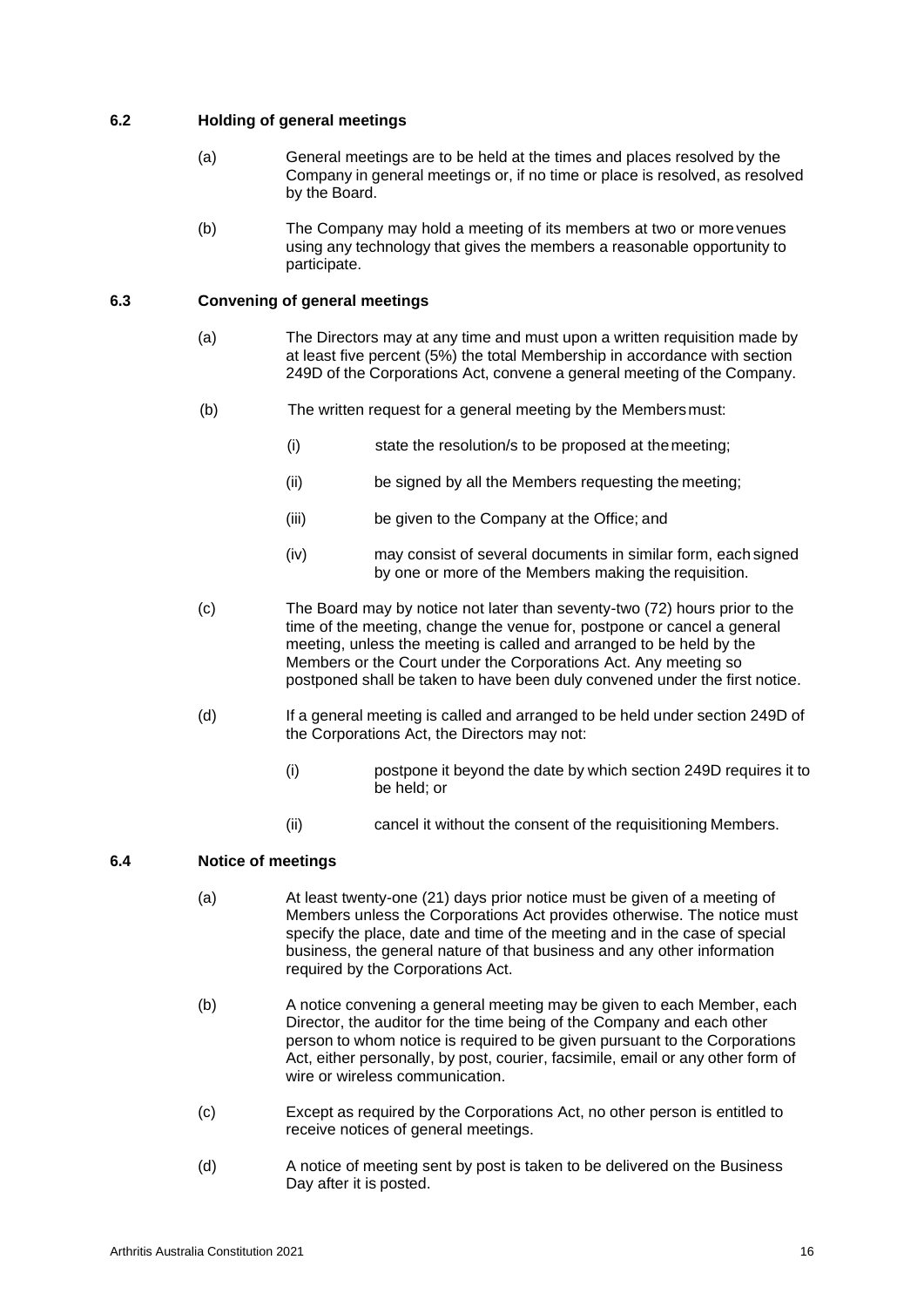(e) A notice of meeting sent by facsimile or other electronic means is taken to be received on the Business Day that it is sent.

#### <span id="page-16-0"></span>**6.5 Omission to give notice**

The accidental omission to give notice of a meeting to, or the non-receipt of notice of a meeting by, any person entitled to receive notice does not invalidate the proceedings or any resolution passed at the meeting.

#### <span id="page-16-1"></span>**6.6 Ordinary and Special business**

- (a) Other than items of business requiring a Special Resolution pursuant to the provisions of the Corporations Act or this Constitution, all other items of business to be conducted at a meeting of Members will be dealt with as ordinary business and will be passed upon the vote in favour of at least fifty percent (50%) of the votes cast by Members Present and entitled to vote on the resolution.
- (b) Business conducted at an annual general meeting for:
	- (i) the confirmation of the minutes of the preceding meeting;
	- (ii) the receipt and consideration of the annual financial report and the reports of the Directors and the auditors;
	- (iii) the appointment of the auditor of the Company;
	- (iv) the election of Directors; and
	- (v) the transaction of any business which under the Corporations Act or this Constitution is required to be transacted,

will be dealt with as ordinary business.

#### <span id="page-16-2"></span>**6.7 Resolutions to amend Constitution**

- (a) A resolution to amend this Constitution or this clause [6.7](#page-16-2) shall be by Special Resolution of Members Present at the meeting.
- (b) The Company must notify the Australian Taxation Office and ASIC ofany amendment to this Constitution.

# <span id="page-16-3"></span>**7. PROCEEDINGS AT GENERAL MEETINGS**

#### <span id="page-16-4"></span>**7.1 Quorum**

- (a) No business is to be transacted at any general meeting unless a quorum is present at the time the meeting proceeds to business.
- (b) Six (6) Members Present constitute a quorum for the transaction of the business of a general meeting.

# <span id="page-16-5"></span>**7.2 Lack of quorum**

If, within thirty (30) minutes after the time appointed for the general meeting, a quorum is not present:

(a) in the case of a meeting convened upon the request of the Members,the meeting is dissolved; and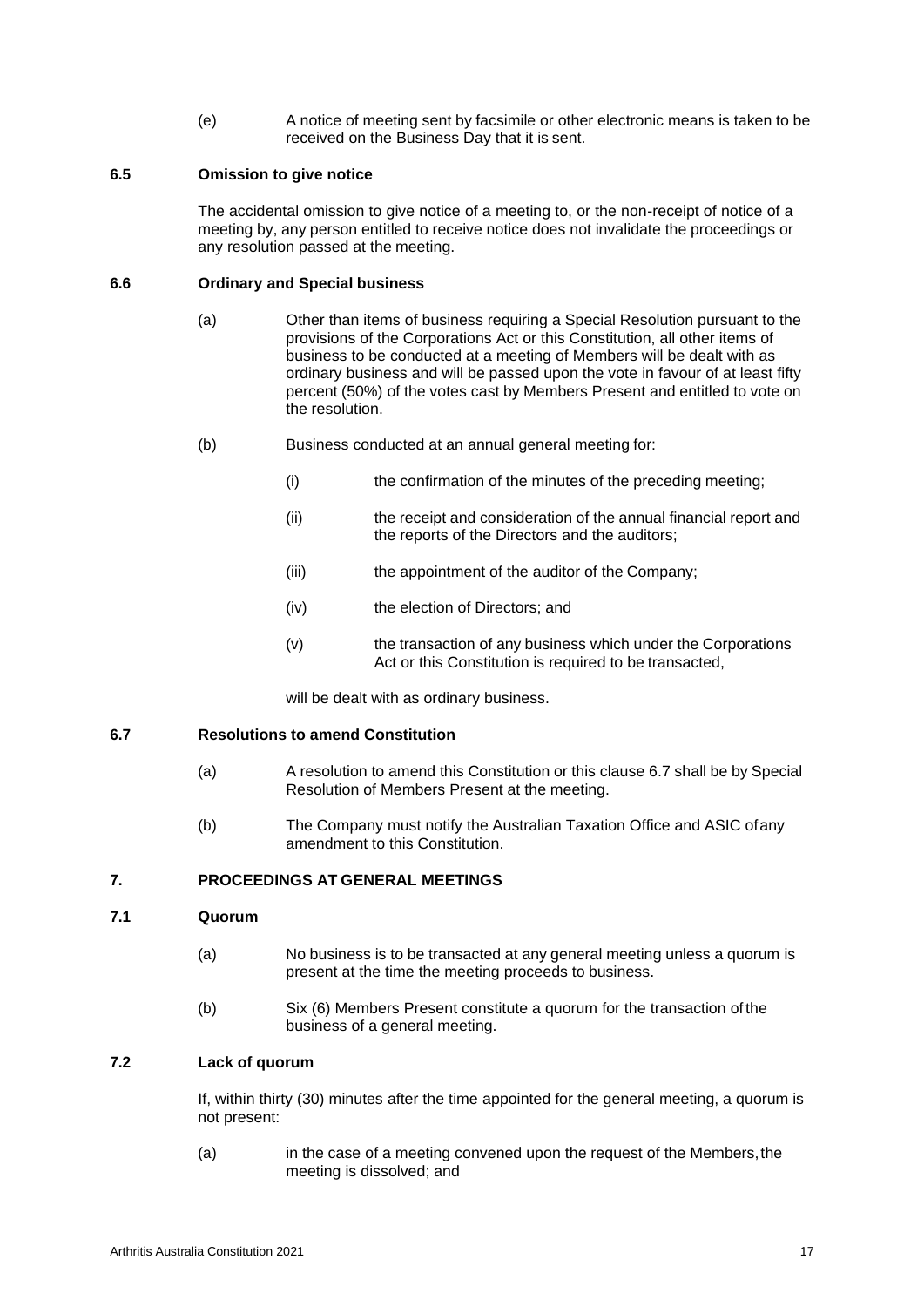(b) in any other case, the meeting will stand adjourned to the same day in the next week at the same time and place or to such other day time and place as the Directors determine. If a quorum is not present within thirty (30) minutes from the scheduled start of a meeting adjourned in accordance with this clause, the meeting is dissolved.

# <span id="page-17-0"></span>**7.3 Departure of Members Affecting Quorum**

If a quorum is present at the time appointed for the meeting (or within thirty (30) minutes after the time appointed) but sufficient Members depart so that there is no longer a quorum, the Members Present may adjourn the meeting until a quorum is present, at which time any business may be transacted that would have been transacted at the meeting as originally called.

# <span id="page-17-1"></span>**7.4 Chairing Members' Meetings**

- (a) The Chairperson of the Board shall preside over every meeting ofMembers.
- (b) If there is no Chairperson or if the Chairperson is not present within thirty (30) minutes after the time appointed for the meeting or is unable or unwilling or refuses to chair the meeting, the Deputy Chairperson (if any) must chair the meeting.
- (c) If there is no Deputy Chairperson, or if the Deputy Chairperson is not present within thirty (30) minutes after the time appointed for the meeting or is unable or unwilling or refuses to chair the meeting, the Members Present and entitled to vote at the meeting must choose another Director to chair the meeting.
- (d) If no Director is so chosen or if none of the Directors present are willingto assume the chair, the Members Present must choose one of their own number to chair the meeting.

# <span id="page-17-2"></span>**7.5 Adjournment**

The chair of a general meeting may, with the consent of the meeting (and must if directed by the meeting), adjourn the meeting from time to time and place to place, but no business is to be transacted at an adjourned meeting other than the business left unfinished at the meeting from which the adjournment took place.

#### <span id="page-17-3"></span>**7.6 Notice of adjourned meeting**

It is not necessary to give notice of an adjournment or of the business to be transacted at an adjourned general meeting, unless the meeting is adjourned for twenty-one (21) days or more, in which case new notice of the adjourned meeting must be given in accordance with clause [6.4.](#page-15-2)

# <span id="page-17-4"></span>**7.7 Decision on resolutions**

- (a) Subject to clause 7.7(c), a resolution put to the vote at a general meeting of the Company, is to be decided on a show of hands unless a poll is (before or on the declaration of the result of the show of hands) demanded by the chair of the meeting (other than a resolution for the election of the chair of a meeting or a resolution for the adjournment of a meeting) or by not less than three (3) Members Present and having the right to vote at themeeting.
- (b) In the event of an equality of votes on a show of hands or on a poll the chair of the meeting shall have a casting vote in addition to any vote to which the chair may be entitled as a Member.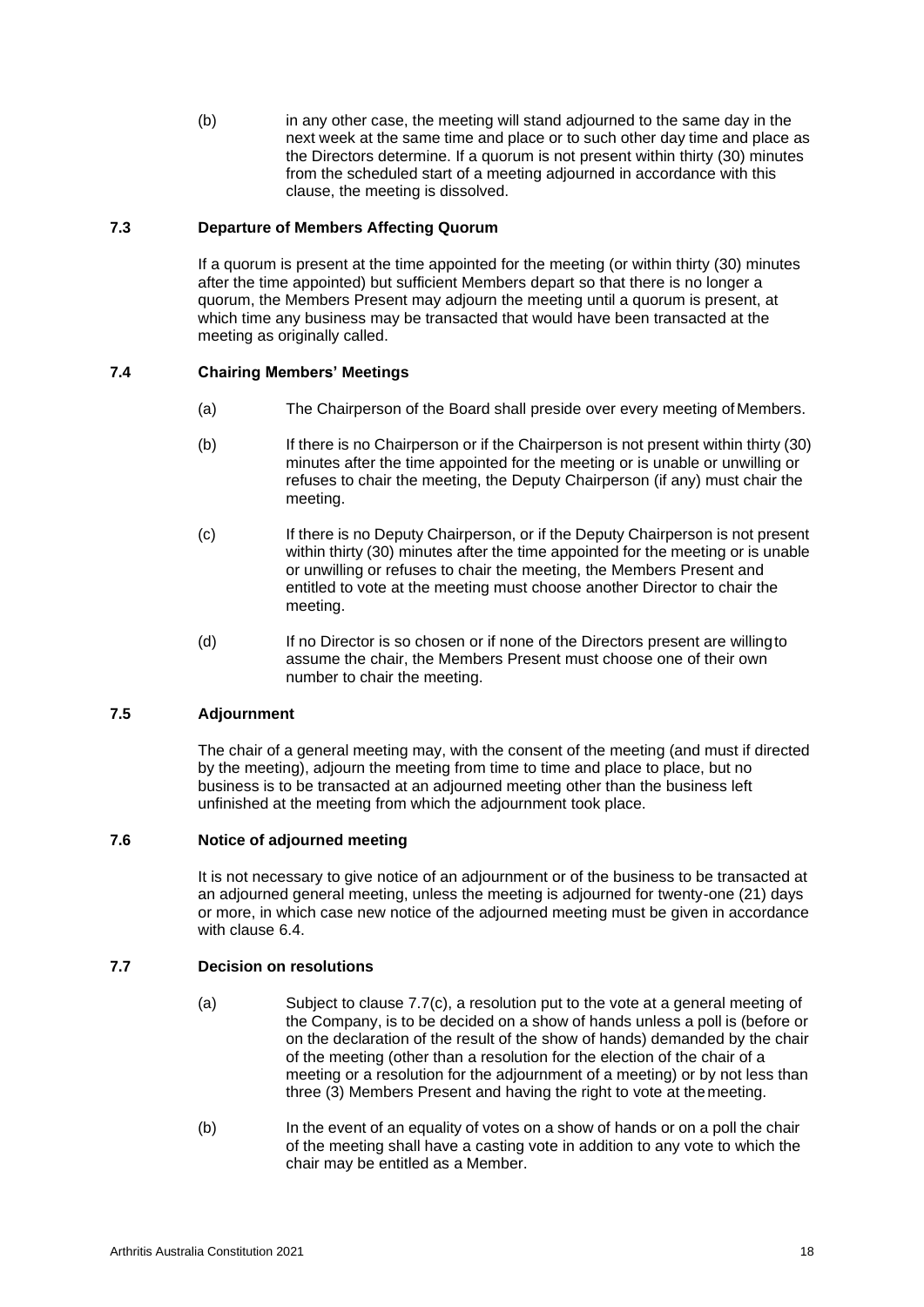(c) A question arising at a general meeting of the Company relating to the order of business, the entitlement of any person to attend or vote at the meeting, any procedure or the conduct of the meeting must be referred to the chairof the meeting, whose decision is final.

#### <span id="page-18-0"></span>**7.8 Minutes as evidence of result**

Unless a poll is duly demanded in accordance with clause 7.7(a), a declaration by the chairperson of the meeting that a resolution has, on the show of hands, been carried or lost, and an entry to that effect in the book containing the minutes of the proceedings of the Company signed by the chair of the meeting, is conclusive evidence of the fact, without proof of the number or proportion of the votes recorded in favour of or against the resolution.

# <span id="page-18-1"></span>**7.9 Taking of poll**

- (a) If a poll is duly demanded it must be taken before the close of the meeting in the manner and at the time and place, as the chair of the meeting maydirect. The result of the poll will be deemed to be the resolution of the meeting at which the poll was demanded provided that a poll on the election of a chair of a meeting or on any question of adjournment must be taken at the meeting and without adjournment.
- (b) The demand for a poll does not prevent the meeting continuing for the transaction of any business other than the question on which a poll has been demanded.
- (c) A poll may be demanded before a vote is taken, before the voting results on a show of hands are declared or immediately after the voting results on a show of hands are declared.
- (d) The demand for a poll may be withdrawn.
- (e) In the case of a dispute as to the admission or rejection of a vote on a show of hands or on a poll, the chair of the meeting must determine the dispute and the determination made in good faith will be final andconclusive.

#### <span id="page-18-2"></span>**7.10 Rights of Officers and Advisers to attend General Meetings**

- (a) Any Director and the Company Secretary shall be entitled to attend and to speak at any general meeting.
- (b) The Company's auditor (or auditor's representative) is entitled to attend and speak at any general meeting, on any part of the business of the meeting that concerns the auditor in their capacity as auditor. The auditor's right to attend and speak at any meeting is not affected by the auditor retiring at the meeting or a resolution being passed removing the auditor from office.
- (c) Any other person (whether a Member or not) requested by the Board to attend any general meeting shall be entitled to be present and, at the request of the chair of the meeting, to speak at that general meeting.

#### <span id="page-18-3"></span>**7.11 Circulating resolutions**

Nothing in this Constitution limits the Company's power under the Corporations Act to pass a resolution as a circulating resolution, including a resolution circulated by email signifying assent to the resolution.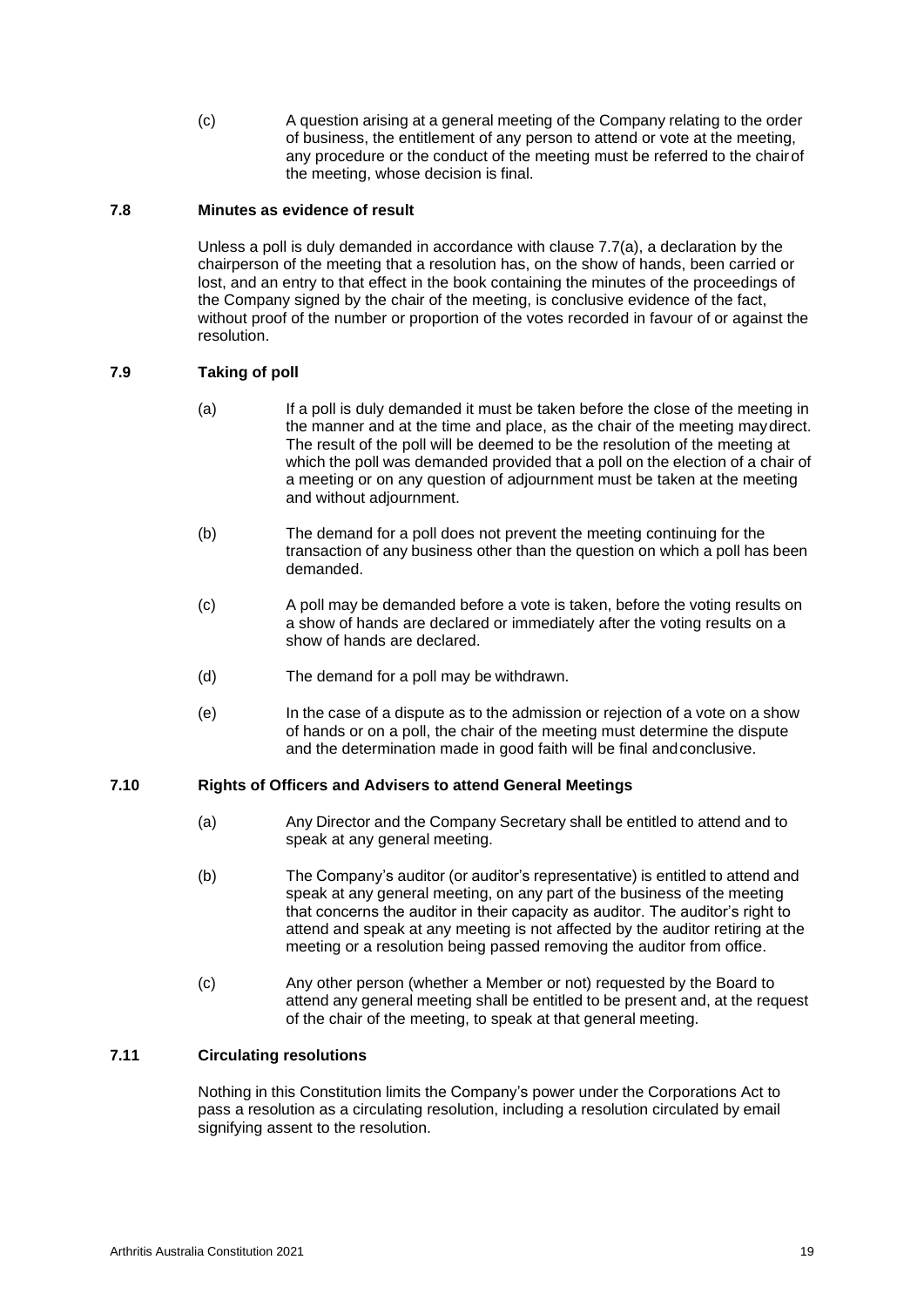# <span id="page-19-0"></span>**8. REPRESENTATION AND VOTING OF MEMBERS**

#### <span id="page-19-1"></span>**8.1 Representation**

Members shall have the right to attend and vote at meetings of Members, provided they have paid all fees due and payable at the date of the notice of meeting on or before the date of the meeting.

#### <span id="page-19-2"></span>**8.2 Entitlement to vote**

Subject to this Constitution and any rights or restrictions attached to any class of Membership, at a general meeting every Member Present has one (1) vote, whether on a show of hands or on a poll.

# <span id="page-19-3"></span>**9. PROXIES**

# <span id="page-19-4"></span>**9.1 Appointment of proxy**

Subject to section 249X(3) of the Corporations Act, a Member may appoint one (1) proxy only, who may but need not be a Member of the Company, and that proxy is entitled to vote on a show of hands or on a poll.

# <span id="page-19-5"></span>**9.2 Instrument of proxy**

The instrument appointing a proxy must be in writing signed by the appointor. An instrument appointing a proxy may direct the manner in which the proxy is to vote in respect of a particular resolution. Where an instrument contains such direction, the proxy is not entitled to vote on the proposed resolution except as directed in the instrument. A proxy may vote as the proxy thinks fit on any motion or resolution in respect of which no manner of voting is indicated. The instrument appointing a proxy is valid for any adjournment of the meeting as well as for the meeting to which it relates, unless the contrary is stated.

#### <span id="page-19-6"></span>**9.3 Proxy to be deposited at the Office**

- (a) The instrument appointing a proxy and the authority (if any) under which it is signed, or a certified copy of the authority, must be received by the Company not later than 5.00 pm on the Business Day before the general meeting or adjourned meeting or taking of the poll, at which the person named in the instrument proposes to vote. If this clause 9.3 is not complied with, the instrument of proxy will be invalid.
- (b) An instrument appointing a proxy is received when it is received at any of the following:
	- (i) the Office;
	- (ii) a facsimile number at the Office; or
	- (iii) a place, facsimile number or electronic address specified for the purpose in the notice of meeting.

# <span id="page-19-7"></span>**9.4 Form of proxy**

(a) The Board shall from time to time determine the form of the instrument of proxy, which will be valid, if it is signed by the Member making the appointment.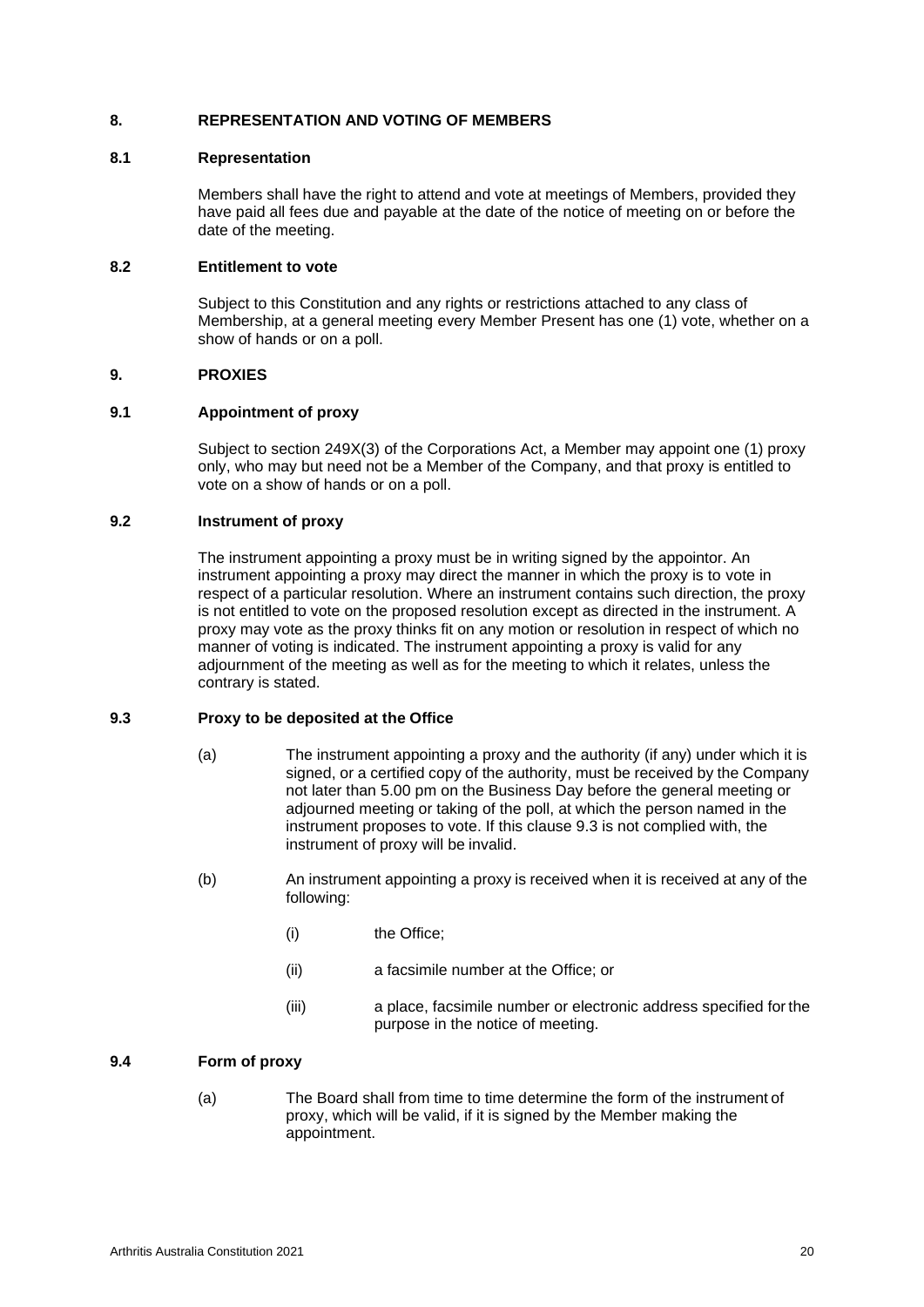(b) An instrument of proxy in which the name of the appointee is not filled in is taken to be given in favour of the chair of the meeting to which itrelates.

#### <span id="page-20-0"></span>**9.5 Proxy's Authority**

A proxy's authority to speak and vote for a Member at a meeting is suspended while the Member is present at the meeting, unless the Member directs otherwise.

#### <span id="page-20-1"></span>**9.6 Power to demand poll**

The instrument appointing a proxy is taken to confer authority to demand, or join in demanding, a poll.

#### <span id="page-20-2"></span>**9.7 Identification of proxy**

The chair of a meeting may require a person acting as a proxy to establish to the satisfaction of the chair that he or she is the person nominated as proxy in the form of proxy lodged under this Constitution. If the person does not comply, that person may be excluded from voting either upon a show of hands or upon a poll.

#### <span id="page-20-3"></span>**10. CORPORATE REPRESENTATIVES**

# <span id="page-20-4"></span>**10.1 Power to appoint**

- (a) An Affiliate Member may appoint an individual from their board to exercise all or any of the powers the Affiliate Member may exercise:
	- (i) at meetings of the Company's members;
	- (ii) at meetings of creditors of the Company; and
	- (iii) relating to resolutions to be passed without meetings.
- (b) An Affiliate Member mayappoint more than one corporate representative however, only one representative may exercise the Affiliate Member's powers at any one time.

# <span id="page-20-5"></span>**10.2 Form and scope of appointment**

- (a) The instrument appointing a corporate representative under clause 10.1 shall be in writing under the name of the Affiliate Member, and must be signed by an authorised representative of the Affiliate Member.
- (b) If the instrument is intended to be relied upon by the Affiliate Member for the purposes of a general meeting of the Company, the instrument appointing the corporate representative must be given to the Secretary not less than one (1) week before the date fixed for that meeting.
- (c) The appointment may set out restrictions on the corporate representative's powers.
- (d) Unless otherwise specified in the appointment, the corporate representative may exercise all the powers that the Affiliate Member is entitled to exercise at a Members' meeting or in voting on a resolution.
- (e) If the appointment is to be by reference to the position held, the instrument appointing the corporate representative must specify the position.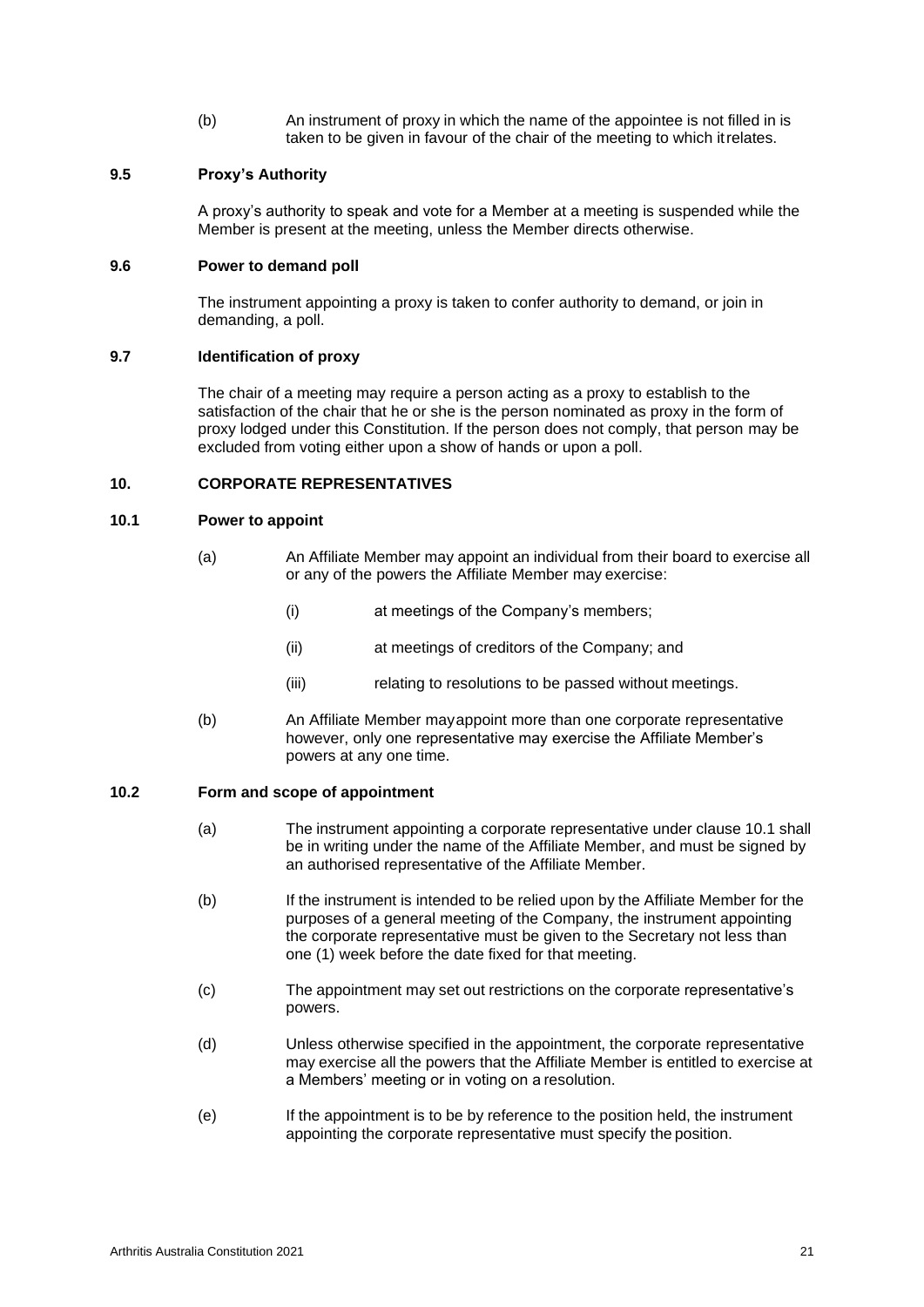# <span id="page-21-0"></span>**10.3 Duration of appointment**

- (a) The appointment of a corporate representative may be astanding appointment.
- (b) An appointment of a corporate representative may be revoked by the appointing Affiliate Member at any time by notice in writing to the Company.

# <span id="page-21-1"></span>**11. DIRECTORS**

# <span id="page-21-2"></span>**11.1 Number of Directors**

Subject to clauses [11.2 a](#page-21-3)nd [13.1, t](#page-22-1)he Board shall consist of a minimum of six (6) and a maximum of eight (8) Directors, of whom:

- (a) one is a Medical Director;
- (b) one is a Consumer Director; and
- (c) the remainder are Independent Directors.

# <span id="page-21-3"></span>**11.2 Change to the Number of Directors**

The Company in general meeting may by resolution increase or reduce the number, or alter the composition, of Directors specified in clause [11.1 a](#page-21-2)nd may determine the number of Directors to retire by rotation in accordance with clause [14.](#page-24-2)

# <span id="page-21-4"></span>**11.3 Directors as Members**

Directors may, but need not be, Members.

#### <span id="page-21-5"></span>**11.4 No remuneration**

Except as provided for in clause [33, n](#page-43-1)o Director may receive any remuneration for his or her services as a Director.

# <span id="page-21-6"></span>**11.5 Vacancies**

- (a) If any Director's position is vacated, that vacancy may be filled by a person appointed by the Board.
- (b) A person appointed by the Board to fill a casual vacancy remains in office for the balance of the tenure of the Director whom they replaced. A person retiring in accordance with this clause may be elected as a Director for up to two (2) further terms of up to three (3) years.
- (c) The appointment of a person to fill a casual vacancy will not be taken into account in determining the Directors whose tenure is to expire by rotation at that meeting under clause [13.](#page-22-0)

# <span id="page-21-7"></span>**12. MANAGEMENT OF THE COMPANY**

- (a) Subject to the Corporations Act and any other provision of this Constitution, the business and affairs of the Company shall be managed by the Board which may exercise all the powers and do everything that the Company may exercise or do and which is not required to be exercised or done by the Company in general meeting. Without limitation, the Board may exercise all the Company's powers to:
	- (i) borrow or otherwise raise money;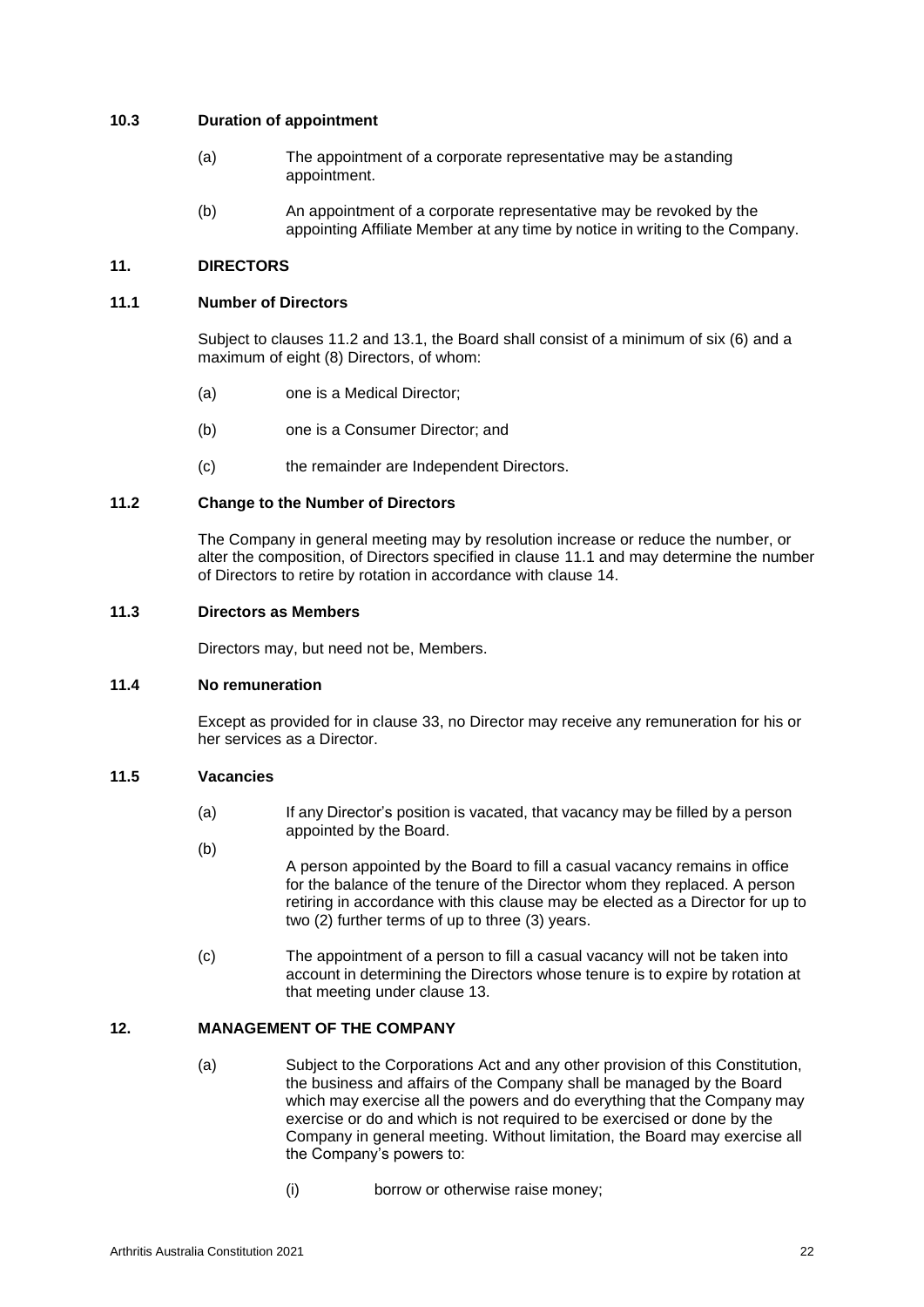- (ii) charge Company property; and
- (iii) issue debentures or give any other security for a debt, Liability or obligation of the Company or (subject to clause [33\)](#page-43-1) any other person.
- <span id="page-22-3"></span>(b) The Board may from time to time make regulations (not being inconsistent with this Constitution) for the proper control, administration and internal management of the Company and such other matters as the Board thinks fit, provided that such regulations are not inconsistent with thisConstitution.
- (c) The Board may:
	- (i) appoint or employ a person to be an Officer, agent or attorney of the Company with powers, authorities, discretions and Duties, including those vested in or exercisable by the Board for such period and subject to such conditions as the Board thinks fit;
	- (ii) authorise an Officer to delegate powers and Duties vestedin that Officer; and
	- (iii) subject to clause [14.3, d](#page-25-1)ismiss or remove any agent, Officer or attorney with or without cause.

# <span id="page-22-0"></span>**13. APPOINTMENT OF DIRECTORS**

# <span id="page-22-4"></span><span id="page-22-1"></span>**13.1 Current Directors**

- (a) Subject to clause 13.1(b), each Director in office at the Commencement Date shall remain in office subject to this Constitution until the Directors are appointed in accordance with clause [13.5 a](#page-24-1)t the first annual general meeting following the Commencement Date.
- <span id="page-22-5"></span>(b) Each Director must retire at the end of the first annual general meeting held after the Commencement Date and, subject to clauses 13.3(c) and 13.3(d), is eligible to be nominated as a Director in accordance with clause 13.3(b), and if elected or appointed in accordance with clause 13.5(a) shall remain in office notwithstanding clause 13.[1\(a\).](#page-22-4)

#### <span id="page-22-6"></span><span id="page-22-2"></span>**13.2 Director Nominations**

- (a) The Directors shall, at least forty-five (45) days prior to each annual general meeting, call for nominations for election as Directors from Members.
- (b) Subject to clauses [13.3\(c\) t](#page-22-2)o [\(e\), a](#page-23-0)nd provided that the position of Medical Director, Consumer Director and/or Independent Director (as the case may be) is to be vacated at the upcoming Annual General Meeting in accordance with clause [13.1\(b\) o](#page-22-5)r [14.1 \(](#page-24-3)as the case may be), each Member may nominate up to a total of three (3) persons in aggregate to be elected to the following positions:
	- (i) Medical Director;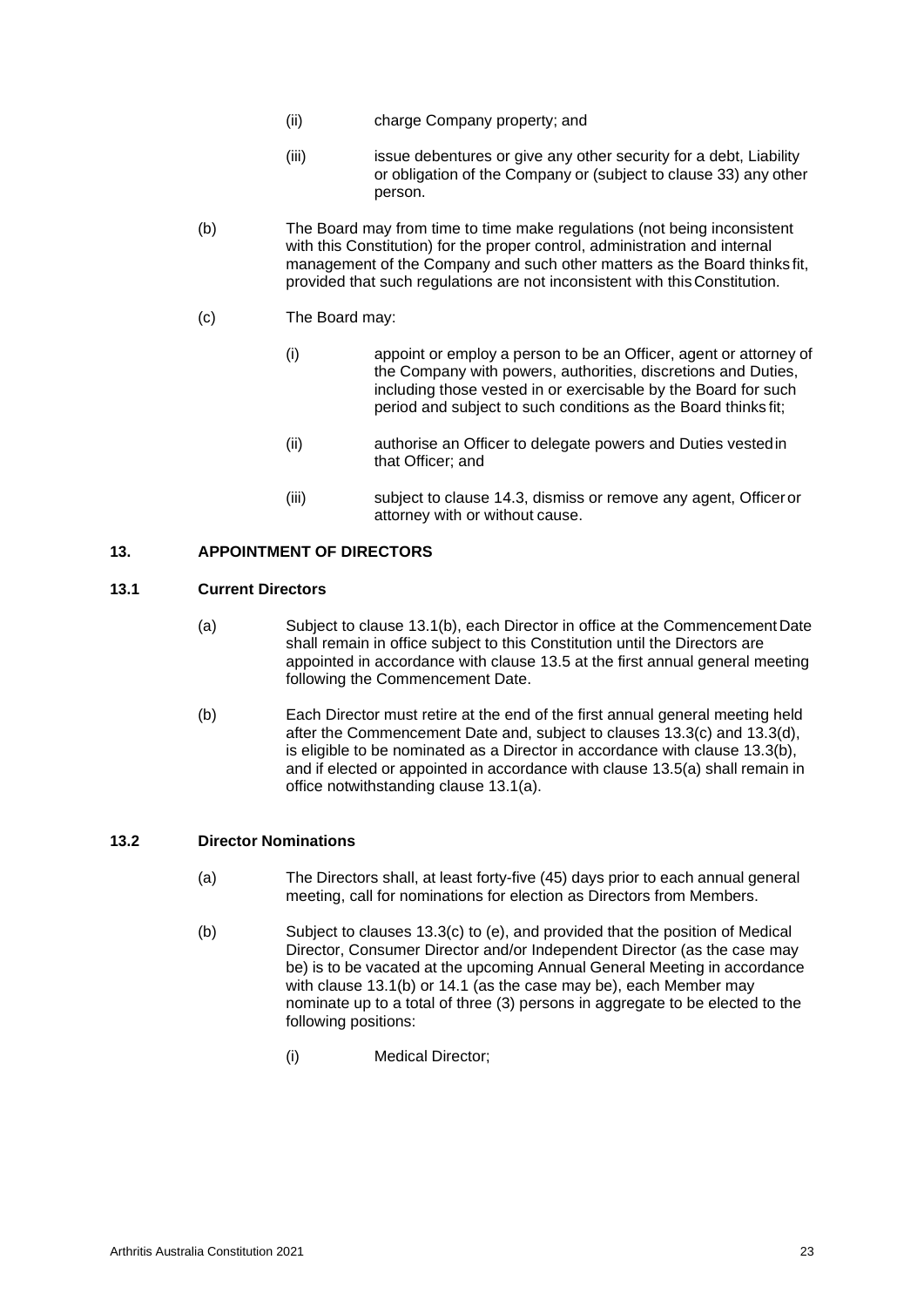- (ii) Consumer Director; and
- (iii) Independent Director.
- (c) A person may not be appointed as a Director and if appointed, must not remain as a Director, if that person is or becomes an officer or employeeof:
	- (i) an Affiliate Member; or
	- (ii) any Related Body Corporate of any Affiliate Member.

or holds any of the above positions at the date on which the candidate is elected or appointed as a Director in accordance with clause [13.5\(a\).](#page-24-4) For avoidance of doubt, a candidate may be nominated as a Director under clause [13.2\(b\) w](#page-22-6)ithout complying with this clause but must resign from the relevant position immediately upon the candidate being appointed or elected to the Board.

- (d) Each candidate nominated by a Member in accordance with clause [13.3\(b\)](#page-22-2) must have expertise or relevant experience in one or more of the following categories:
	- (i) personal or professional experience or expertise in the treatment of arthritis or in the provision of health services generally;
	- (ii) a Chartered Accountant or Certified Practising Accountantwith at least five (5) years experience in practice;
	- (iii) a person with a relevant tertiary qualification in law with at least five (5) years experience in practice and/or appropriate experience in the not for profit sector;
	- (iv) a person with a relevant tertiary qualification in business studies, marketing, finance, human resources and/or management:
		- (1) with at least five (5) years general management experience in either the not for profit sector orthe for profit sector; or
		- (2) at least five (5) years experience in theirchosen field; or
	- (v) a person meeting one or more of skills or relevant experience requirements agreed by a majorityof Directors at the time to be required for a person to be nominated for appointment as a Director of the Company.
- <span id="page-23-0"></span> $(e)$  In addition to the criteria specified in clause [13.3\(d\), e](#page-22-2)ach candidate for:
	- (i) the position of Medical Director must satisfy the criteriafor Medical Directors; and
	- (ii) the position of Consumer Director must satisfy the criteria for Consumer Directors,

specified in regulations made in accordance with clause [12\(b\) o](#page-22-3)r as otherwise advised by the Board to Members from time to time.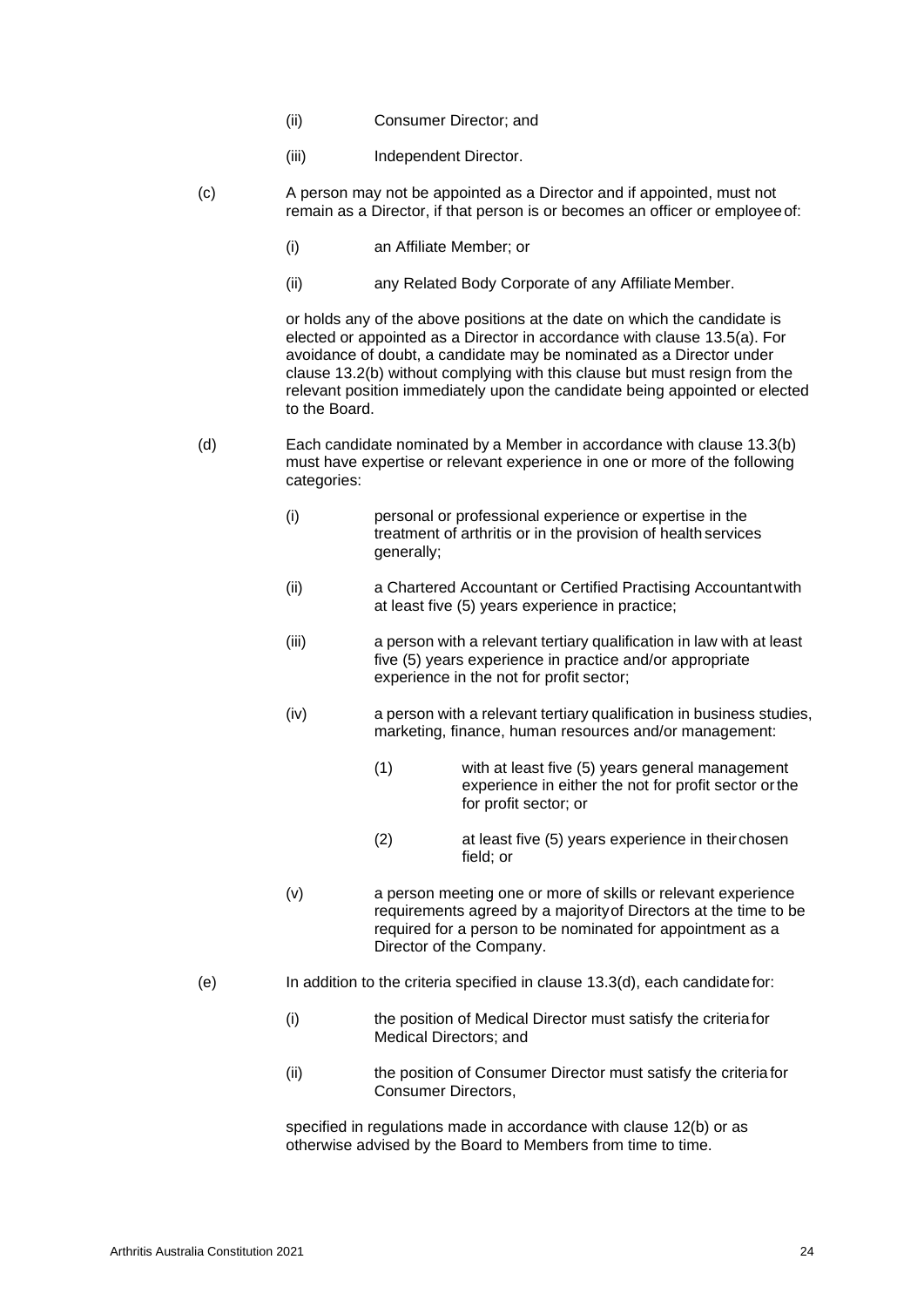- (f) Allnominations of candidates for election as Directors must be received in writing at least twenty-eight (28) days before the relevant annual general meeting (**Nominations Closing Date**).
- (g) The nominations must be duly signed by an authorised representative of the Affiliate or by two (2) Ordinary Members (as the case may be) and include a consent to act as a Director signed by the candidate and any other information required by the Board. The nomination must include particulars of the candidate, provided that such particulars shall not exceed one A4 page.

# <span id="page-24-0"></span>**13.3 Director Candidate List**

- (a) The Secretary must compile a list of candidates (**Director CandidateList**) from all duly completed nominations received by the Secretary before the Nominations Closing Date.
- (b) The Board may nominate such additional candidates for inclusion in the Directors Candidate List as it thinks fit.
- (c) The Secretary must provide the Director Candidate List to all Members not less than twenty-one (21) days (or such lesser period as is from time to time permitted by the Corporations Act) prior to the annual general meeting at which an election is to take place.
- (d) No person except a Director whose tenure has expired, a personnominated in accordance with clause [13.3](#page-22-2) or recommended by the Board for election in accordance with clause [13.4\(b\) is](#page-24-0) eligible to be included in the Director Candidate List.

#### <span id="page-24-4"></span><span id="page-24-1"></span>**13.4 Election of Directors by Members**

- (a) In the event that more candidates have been nominated than vacancies exist on the Board, the election of Directors by Members shall take place by ballot in accordance with clause [13.5\(c\).](#page-24-1)
- (b) In any other case, the appointment of Directors shall take place by way of resolution of Members Present at the annual general meeting.
- (c) Any ballot to elect Directors in accordance with clause [13.5\(a\),](#page-24-1) will be supervised by the Secretary or such other person as may be appointed by the Board to act as returning officer. Voting cast in any such ballot is to be in order of preference, by the Member ranking a maximum of ten (10) candidates in order from the most preferred candidate to least preferred candidate. In the case of an equality of votes for two or more candidates for the same position, a further ballot will be taken to determine the successful candidate.

#### <span id="page-24-2"></span>**14. DIRECTOR RETIREMENT AND REMOVAL**

#### <span id="page-24-3"></span>**14.1 Director's retirement by rotation**

(a) Subject to clause [14.1\(c\)](#page-24-3) to [\(f\),](#page-25-2) the tenure of at least two (2) Directors holding office prior to each annual general meeting less the number of Directors who have retired or been removed since the last annual general meeting, will automatically expire. For avoidance of doubt, this provision shall not apply to Directors in office at the Commencement Date, all of whom must retire at the first annual general meeting following the Commencement Date.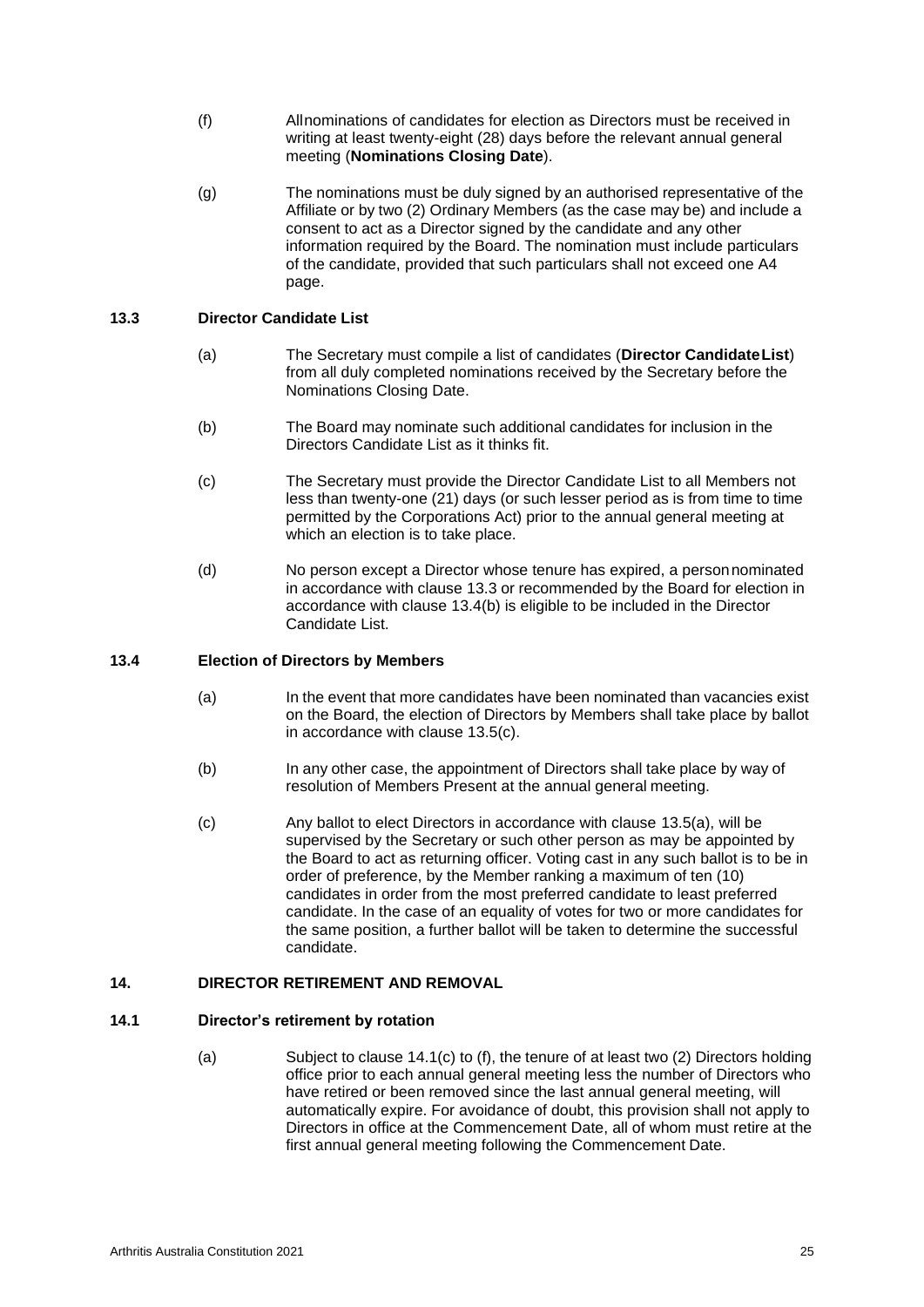- (b) For the purpose of clause [14.1\(a\),](#page-24-3) the Directors whose tenure will automatically expire shall be determined in the followingorder:
	- (i) firstly, those Directors that must resign due to the expiration of their three (3) year term of office under clause [14.1\(d\);](#page-24-3) then
	- (ii) secondly, and subject to clause [14.1\(c\), t](#page-24-3)hose Directors who have held the office of Director of the Company for the longest continuous period of time. If two (2) or more Directors have held office for an equal continuous period of time, then the selection between them shall be determined by lot administered by the Secretary.
- (c) No Director will have his or her tenure automatically expire due to the operation of clause [14.1\(a\)](#page-24-3) more than once in every three (3) year period.
- (d) Subject to the operation of clause [13, e](#page-22-0)ach Director is elected for a term of three (3) years expiring upon the commencement of the third annual general meeting held after the Director was last appointed.
- (e) Subject to clause [14.1\(f\), a](#page-24-3) Director whose tenure expires is eligible for reelection without needing to give any prior notice of his or her intention to submit himself or herself for re-election, provided that no Director shall serve for more than three (3) consecutive terms in office.
- <span id="page-25-2"></span>(f) A Chairperson who would otherwise compulsorily retire under clause [13.2](#page-22-6) or under this clause may seek nomination for an extension of his or her office as Chairperson (and Director):
	- (i) until a term of not more than three (3) years as Chairman is completed, in the case of retirement pursuant to clause 13.2; and
	- (ii) in any other case, for a further term of three (3) years, provided however that a Chairperson may serve up to, but not more than, six (6) consecutive years in office, from the first date on which he or she was appointed Chairperson in accordance with clause [17.2,](#page-29-4) and

in either case, such an extension of office shall be approved by both a resolution of Directors voting in a secret ballot at a Directors' meeting to be held immediately prior to the relevant Annual General Meeting and by a resolution of Members at the relevant Annual General Meeting.

(g) A retiring Director shall be entitled to act as a Director throughout the meeting at which he or she retires.

#### <span id="page-25-0"></span>**14.2 Director Resignation**

Any Director may resign from office upon giving notice in writing to the Secretary of the Director's intention to do so and such resignation takes effect upon the expiration of the notice or its earlier acceptance by the Board.

# <span id="page-25-1"></span>**14.3 Removal of Directors**

- (a) Subject to clause 14.3(b), the Company in general meeting may, by resolution, remove any Director from office by special resolution.
- (b) No resolution for the removal of a Director from office is to be put to a general meeting, unless notice signed by a Member duly qualified to vote at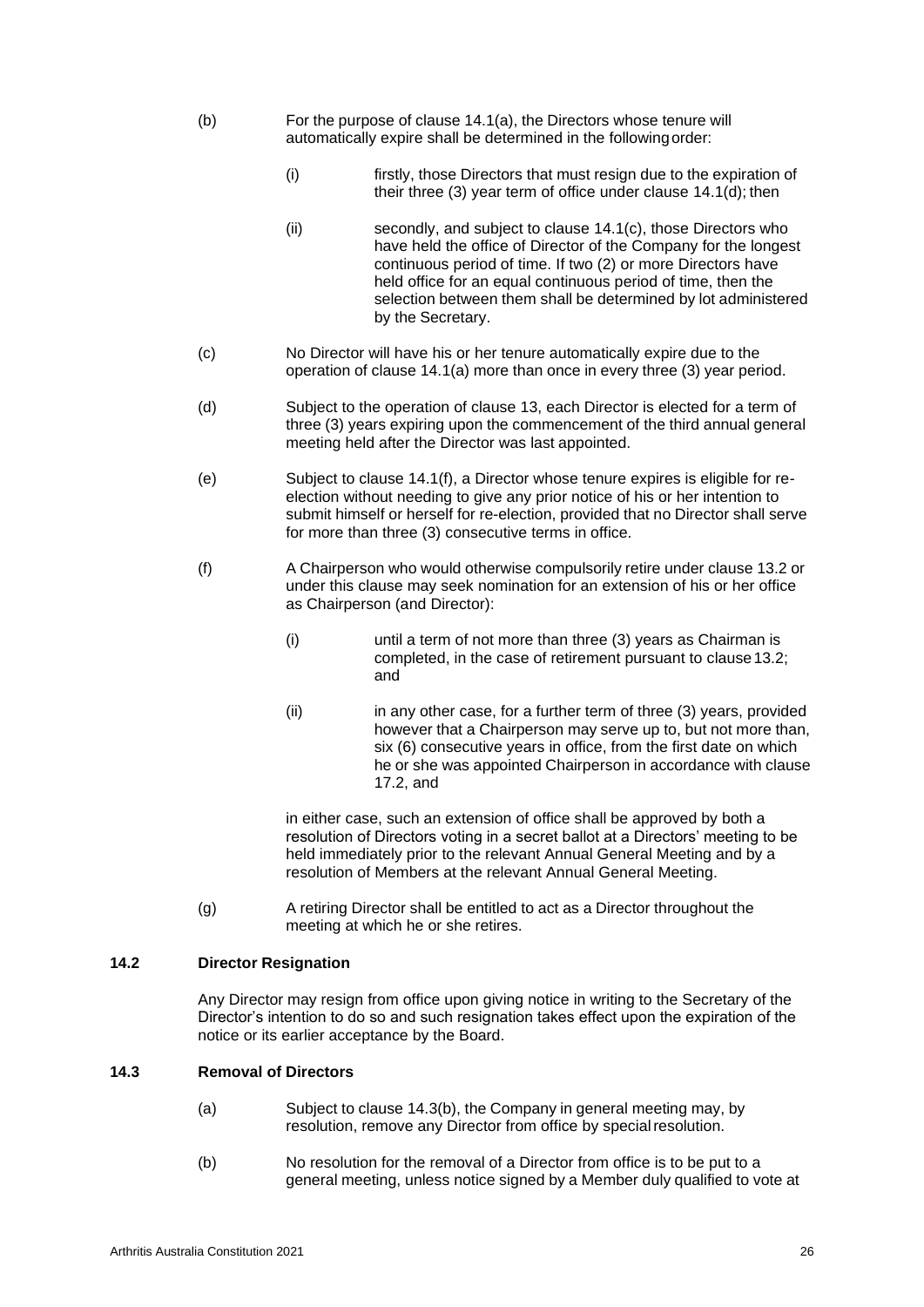that meeting and signifying the intention of that Member to propose that resolution is received by the Company not less than two (2) months before the date appointed for holding the meeting.

- (c) The Director who is the subject of the notice referred to in clause 14.3(b) may give the Company a written statement for circulation to members and may request and must be granted permission to speak to the motion atthe meeting (whether or not the Director is a member of the Company).
- (d) A statement given under paragraph 14.3(c) must be circulated to the Board before it is despatched to Members or, if there is insufficient time for the statement to be despatched to Members, read out at the meeting beforethe resolution is considered by the Members Present, unless the statement is more than 1,000 words or is considered defamatory by theChairperson.

# <span id="page-26-0"></span>**14.4 Disqualification Of Directors**

- (a) The office of a Director becomes vacant if:
	- (i) the Director becomes of unsound mind or a person liable, or whose assets are liable, to any control or administration under any law relating to physical or mental health;
	- (ii) an Insolvency Event occurs in relation to that Director;
	- (iii) the Director is removed or is prohibited from continuing inoffice pursuant to this Constitution or the Corporations Act;
	- (iv) the Director resigns by notice in writing to the Secretary or refuses to act;
	- (v) the Director is absent from two (2) consecutive meetings of the Board without leave of absence from the Chairperson and the Board resolves that the Director's office be vacated;
	- (vi) the period for which the Director is appointed expires; or
	- (vii) the Director dies.
- (b) No proceedings of the Board, or any resolution passed at any meeting, will be invalidated by reason of any Director taking part or concurring in such meeting or resolution being then disqualified until an entry is made in the minutes of the Board of the Director's office having been sovacated.

# <span id="page-26-1"></span>**15. DIRECTOR'S OBLIGATIONS**

#### <span id="page-26-2"></span>**15.1 Confidentiality**

A Director shall:

- (a) keep confidential all Confidential Information; and
- (b) not disclose any Confidential Information to any person, except:
	- (i) as required by law;
		- (ii) with the prior written consent of the Company; or
		- (iii) to the Company's agents, employees or advisers in the proper performance of the Director's responsibilities and Duties under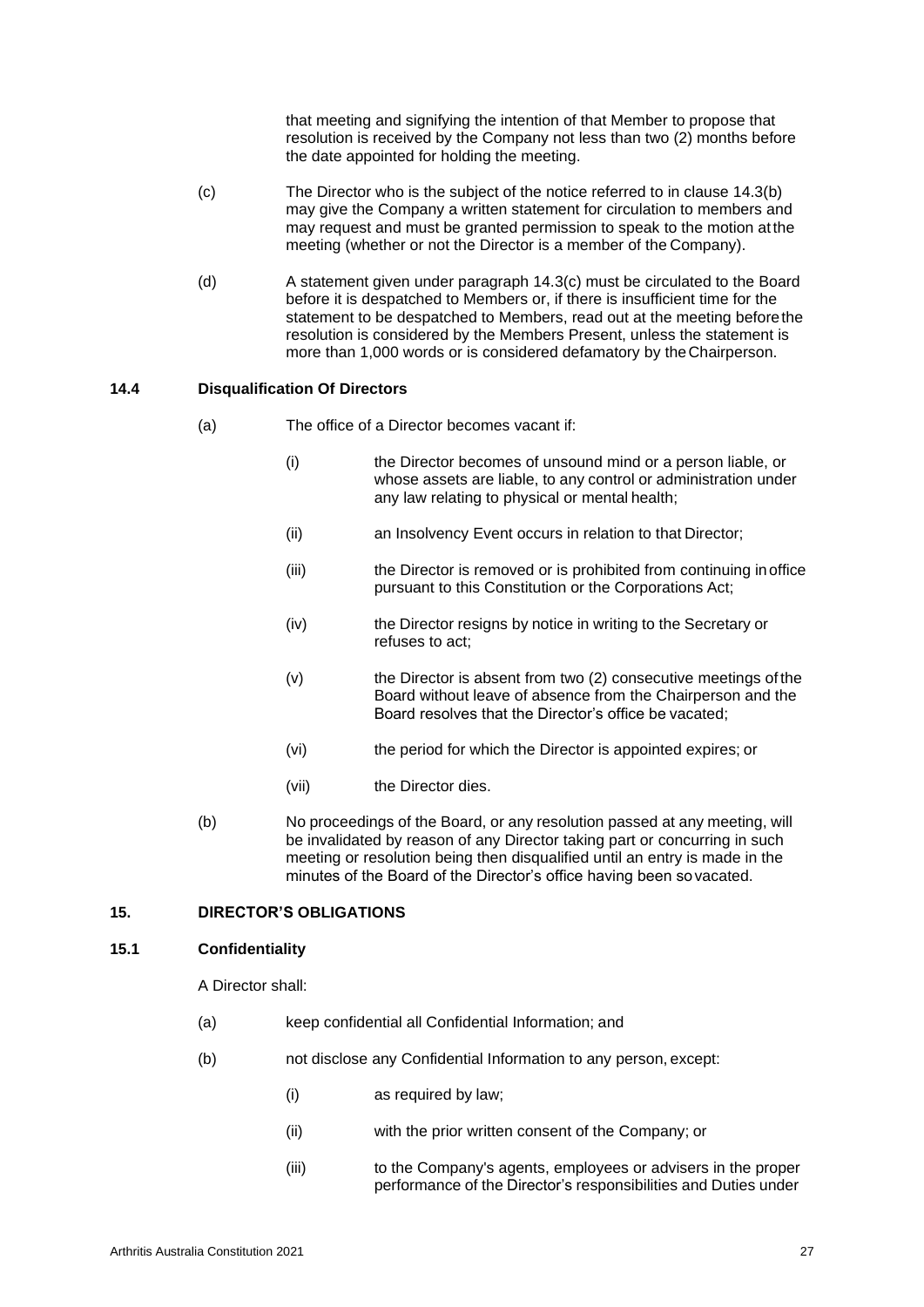this Constitution and as may be determined from time to time by the Board.

#### <span id="page-27-0"></span>**15.2 Use**

No Director shall use any Confidential Information for the benefit of any person except the Company.

#### <span id="page-27-1"></span>**15.3 Confidential Information in the public domain**

If any Confidential Information is lawfully within the public domain then to the extent that the Confidential Information is public, and subject to clause [15.4, a](#page-27-2) Director's obligations under clause [15.1 s](#page-26-2)hall cease in respect of that Confidential Information.

# <span id="page-27-2"></span>**15.4 Uncertainty**

If there is uncertainty as to whether:

- (a) any information is Confidential Information; or
- (b) any Confidential Information is lawfully within the public domain,

that information shall be deemed to be Confidential Information and not within the public domain, unless the Director is advised by the Board in writing to the contrary.

# <span id="page-27-3"></span>**15.5 Security**

A Director shall:

- (a) maintain proper and secure custody of all Confidential Information; and
- (b) use his or her best endeavours to prevent the use or disclosure of the Confidential Information by third parties.

# <span id="page-27-4"></span>**15.6 Delivery or destruction of Confidential Information**

- (a) A Director shall immediately deliver to the Company all Confidential Information that is physically capable of delivery:
	- (i) at the end of that person's term as a Director; and
	- (ii) at any time at the request of a person authorised by the Board.
- (b) Instead of delivering Confidential Information, the Board may direct the Director to destroy Confidential Information and certify in writing to the Company that the Confidential Information has been destroyed.
- (c) The Board may direct that Confidential Information contained in computer software or data be destroyed by erasing it from the magnetic media on which it is stored so that the information cannot be recovered or reconstructed.

# <span id="page-27-5"></span>**15.7 Director must not make copies**

(a) A Director must not make any copy or summary of any Confidential Information, except if required to do so in the course of his or her Duties as a **Director**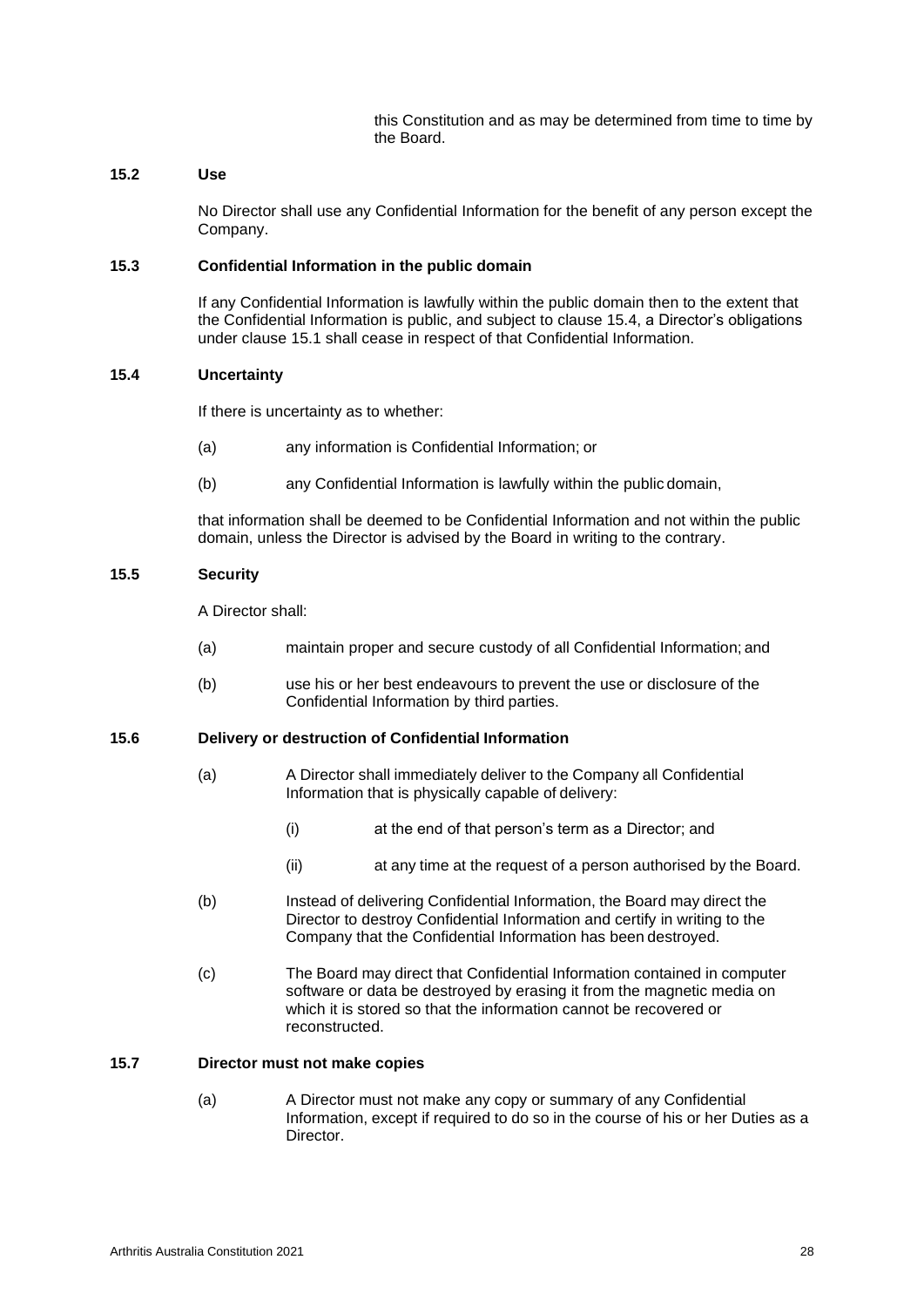(b) If a Director is required to make a copy or summary of Confidential Information in the course of the Director's Duties and functions as a Director, the copy or summary belongs to the Company.

#### <span id="page-28-0"></span>**15.8 Obligations to continue**

- (a) A Director shall comply with the obligations under this clause [15](#page-26-1) at all times during and after that person's term as a Director.
- (b) The Company may enforce the obligations under this clause [15](#page-26-1) at any time.

# <span id="page-28-1"></span>**15.9 No limitation**

Nothing in this clause [15 s](#page-26-1)hall limit any other duty of confidentiality of a Director at law or in equity.

# <span id="page-28-2"></span>**16. DIRECTOR'S INTERESTS**

#### <span id="page-28-3"></span>**16.1 Disqualification**

Subject to the Corporations Act and clause [33:](#page-43-1)

- (a) a Director is not disqualified by the Director's office from contracting with the Company in any capacity and may enter into any arrangement, contract or dealing with the Company in any capacity;
- (b) no Director or proposed Director is disqualified by that office frombecoming or remaining a director of any company in which the Company is in any way interested or which is in any way interested in theCompany;
- (c) provided that the Corporations Act and this clause have been complied with by a Director, no contract, agreement or arrangement in which the Director is in any way interested, entered into by or on behalf of the Company can be avoided merely because of that Director's interest and the fact that the Director signed the document evidencing the contract, agreement or arrangement shall not in any way affect its validity;
- (d) a Director shall not, and shall procure that any company in relation to which he or she is a director shall not, without the Board's prior approval, directly or indirectly supply goods or services to the Company for valuable consideration where such goods or service can be satisfactorilyobtained elsewhere; and
- (e) no Director who:
	- (i) enters into a contract, agreement or arrangement in whichthe Director has an interest; or
	- (ii) is a director of the other company with which the Company has entered into the contract, agreement or arrangement,

is liable to account to the Company for any profits or remuneration realised by that Director as a result of him or her being interested or being a director of the other company, if the Director has declared the Director's interest in the matter in accordance with clause [16.2 a](#page-28-4)nd not contravened this Constitution or the Corporations Act in relation to the matter.

# <span id="page-28-4"></span>**16.2 Declaration of interest**

(a) The nature of a Director's interest in any contract, agreement or arrangement must be declared by that Director at a meeting of the Directors in accordance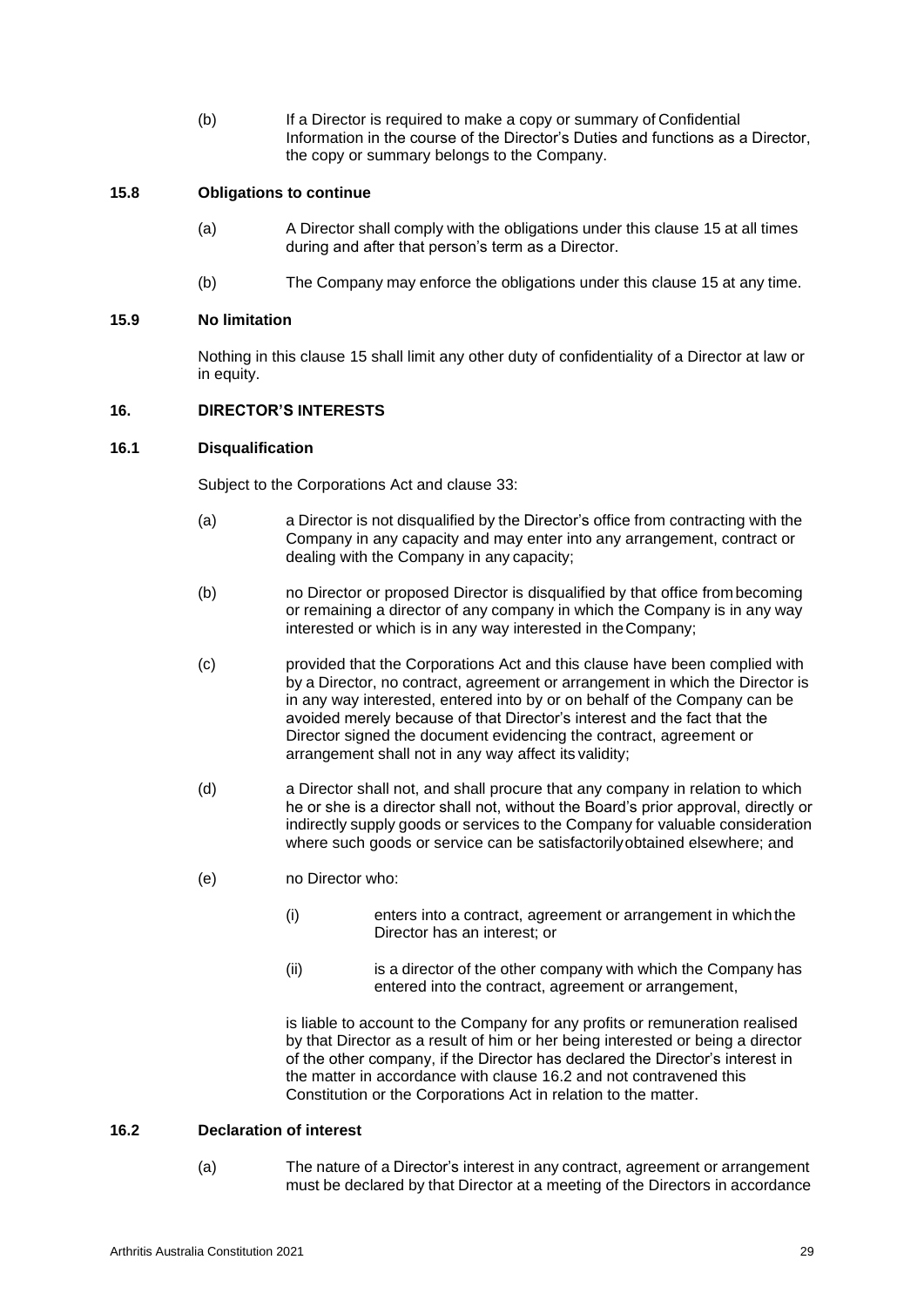with the Corporations Act as soon as practicable after the relevant facts have come to his or her knowledge.

- (b) A general notice that a Director is a member of any specified firm or corporation and is to be regarded as interested in all transactions with that firm or corporation is a sufficient declaration under this clause as regards the Director and the transactions, provided that the extent of that interest is not materially greater at the time of first consideration of the relevant matter by the Board that was stated in the Notice and the Director has complied with section 192 of the Corporations Act.
- (c) After giving the general notice it is not necessary for the Director to give any special notice relating to any particular transaction with that firm or corporation.
- (d) The Secretary must record in the minutes anydeclaration made or any general notice given by a Director under this clause.

#### <span id="page-29-0"></span>**16.3 Votes by interested Directors**

Subject to the Corporations Act, a Director who has a material personal interest in a matter that is being considered at a meeting of Directors:

- (a) must not vote on the matter unless:
	- (i) the Directors have passed a resolution that the interest does not disqualify the Director from considering or voting on thematter;
	- (ii) the interested Director is entitled to be present and vote as a result of a declaration or order made by the ASIC under the Corporations Act; or
	- (iii) the interested Director is otherwise permitted bythe Corporations Act to be present and vote; and
- (b) may not be present while the vote is taken.

#### <span id="page-29-1"></span>**16.4 Director's Conflicts of Interest**

If a Director holds any office or possesses any property such that he or she might have Duties or interests which directly or indirectly conflict with his or her Duties or interests as Director, that Director must declare at a meeting of the Directors the fact, nature, character and extent of the conflict.

# <span id="page-29-2"></span>**17. OFFICE BEARERS**

#### <span id="page-29-3"></span>**17.1 Office Bearers**

The Office Bearers of the Company shall consist of a Chairperson, a Deputy Chairperson and a Treasurer, each of whom shall be a Director of the Company and such number of Emeritus Directors as the Board may from time to time appoint in accordance with clause [22.](#page-37-0)

### <span id="page-29-4"></span>**17.2 Appointment and Termination of Office Bearers**

(a) At the first meeting of the Board following each annual general meeting, the Board shall appoint Directors to be the Chairperson, the Deputy Chairperson and the Treasurer of the Company.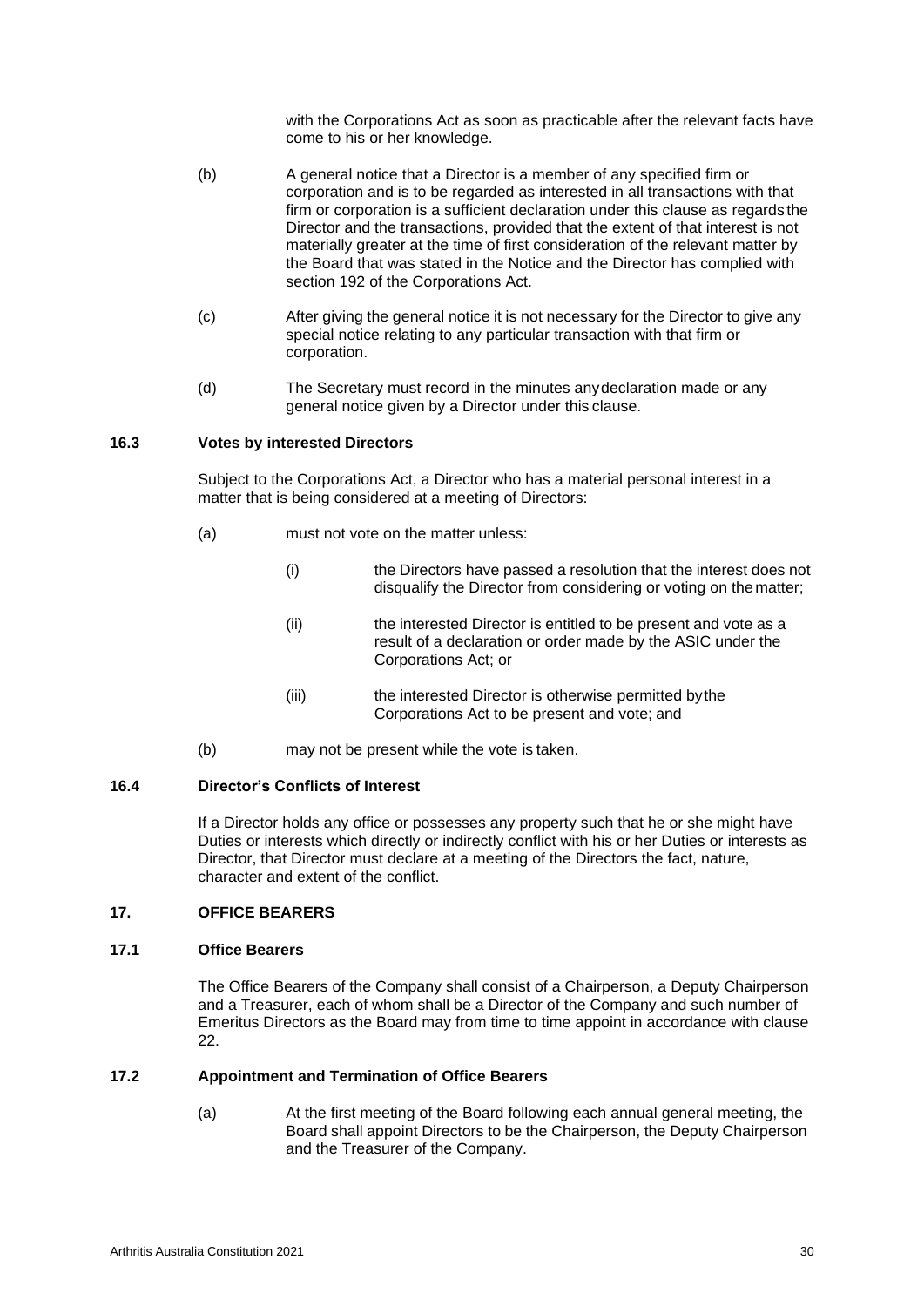- <span id="page-30-5"></span>(b) If the position of any Office Bearer becomes vacant, the Board mustelect from its members a new Office Bearer to fill that vacancy.
- (c) Each appointment, whether pursuant to clause [17.2\(a\)](#page-29-4) or [\(b\),](#page-30-5) shall expire on the commencement of the first Board meeting following the next annual general meeting.
- (d) Office Bearers will be eligible for re-election at such Board meeting and may serve an unlimited number of times.
- (e) The Board shalldetermine the powers and Duties of each Office Bearer and may terminate a Director's appointment as an Office Bearer at any time.

## <span id="page-30-0"></span>**17.3 Chairperson to preside at annual general meeting**

Despite clause [13 a](#page-22-0)nd subject to clause 7.4, the person holding the office of Chairperson of the Board immediately before the commencement of an annual general meeting shall preside as Chairperson of that annual general meeting.

#### <span id="page-30-1"></span>**18. PROCEEDINGS OF DIRECTORS**

#### <span id="page-30-2"></span>**18.1 Procedure generally**

- (a) The Directors may meet together for the dispatch of business, adjourn and otherwise regulate their meetings as they think fit.
- (b) A Director may at any time by written notice to the Secretary request that a meeting of the Board be convened, and the Secretary shall forthwith on the requisition of a Director, convene a Board meeting.

#### <span id="page-30-3"></span>**18.2 Quorum**

- (a) The quorum for a Board meeting shall be the presence of more than one-half of the number of Directors (or their alternate) entitled to vote and then holding office.
- (b) No business may be conducted unless a quorum is present.
- (c) If the number of Directors in office at anytime is not sufficient to constitute a quorum at a Board meeting, the remaining Directors must act as soon as possible to:
	- (i) increase the Directors to a number sufficient to constitute a quorum required under the Constitution;
	- (ii) convene a general meeting of the Company for that purpose;or
	- (iii) appoint additional Directors,

and until that has happened the Directors may only act if and to the extent that there is an emergency requiring them to act.

# <span id="page-30-4"></span>**18.3 Notice of Board meetings**

- (a) Reasonable notice of a Board meeting is to be given to all Directors except to a Director whom the Secretary when giving notice to the other Directors reasonably believes to be outside Australia.
- (b) A notice of meeting must: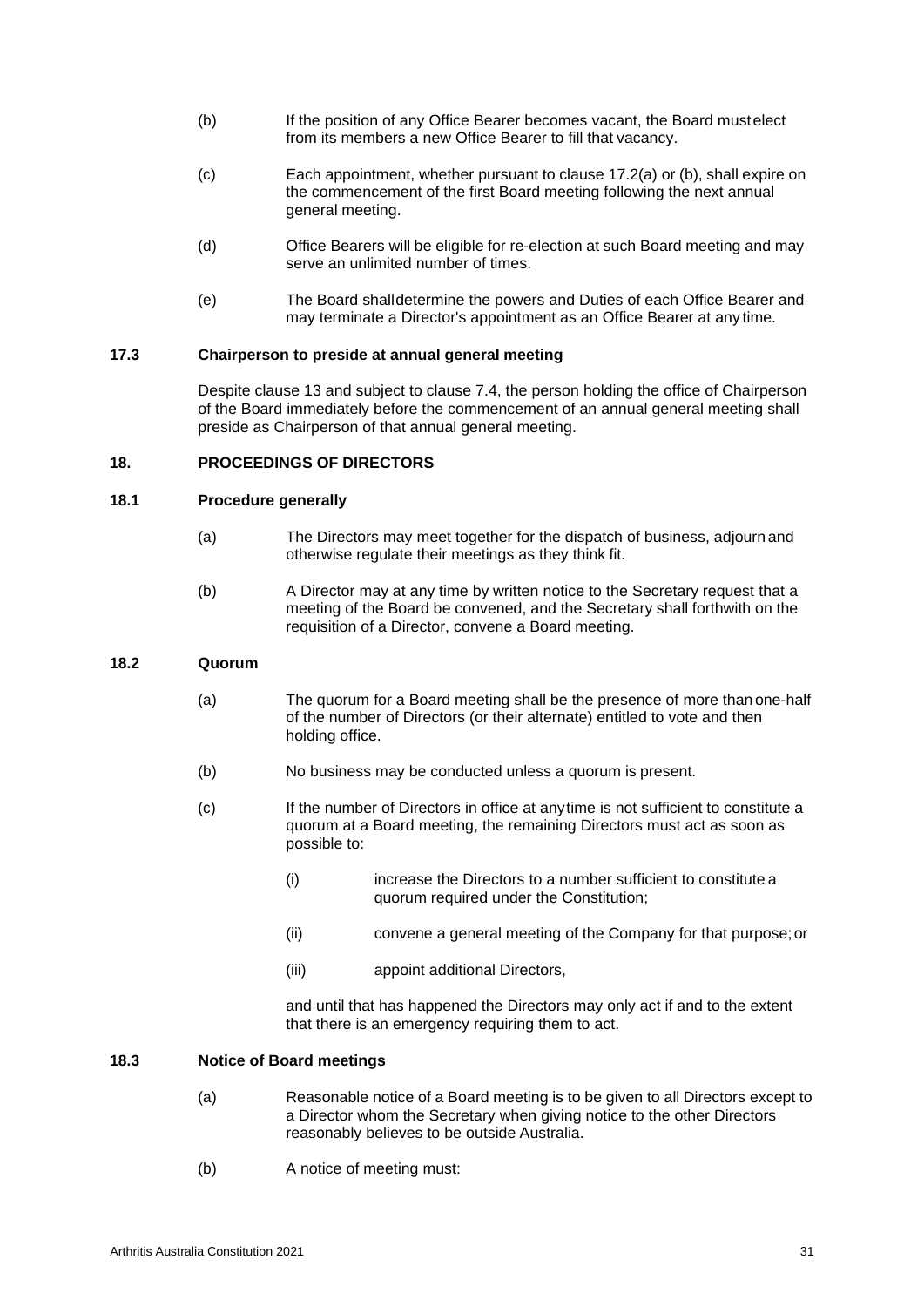- (i) specify the date, time and place of the meeting;
- (ii) indicate the general nature of the business to be conducted;and
- (iii) be given at least ten (10) days before the date of the meeting (or such shorter period as the Directors may agree).
- (c) Non-receipt of notice of a Board meeting by, or a failure to give notice of a Board meeting to, a Director does not invalidate any act matter or thing done by or resolution passed at the meeting if such non-receipt or failure occurred by accident or error.

# <span id="page-31-0"></span>**18.4 Chair of Board meetings**

The Chairperson shall preside at every Board meeting, or if no Chairperson has been elected, or if at any Board meeting the Chairperson is not present within thirty (30) minutes after the appointed time for holding the meeting, or if being present the Chairperson is unwilling to preside, the Deputy Chairperson (if any) shall preside or if no Deputy Chairperson has been elected, or if the Deputy Chairperson is not present or is unwilling to preside at the meeting, then the Directors who are present may choose one of their number to chair the Board meeting.

# <span id="page-31-1"></span>**18.5 Determinations**

- (a) Subject to this Constitution, questions arising at any Board meeting are to be decided by a majority of votes of Directors present and voting and such decision shall for all purposes be taken as a decision of the Board.
- (b) Each Director has one (1) vote and a determination by a majority of the Directors will for all purposes be deemed a determination of theDirectors.
- (c) If there is an equality of votes at a meeting at which a quorum is present, the motion is lost and the person presiding shall have a second or casting vote in addition to his or her deliberative vote.

#### <span id="page-31-2"></span>**18.6 Delegation to Committees**

- (a) The Board may delegate any of its powers to one or more Committees consisting of one or more Directors or other persons as the Board thinks fit.
- (b) Any Committee formed by the Board must comply with this Constitution, the Corporations Act and the regulations that may be imposed on it by the Board in exercising the Committee's delegated power. A power so exercised will be taken to have been exercised by the Board.

# <span id="page-31-3"></span>**18.7 Procedure of Committees**

- (a) Meetings of Committees consisting of more than one person are governed by the clauses of this Constitution regulating the meetings of the Directors so far as they are applicable.
- (b) The number of persons whose presence at a meeting of a Committee is necessary to constitute a quorum is the number determined by the Board, and if not so determined is two (2).
- (c) Minutes of all the proceedings and decisions of every Committee shall be made, entered and signed in the same manner in all respects as minutes of proceedings of the Board are required by the Corporations Act to be made, entered and signed.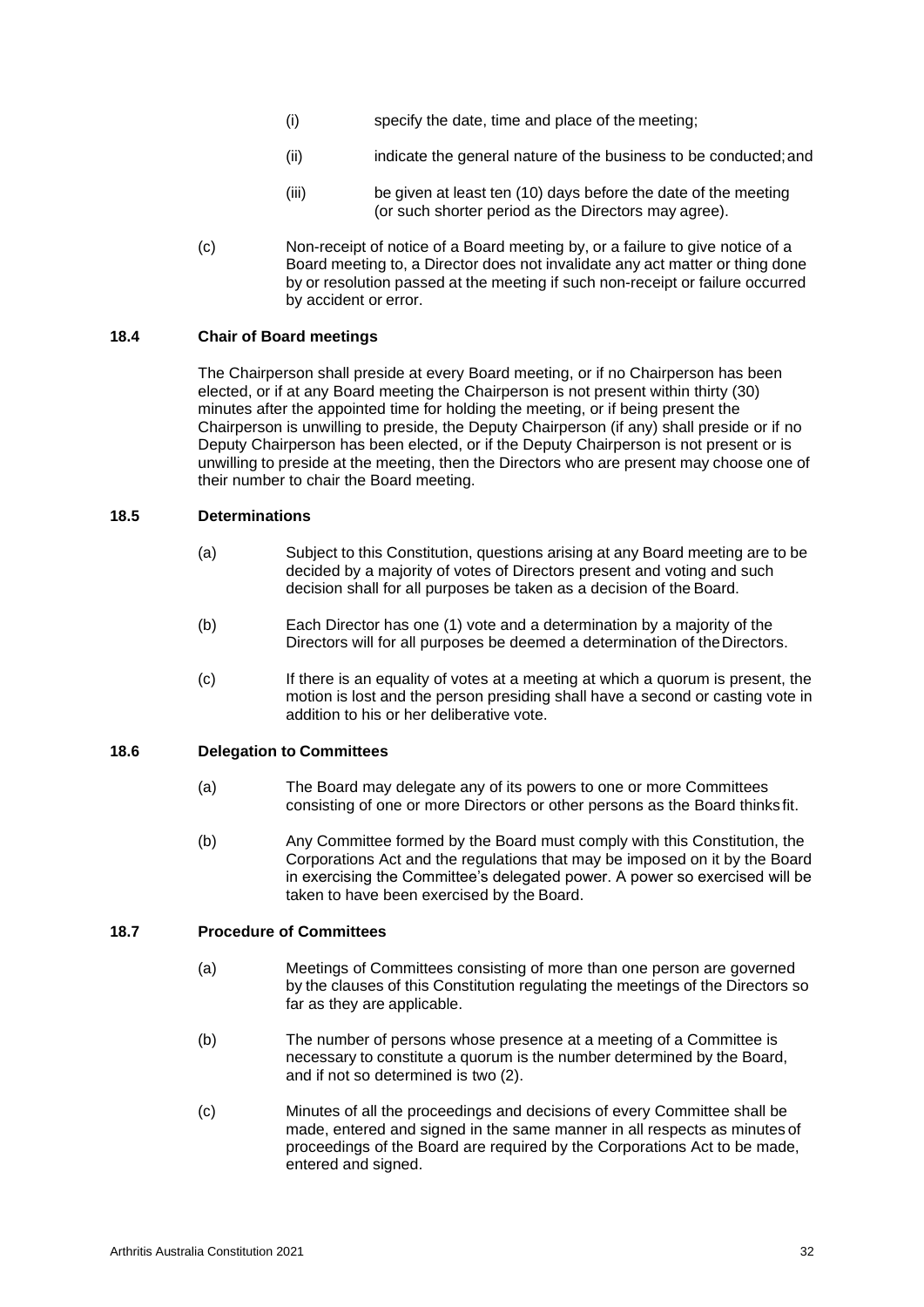(d) Committees will regularly advise and report to the Board. The Board will give due consideration, and respond, to the recommendations of the Committees.

#### <span id="page-32-0"></span>**18.8 Validation of irregular acts**

Any act done at any Board meeting or by a Committee or by any person acting as a Director will be valid even if it is later discovered:

- (a) that there was some defect in the appointment or continuance in office of a Director or such other person; or
- (b) that any of them was disqualified or had vacated office or were not entitled to vote.

#### <span id="page-32-1"></span>**18.9 Board Meetings by Instantaneous Communication Device**

- (a) For the purposes of this Constitution and the Corporations Act, each Director, on becoming a Director (or the Commencement Date) consents to the use of an Instantaneous Communication Device for calling or holding a Board meeting.
- (b) The contemporaneous linking together by Instantaneous Communication Device of a number of Directors not less than the quorum provided inclause [18.2, w](#page-30-3)hether or not any one or more of the Directors is out of Australia, is deemed to constitute a Board meeting and all the provisions of this Constitution as to the Board meetings will apply to such meetings so long as the following conditions are met:
	- (i) all the Directors for the time being entitled to receive notice of the Board meeting receive notice that the meeting will be held using an Instantaneous Communication Device. Notice of any such meeting may be given by the Instantaneous Communication Device or in any other manner permitted bythis Constitution;
	- (ii) at the commencement of the Board meeting each Director taking part in the meeting by Instantaneous Communication Device is able to hear each of the other Directors takingpart;
	- (iii) at the commencement of the Board meeting each Director must acknowledge his or her presence for the purpose of the Board meeting to all the other Directors taking part;
	- (iv) a minute of the proceedings of a meeting by Instantaneous Communication Device is sufficient evidence of those proceedings and of the observance of all necessaryformalities if certified as a correct minute by the Chairperson, and

all proceedings of the Board shall be as valid and effective as if conducted at a meeting at which all of the Directors were present.

(c) A Director may withdraw the consent given under this clause in accordance with the Corporations Act, provided that such withdrawal is notified to the Company within a reasonable period before the meeting at which an Instantaneous Communication Device is proposed to be used.

#### <span id="page-32-2"></span>**18.10 Written resolutions**

(a) If a document: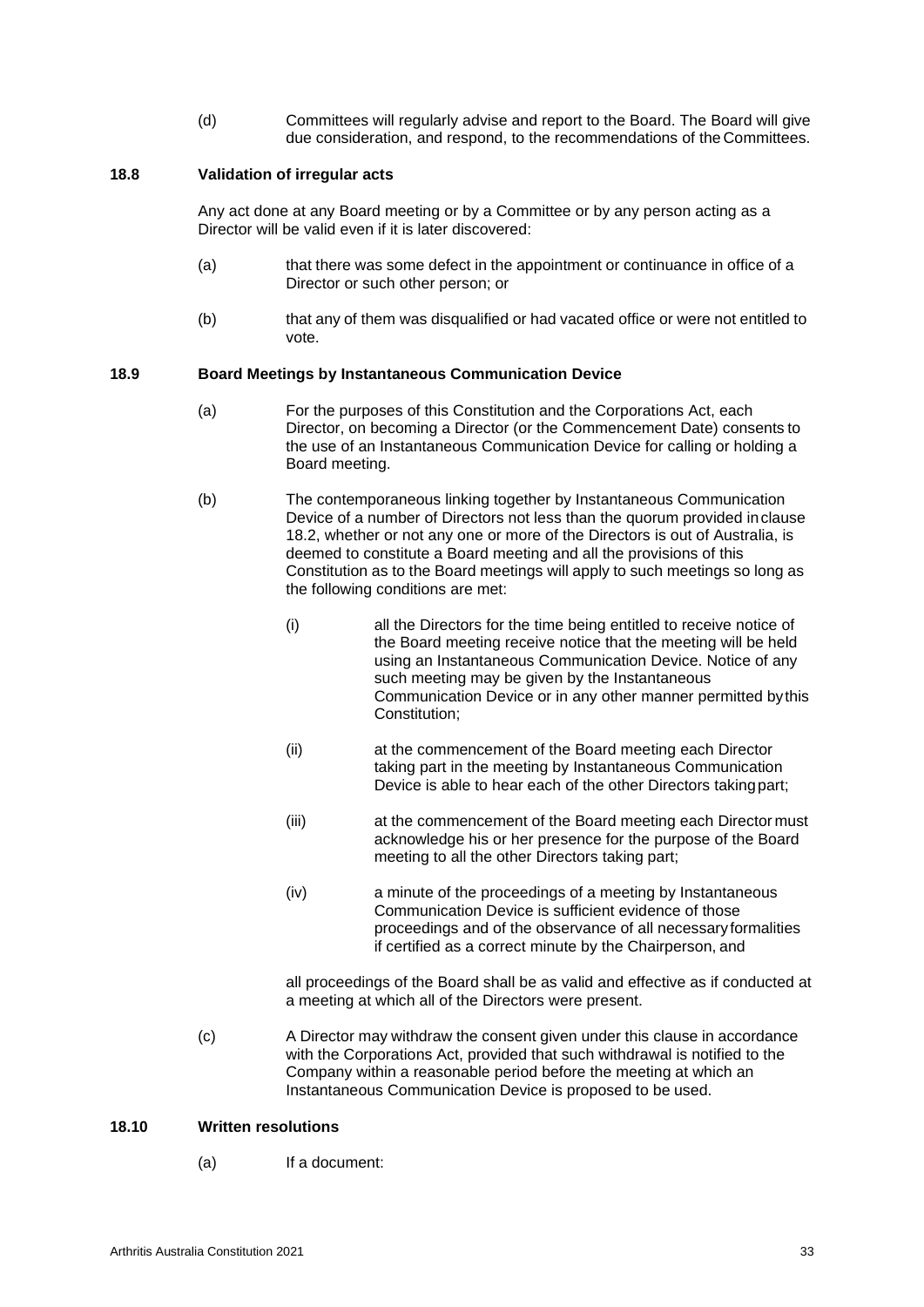- (i) is sent to all those entitled to receive notice of a Board meeting at which a resolution could be put;
- (ii) contains a statement that the signatories to it are in favourof that resolution;
- (iii) sets out the terms of the resolution; and
- (iv) has been signed by not less than seventy-five percent (75%) of all Directors of the Company entitled to vote on that resolution,

a resolution in those terms is passed on the day on which and at the time at which the document was signed by the last of such Directors and the document is as valid and effectual as if it had been passed at a duly held Board meeting.

- (b) For the purposes of paragraph [18.10\(](#page-32-2)a):
	- (i) "signed" shall include an email from or on behalf of a Director indicating assent to the resolution, provided it reasonably appears to the recipient that the email has been sent by the Director personally or on the Director's instructions;
	- (ii) two or more separate documents containing statements in identical terms, each of which is signed by one or more Directors shall together be taken to constitute one document containing a statement in those terms signed bythose Directors at the time at which the last of those documents to be signed was signed by a Director; and
	- (iii) a facsimile or email which is received by the Company or an agent of the Company and is sent by a Director shall be taken to be signed by that Director not later than the time of receipt of the facsimile or email by the Company or its agent in legible form.

#### <span id="page-33-0"></span>**19. COUNCIL OF ADVICE**

#### <span id="page-33-1"></span>**19.1 Formation and Constitution**

- (a) Unless otherwise agreed between the Company and the Affiliate Members, a Council of Advice will be established and will operate in accordance with this clause [19.](#page-33-0)
- <span id="page-33-2"></span>(b) The Council of Advice has the following members:
	- (i) the Chairperson (or in the Chairperson's absence, another Director nominated by the Chairperson); and
	- (ii) a representative nominated by each Affiliate Memberprovided that the Affiliate Member:
		- (1) is party to an MOU which is in force at all times during which the Affiliate Member has a representative appointed to the Council of Advice; and
		- (2) has paid any Membership fee and the annual administration fee due and payable by the Affiliate Member in accordance with such MOU.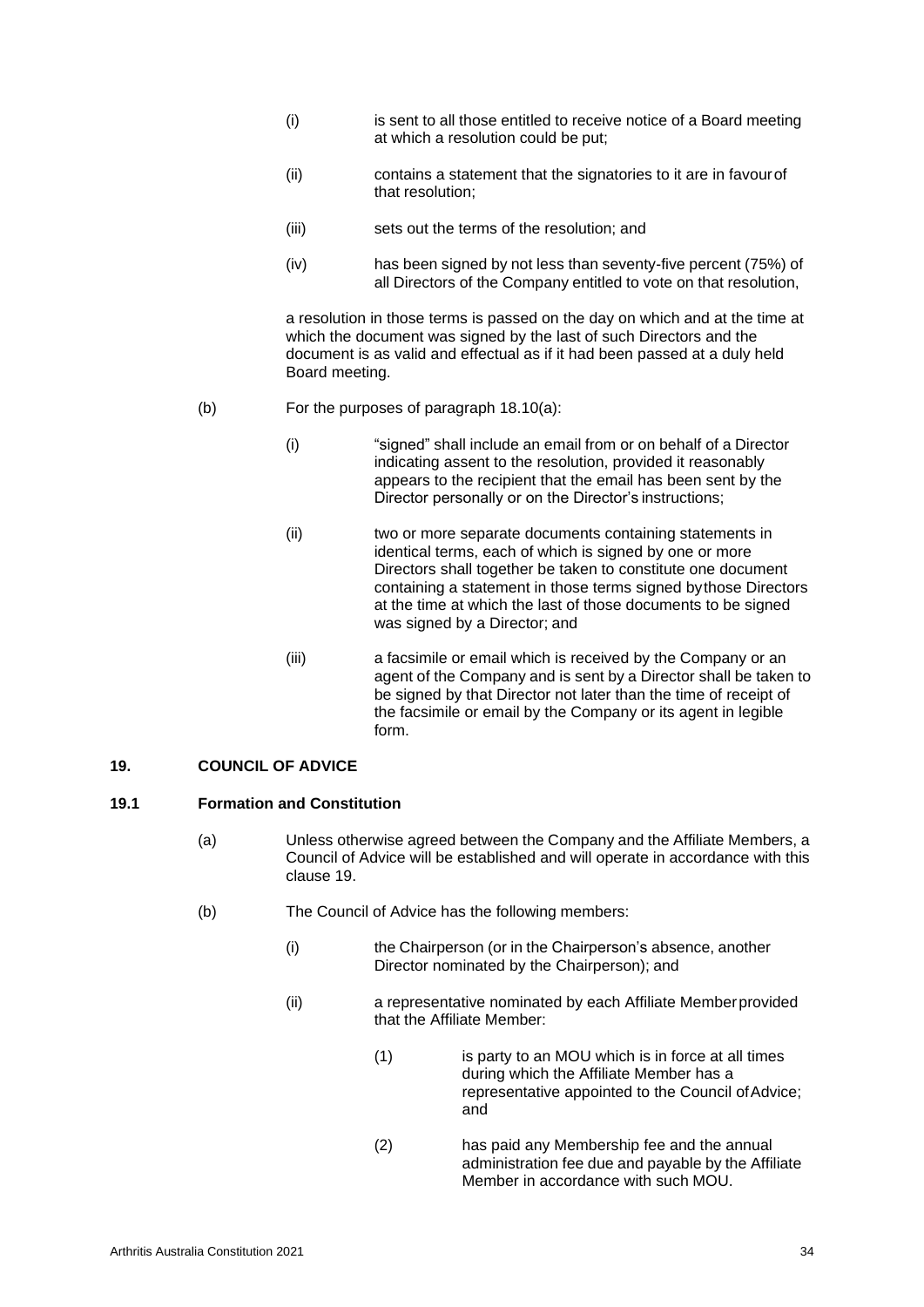# <span id="page-34-0"></span>**19.2 Role**

The business of the Council of Advice is intended to provide advice to the Board including in relation to the following matters:

- (a) the needs of Consumers and issues arising in connection with Consumers;
- (b) delivery of services to Consumers;
- (c) priorities for funding of national initiatives in connection with arthritis and other musculoskeletal diseases or conditions;
- (d) national guidelines for provision of services to Consumers;
- (e) national issues such as strategy, policy, research priorities, advocacy and major initiatives for the treatment and recognition of arthritis and other musculoskeletal diseases or conditions;
- (f) the development and review of national activities such as programs and shared services to Consumers;
- (g) the strategic direction of the Company; and
- (h) major submissions, position papers and significant reports prepared or published by the Company.

#### <span id="page-34-1"></span>**19.3 Reporting and Board response**

- (a) The Council of Advice must report regularly to the Board.
- (b) The Board will give due consideration to the recommendations of the Council of Advice and provide a written response to each recommendation made by the Council of Advice, however, in performing its obligations and exercising its powers, the Board shall not be bound by any recommendation received from the Council of Advice.

#### <span id="page-34-2"></span>**19.4 Affiliate Member Representatives**

- (a) Subject to clause [19.1\(b\)\(ii\), e](#page-33-2)ach Affiliate Member may from time bynotice in writing to the Chairperson (such notice to be signed by the Chairperson and Secretary of the relevant Affiliate Member)
	- (i) appoint a person as its representative on the Council ofAdvice;
	- (ii) remove a person as its representative on the Council of Advice; and
	- (iii) in the event of its representative resigning or a casual vacancy arising in relation to such representative, appoint a person to fill that vacancy,

provided that each person appointed by the Affiliate Member is a member of the governing body of that Affiliate Member.

(b) Subject to clauses [19.4\(c\),](#page-35-2) [19.4\(d\)](#page-35-3) and [19.4\(e\),](#page-35-4) a representative appointed by an Affiliate Member shall hold office for a term of three (3) years. At the expiry of such term, the Affiliate Member may reappoint the representative for a further term of three (3) years, provided that no representative of an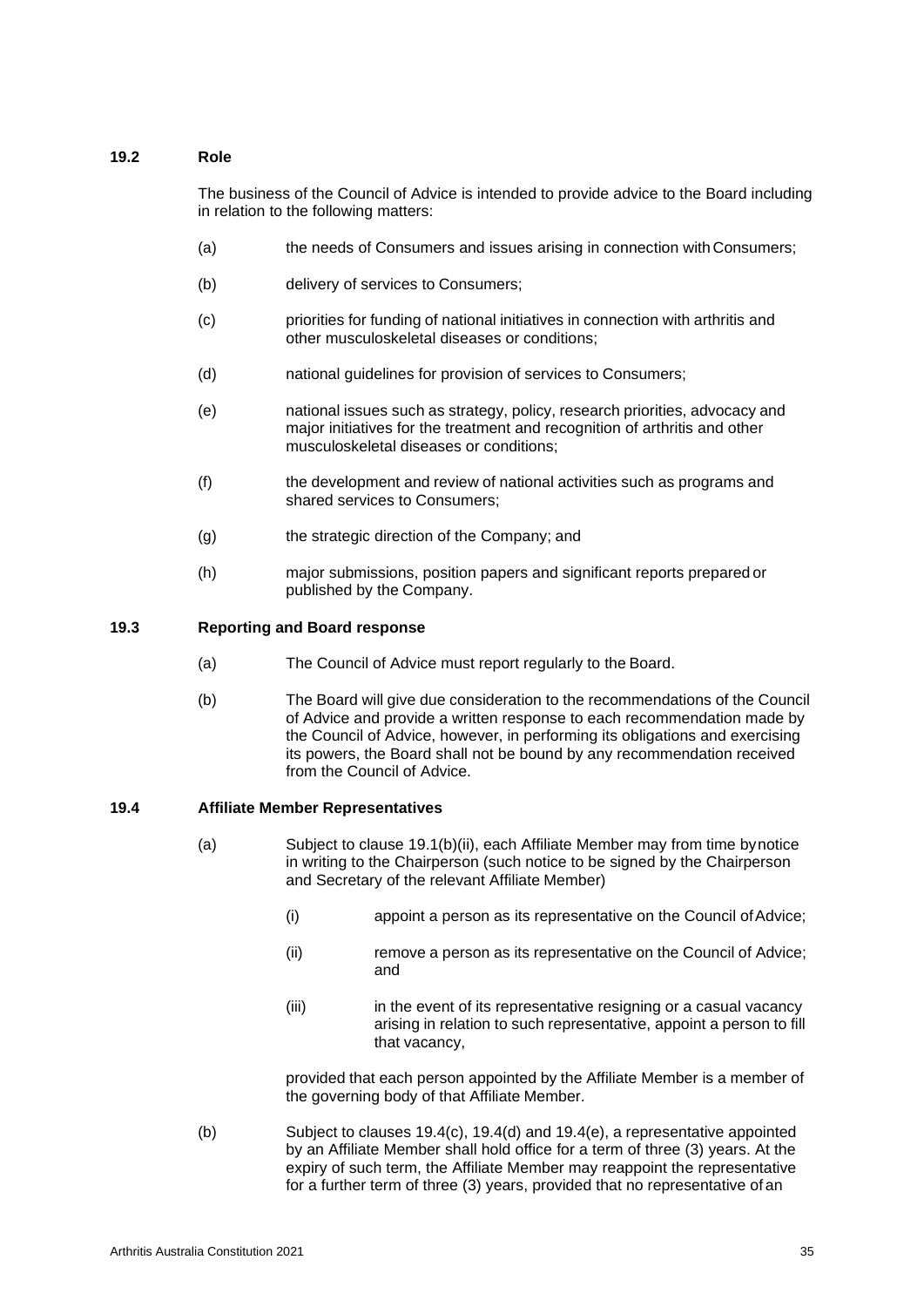Affiliate Member shall serve on the Council of Advice for more than three (3) consecutive terms in office.

- <span id="page-35-2"></span>(c) A representative appointed by an Affiliate Member who ceases to be a member of the governing body of that Affiliate Member will be deemed to have resigned as a member of the Council of Advice as at the date on which he or she ceased to hold that position.
- <span id="page-35-3"></span>(d) Where the Company has given the Affiliate Member notice terminating its MOU or the MOU in respect of that Affiliate Member otherwiseterminates, the representative appointed by that Affiliate Member will cease to be a member of the Council of Advice as at the date of such termination.
- <span id="page-35-4"></span>(e) Where the Company has given the Affiliate Member a Default Notice andthe Affiliate Member has failed to comply with the Default Notice, the representative appointed by that Affiliate Member will cease to be a member of the Council of Advice as at the date which is five (5) Business Days after the date for payment specified in the Default Notice (**Removal Date**), unless the Affiliate Member has complied with the Default Notice before the Removal Date.
- (f) Clauses [14.2,](#page-25-0) [14.4 a](#page-26-0)nd [15.1 t](#page-26-2)o [15.8 a](#page-28-0)pply *mutatis mutandis* to representatives appointed to the Council of Advice by Affiliate Members.

# <span id="page-35-0"></span>**19.5 Chairperson and Chief Executive Involvement**

- (a) The Chairperson will be an ex officio member of the Council ofAdvice.
- (b) The Chief Executive will be entitled to attend meetings of the Council of Advice as an observer but shall have no right to vote at such meetings.

# <span id="page-35-1"></span>**19.6 Chair**

- (a) At the first meeting of the Council of Advice each calendar year, the Council of Advice shall appoint one of its members to be the Chairperson of the Council of Advice (**Council Chair**) and another of its members to be the Deputy Chairperson of the Council of Advice (**Deputy CouncilChair**).
- (b) If the position of either the Council Chair or the Deputy Council Chair becomes vacant, the Council of Advice must elect from its members a new office bearer to fill that vacancy.
- (c) Each appointment, whether pursuant to clause [19.617.2\(a\)](#page-35-1) or [17.2\(b\),](#page-30-5) shall expire on the commencement of the first meeting of the Council of Advice each calendar year.
- (d) Office bearers will be eligible for re-election at such meeting of the Council of Advice and may serve an unlimited number of times.
- (e) The Council Chair will preside at every meeting of the Council of Advice, or if no Council Chair has been elected, or if at any meeting of the Council of Advice the Council Chair is not present within thirty (30) minutes after the appointed time for holding the meeting, or if being present the Council Chair is unwilling to preside, the Deputy Council Chair shall preside or if no Deputy Council Chair has been nominated, or if the Deputy Council Chair nominated is not present or is unwilling to preside at the meeting, then the members of the Council of Advice who are present may choose one of their number to chair the meeting.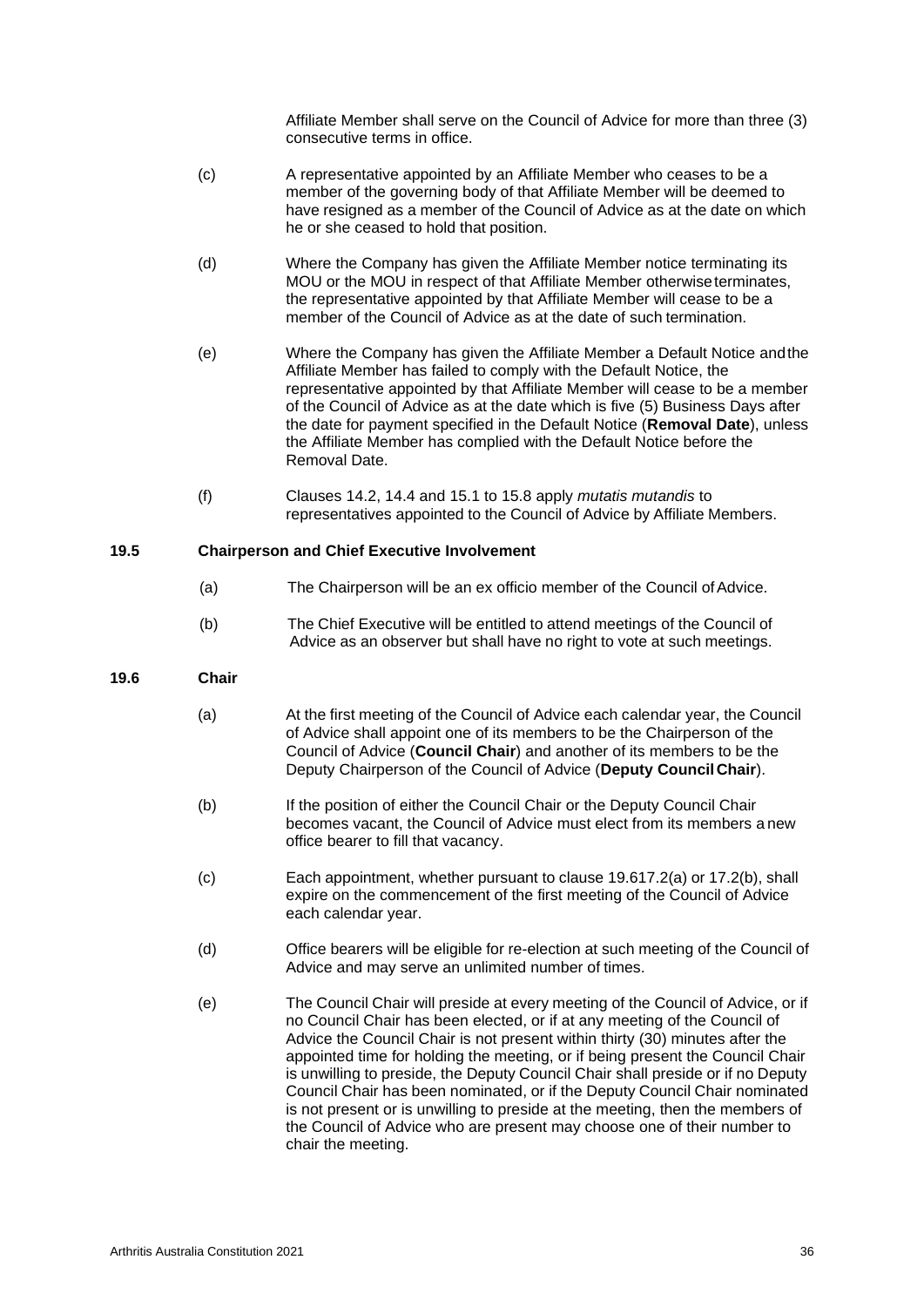# <span id="page-36-0"></span>**19.7 Meetings**

- (a) The Council Chair will convene meetings of the Council at such times and he or she considers fit, provided that the Council of Advice must meet at least four (4) times in each complete calendar year occurring after the Commencement Date.
- (b) Clauses [18.1,](#page-30-2) [18.3,](#page-30-4) [18.5](#page-31-1) and [18.7](#page-31-3) to [18.9](#page-32-1) apply *mutatis mutandis* to meetings of the Council of Advice.

# <span id="page-36-1"></span>**19.8 Funding and Support**

- (a) The Board shall allocate Company funds to the Council of Advice to enable it to undertake its functions.
- (b) The Company's Officers and staff must provide secretarial support to the Council of Advice.

#### <span id="page-36-2"></span>**19.9 Remuneration of Council Members**

No person may receive any remuneration for his or her services as a member of the Council of Advice.

#### <span id="page-36-3"></span>**20. MINUTES**

The Directors must cause minutes to be kept in accordance with the Corporations Act of:

- (a) the names of the Directors present at each Board meeting andany Committee meeting;
- (b) the names of the members of the Council of Advice present at eachmeeting of that body;
- (c) all appointments of Officers and members of the Council of Advice;
- (d) all regulations made by the Board;
- (e) all recommendations and determinations of the Council of Advice and ofany Committee; and
- (f) of all resolutions and proceedings of general meetings of the Company, Board meetings, meetings of the Council of Advice and meetings of Committees, and

such minutes if signed by the chair of the meeting at which the proceedings were held or by the chair of the next succeeding meeting, shall be receivable as prima facie evidence of the matters stated in such minutes. Once signed, all minutes shall be provided to the Secretary for retention at the Office on behalf of the Company as soon as practicable.

#### <span id="page-36-4"></span>**21. PATRON**

Each Governor General for the time being of the Commonwealth of Australia shall on his or her assumption of that office be invited by the Company to accept the office of the Patron of the Company and on his or her acceptance shall retain such office until his or her term as Governor General of the Commonwealth of Australia is completed.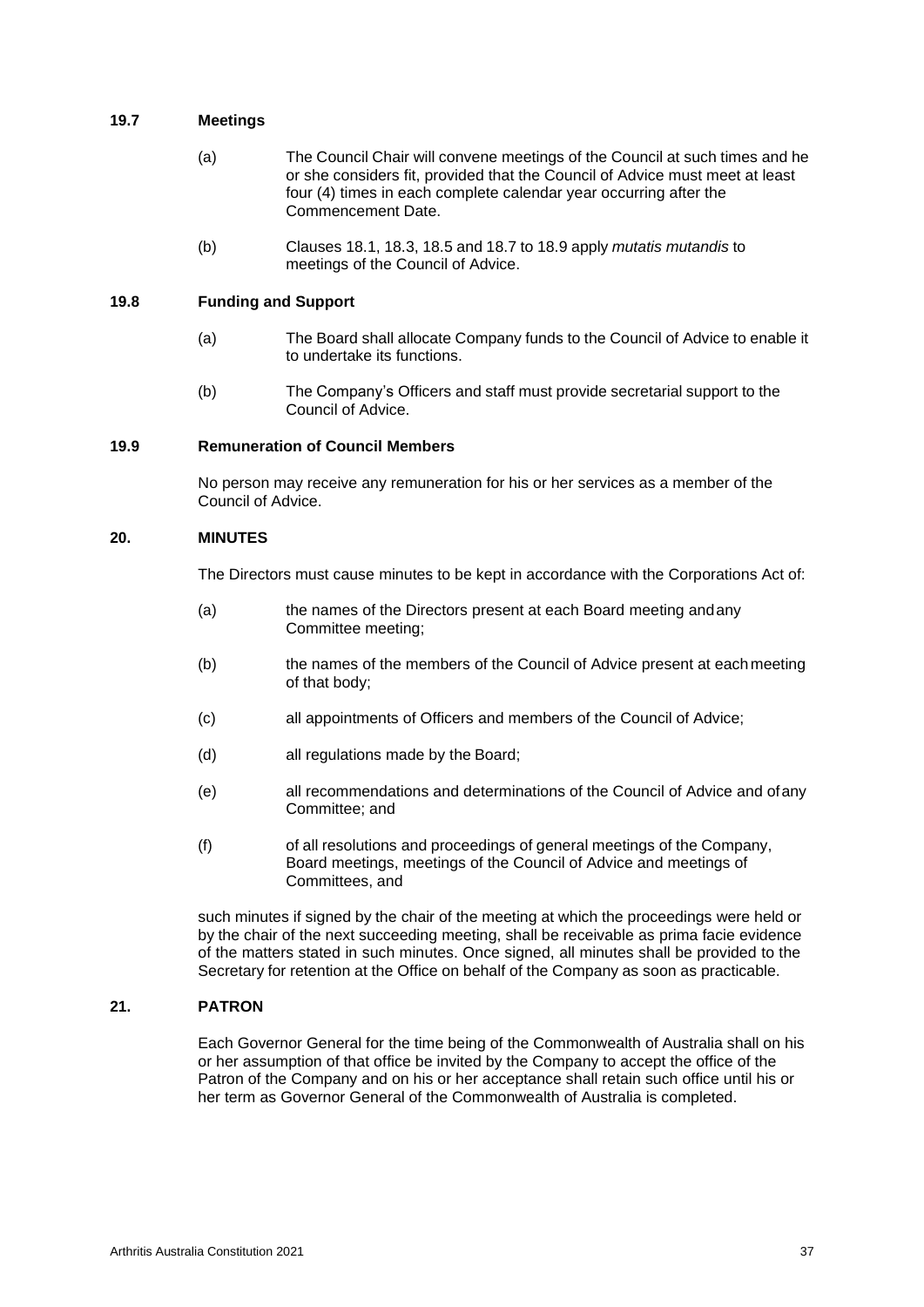# <span id="page-37-0"></span>**22. EMERITUS DIRECTORS**

- (a) The Board may from time to time appoint one (1) or more eminent persons as an Emeritus Director of the Company.
- (b) Each Emeritus Director is to have such recognition and dignities as may be agreed between that person and the Company.
- (c) For the avoidance of doubt:
	- (i) no appointment is valid unless the person invited has consented to act as an Emeritus Director; and
	- (ii) each Emeritus Director is not a Member or Director of the Company by virtue of their appointment as an EmeritusDirector but may otherwise be admitted or appointed as such.

# <span id="page-37-1"></span>**23. TREASURER**

- (a) The Treasurer must arrange for the books of the Company to be kept and audited as soon as practicable after the end of the Company's financial year.
- (b) The Treasurer must open an administration account for the payment of the administration expenses of the Company and a general account, together with such other special purpose accounts as the Company requires from time to time, including in respect of the Gift Fund.

# <span id="page-37-2"></span>**24. CHIEF EXECUTIVE**

#### <span id="page-37-3"></span>**24.1 Appointment**

- (a) The Directors may at any time engage a person to perform the office ofChief Executive for any period and on any provisions decided by the Directors.
- (b) The Directors may at any time revoke the engagement of theChief Executive, subject to the provisions of any applicable engagement agreement.

#### <span id="page-37-4"></span>**24.2 Remuneration**

The Directors may at any time decide the remuneration of the Chief Executive, subject to the provisions of any applicable engagement agreement.

# <span id="page-37-5"></span>**24.3 Powers**

- (a) The Directors may confer upon the Chief Executive any powers exercisable by the Directors, subject to any provisions or restrictions decided by the Directors.
- (b) Any delegated powers may be concurrent with, or exclude, the powers of the Directors.
- (c) The Directors may at any time revoke or vary any delegated powers conferred upon the Chief Executive.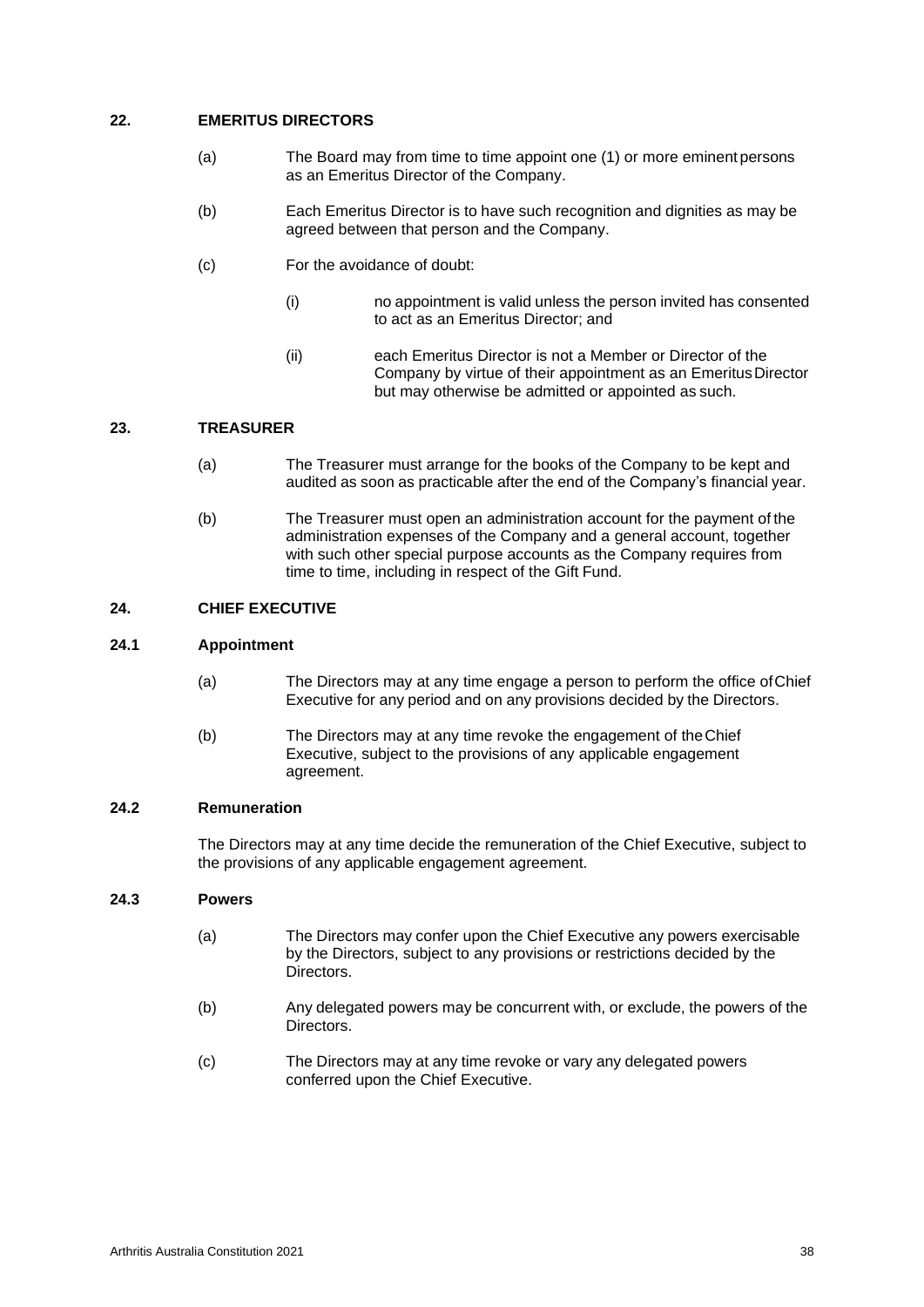# <span id="page-38-0"></span>**25. SECRETARY**

- (a) The Directors shall appoint a Secretary in accordance with the Corporations Act at the remuneration and on the terms and conditions as the Directors think fit.
- (b) A Secretary shall be appointed at the first meeting of the Board after a vacancy in that office occurs.
- (c) Any Secretary so appointed may be removed bythe Directors.

# <span id="page-38-1"></span>**26. ESTABLISHMENT AND OPERATION OF GIFT FUND**

# <span id="page-38-2"></span>**26.1 Establishment and Maintenance of Gift Fund**

- (a) The Board shall cause the Company to establish and maintain a Gift Fund to assist the Company to achieve its Objects.
- (b) All Gifts and any income derived from money, property or other investments arising out of such Gifts shall be paid into or credited to the Gift Fund, and the Gift Fund shall not receive any other money or property.
- (c) A separate bank account shall be opened and maintained for the GiftFund and all Gifts and income derived from such Gifts or the investment of such Gifts shall be kept separate from the other funds of the Company.
- (d) Receipts for donations of property to the Gift Fund are to be issued in the name of the Gift Fund and show its Australian Business Number.
- (e) The Gift Fund must be invested on an arm's length basis so as to ensure that the use of the funds reflects the Objects and not as a means of excessive accumulation of investment assets.
- (f) The Company must use any Gifts and any money received as a result of the Gifts solely to achieve its Objects.
- (g) Notwithstanding any other provision in this Constitution, if the Company's endorsement as a deductible gift recipient under sub-division 30-B of the Tax Act is revoked or after the winding up of the Gift Fund, there remains, after the satisfaction of all of the debts and liabilities of the Gift Fund, any property or money whatsoever, the surplus assets shall be given or distributed to one or more funds, authorities or institutions determined by the Board, which are charitable at law and which are a named fund, authority or institution known to have been approved under sub division 30 B of the Tax Act or a fund, authority or institution falling under one or more of the items listed in the tables in sub division 30B of the Tax Act.

# <span id="page-38-3"></span>**26.2 Future Gifts**

If any person, firm, company or association shall at any future date pay or transfer to the Company any money or any real or personal property and shall direct the Company to hold the same upon like trusts as are contained in this Constitution, the Company will in that event hold that money or property in the Gift Fund and as fully as if it had been paid or transferred to the Company at the Commencement Date.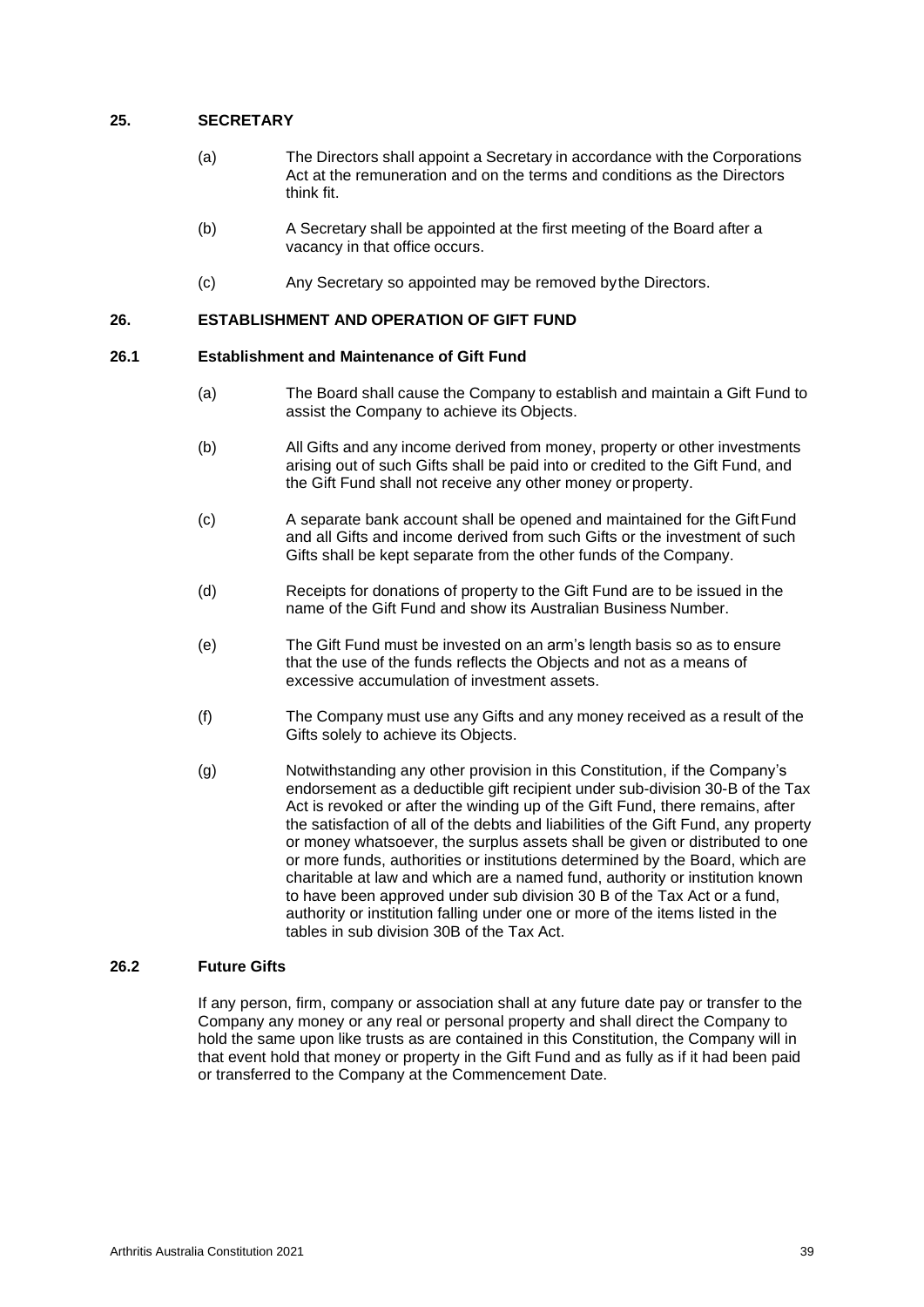# <span id="page-39-0"></span>**27. FINANCIAL RECORDS**

#### <span id="page-39-1"></span>**27.1 Financial and other records**

- (a) The Directors must cause proper financial and other records to be kept at the Office and provide annual financial reporting to Members as required by the Corporations Act.
- (b) Directors have the right to access the Company's financial records at any reasonable time.
- (c) The Directors must from time to time determine whether and to what extent and at what times and places and under what conditions or regulations any financial or other records of the Company are to be open to the inspection of Members.
- (d) No Member has the right to inspect any records of the Company except as conferred by statute or authorised by the Directors or by the Company in general meeting.

#### <span id="page-39-2"></span>**27.2 Time for financial reports**

The interval between the end of a financial year of the Company and the annual financial reporting to Members must not exceed the period (if any) prescribed by the Corporations Act.

# <span id="page-39-3"></span>**27.3 Financial Year**

- (a) Subject to the Corporations Act, the financial year of the Company shall run from 1 July to 30 June of the ensuing year.
- (b) In accordance with the Corporations Act, the Company's books of account shall be examined and audited by a properly qualified auditor appointed by the Members at the annual general meeting.

#### <span id="page-39-4"></span>**27.4 Reporting to Members**

Unless the Corporations Act provides otherwise, the Board shall send Members copies of the financial report for each financial year, the Directors' report for the year and the auditor's report on the financial report, which shall include a profit and loss statement for the year, a balance sheet as at the end of the year and a statement of cash flows for the year and every other document required by law to be attached thereto by the time specified in clause [27.2.](#page-39-2)

#### <span id="page-39-5"></span>**27.5 Consideration of Accounts at the AGM**

The Board shall cause to be laid before each annual general meeting the financial report, the Directors' report and the auditor's report for the last financial year that ended before the annual general meeting.

#### <span id="page-39-6"></span>**28. NOTICES**

# <span id="page-39-7"></span>**28.1 Entitlement to Notice**

Any Member who has advised the Company of a place of address, facsimile number or an email address (for registration in the Register) at or to which all notices and documents of the Company may be served or sent shall not be entitled to receive any notice.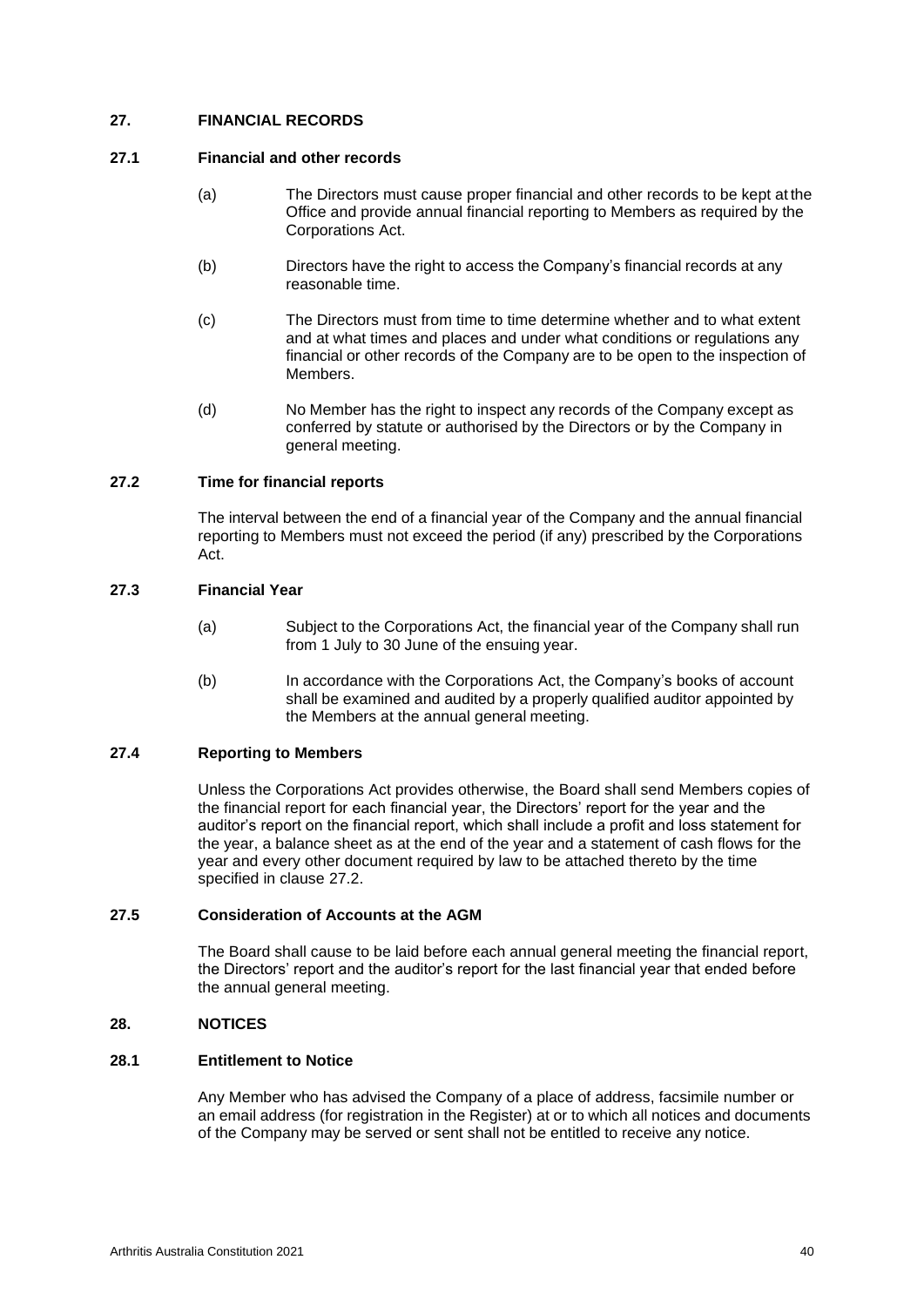# <span id="page-40-0"></span>**28.2 Notices to Members**

The Company may give notice to a Member by:

- (a) serving it on the Member personally;
- (b) sending it by post to the Member or leaving it at the Member's address as shown in the Register or the address supplied by the Member to the Company for the giving of notices;
- (c) sending it to the fax number or transmitting it to the electronic mail address (if any) supplied by the Member for the giving of notices; or
- (d) in any other way allowed under the Corporations Act.

# <span id="page-40-1"></span>**28.3 Deemed service**

Subject to clause [6.4:](#page-15-2)

- (a) a notice is sent by post, service of the notice is taken to be effected by properly addressing, prepaying and posting a letter containing the notice and to have been effected at the time at which the letter would be delivered in the ordinary course of post;
- (b) a notice sent by fax shall be taken to be effected by properly addressing and sending or transmitting the notice and to have been effected on production of a transmission report by the machine from which the fax was sent which indicates that the fax was sent in its entirety to the fax number of the recipient if produced before 5.00pm on a Business Day, otherwise on the next Business Day;
- (c) a notice sent by electronic mail shall be taken to be effected by properly addressing and sending the notice and to have been effected on the day of transmission, if transmitted before 5.00pm on a Business Day, otherwiseon the next Business Day; and
- (d) a notice sent by electronic mail is deemed not to be served only if the computer system used to send it reports that delivery failed.

# <span id="page-40-2"></span>**29. DISPUTES AND MEDIATION**

# <span id="page-40-3"></span>**29.1 Application**

- (a) The grievance procedure set out in this clause applies to disputes under this Constitution between:
	- (i) a Member and another Member;
	- (ii) a Director and the Company;
	- (iii) a Director and another Director; or
	- (iv) a Member and the Company.
- (b) The parties to the dispute must meet and discuss the matter in dispute,and, if possible, resolve the dispute within ten (10) Business Days after the dispute came to the attention of all of the parties.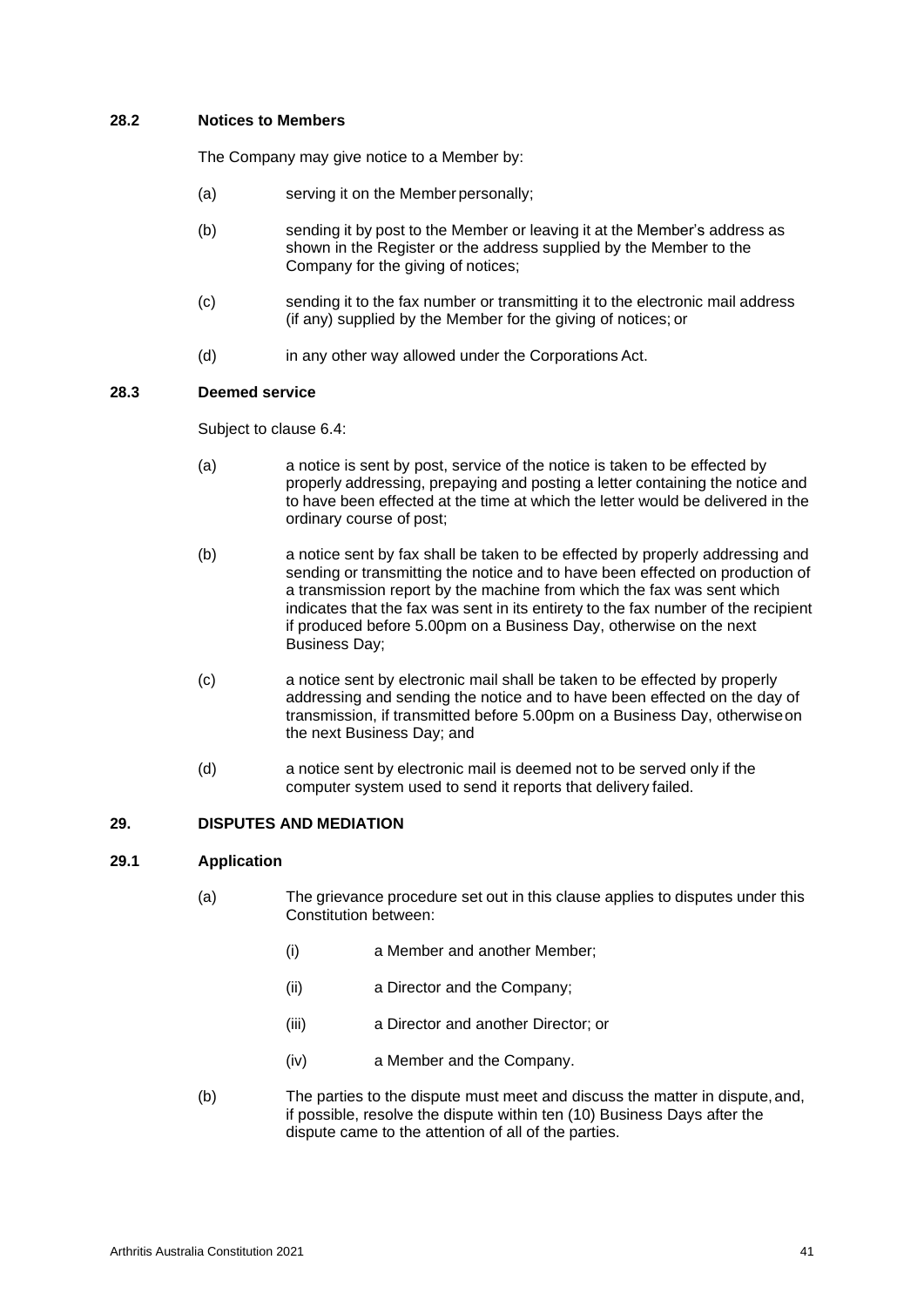# <span id="page-41-0"></span>**29.2 Mediation**

- (a) If the parties are unable to resolve the dispute at the meeting, or if a party fails to attend the meeting, then the parties must, within ten (10) Business Days, hold a meeting in the presence of a mediator.
- (b) The mediator must be:
	- (i) a person chosen by agreement between the parties; or
	- (ii) in the absence of agreement:
		- (1) in the case of a dispute between two Members, a person appointed by the Board; or
		- (2) in the case of a dispute between either a Director or a Member and the Company or a dispute between two Directors, a person who is amediator appointed or employed by the Australian Commercial Disputes Centre.
- (c) A mediator may be a Member but must not be a party to thedispute.
- (d) The parties to the dispute must, in good faith, attempt to settle the dispute by mediation.
- (e) The mediator, in conducting the mediation must:
	- (i) give the parties to the mediation every opportunity to be heard; and
	- (ii) allow due consideration by all parties of any written statement by any party; and
	- (iii) ensure that natural justice is accorded to the parties to the dispute throughout the mediation process.
- (f) The mediator must not determine the dispute.
- (g) If the mediation process does not result in the dispute being resolved, the parties may seek to resolve the dispute in accordance with the Corporations Act or otherwise at law.

# <span id="page-41-1"></span>**30. WINDING UP OR DISSOLUTION**

- (a) In the event of the Company being dissolved, the amount which remains after such dissolution and the satisfaction of all debts and liabilities (**Surplus**) shall not be paid to nor distributed amongst Members but shall be distributed in accordance with clause [30\(b\) o](#page-41-1)r, if that is not applicable, clause [30\(c\).](#page-41-1)
- (b) At or before the winding up or dissolution of the Company, the Members may determine that the Surplus shall be given or transferred to one or more institutions or entities, provided the institution or entity:
	- (i) has objects similar to those of the Company; and
	- (ii) is a public benevolent institution for the purposes of any Commonwealth taxation statute, including the Tax Act;and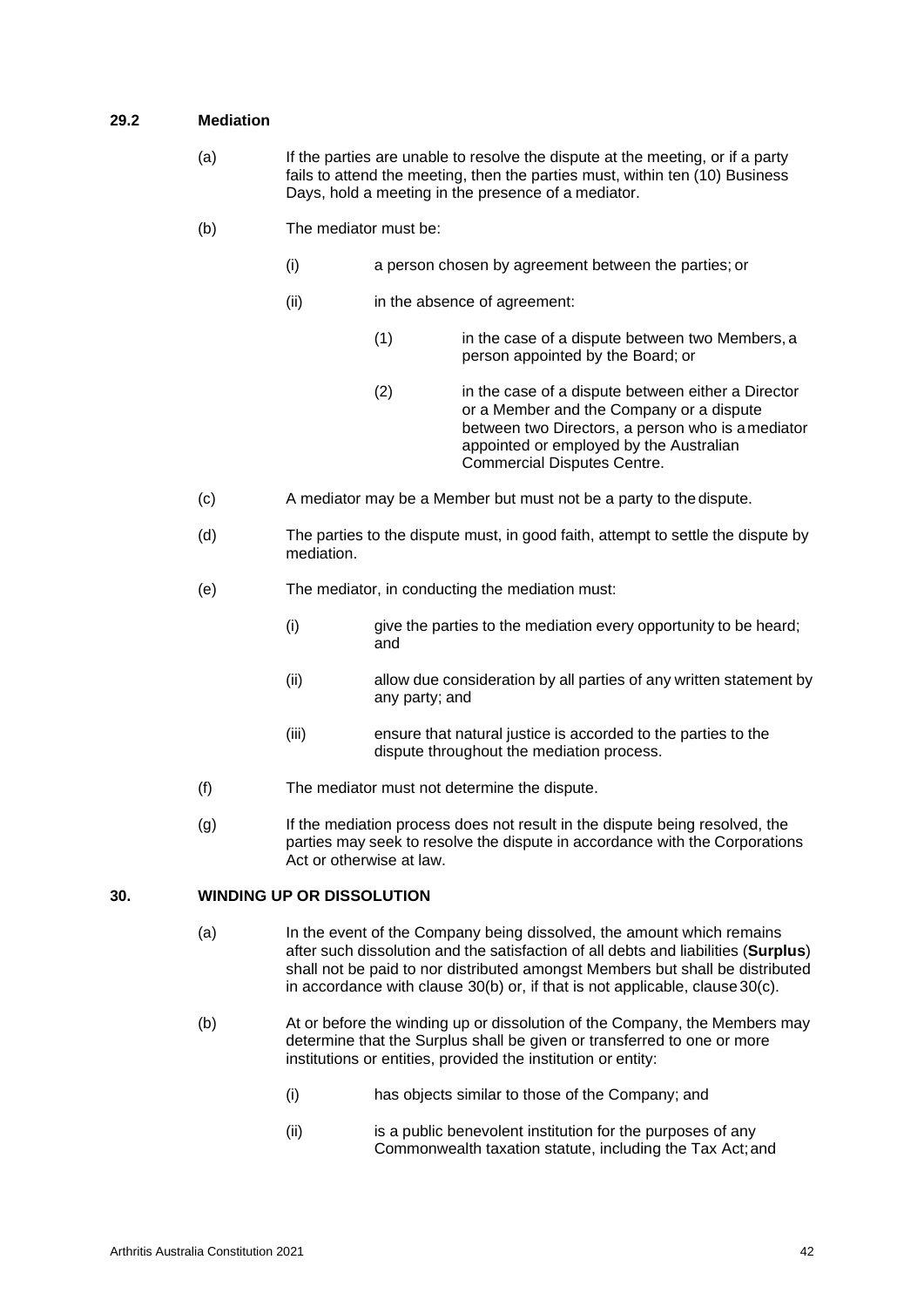(iii) prohibits the distribution of its income or property amongst its members to an extent at least as great as imposed under this Constitution.

If there is a determination in accordance with this clause [30\(b\),](#page-41-1) the Surplus shall be transferred to the institution or entity after the winding up or dissolution of the Company. If there is more than one institution or entity specified in the determination, the Surplus shall be transferred in the proportion specified in the determination or, if there is no such proportion specified, then, in proportions as determined by the Directors.

- (c) If there is no determination made in accordance with clause [30\(b\), t](#page-41-1)he Surplus shall be given or transferred to another organisation in Australia, as determined by the Board, which has substantially similar objects to those of the Company, is a public benevolent institution for the purposes of any Commonwealth taxation statute, including the Tax Act and which prohibits the distribution of its income or propertyamongst its members to an extent at least as great as imposed under this Constitution, in such manner as the Directors shall determine.
- (d) If and so far as effect cannot be given to clause [30\(c\),](#page-41-1) the Surplus shall be applied in Australia to some charitable object.
- (e) If the Company has been granted deductible Gift Recipient (**DGR**) status by the Australian Taxation Office and the DGR status is revoked, theCompany shall transfer all remaining Gifts, deductible contributions and any money received in respect of such Gifts and contributions to another DGR on winding up or on revocation of endorsement, whichever occurs first.

# <span id="page-42-0"></span>**31. INDEMNITY OF OFFICERS**

- (a) The Company must indemnify each Officer out of the assets of the Company to the Relevant Extent against any Liability incurred by the Officer in or arising out of the conduct of the business of the Company or a subsidiary of the Company or in or arising out of the discharge of the Duties of the Officer, except where the Liability:
	- (i) is owed to the Company or a Related Body Corporate;
	- (ii) arises out of conduct involving a lack of good faith;
	- (iii) is for a pecuniary penalty order under section 1317G of the Corporations Act;
	- (iv) is for a compensation order under section 1317H of the Corporations Act; or
	- (v) is for legal costs.
- <span id="page-42-1"></span>(b) To the Relevant Extent, the Company must indemnify each Officer against any Liability for legal costs incurred in defending an action for a Liability incurred as an Officer, except if the costs are incurred:
	- (i) in defending or resisting proceedings in which the person is found to have a Liability for which they could not be indemnified under clause [31\(a\);](#page-42-0)
	- (ii) in defending or resisting criminal proceedings in which the person is found guilty;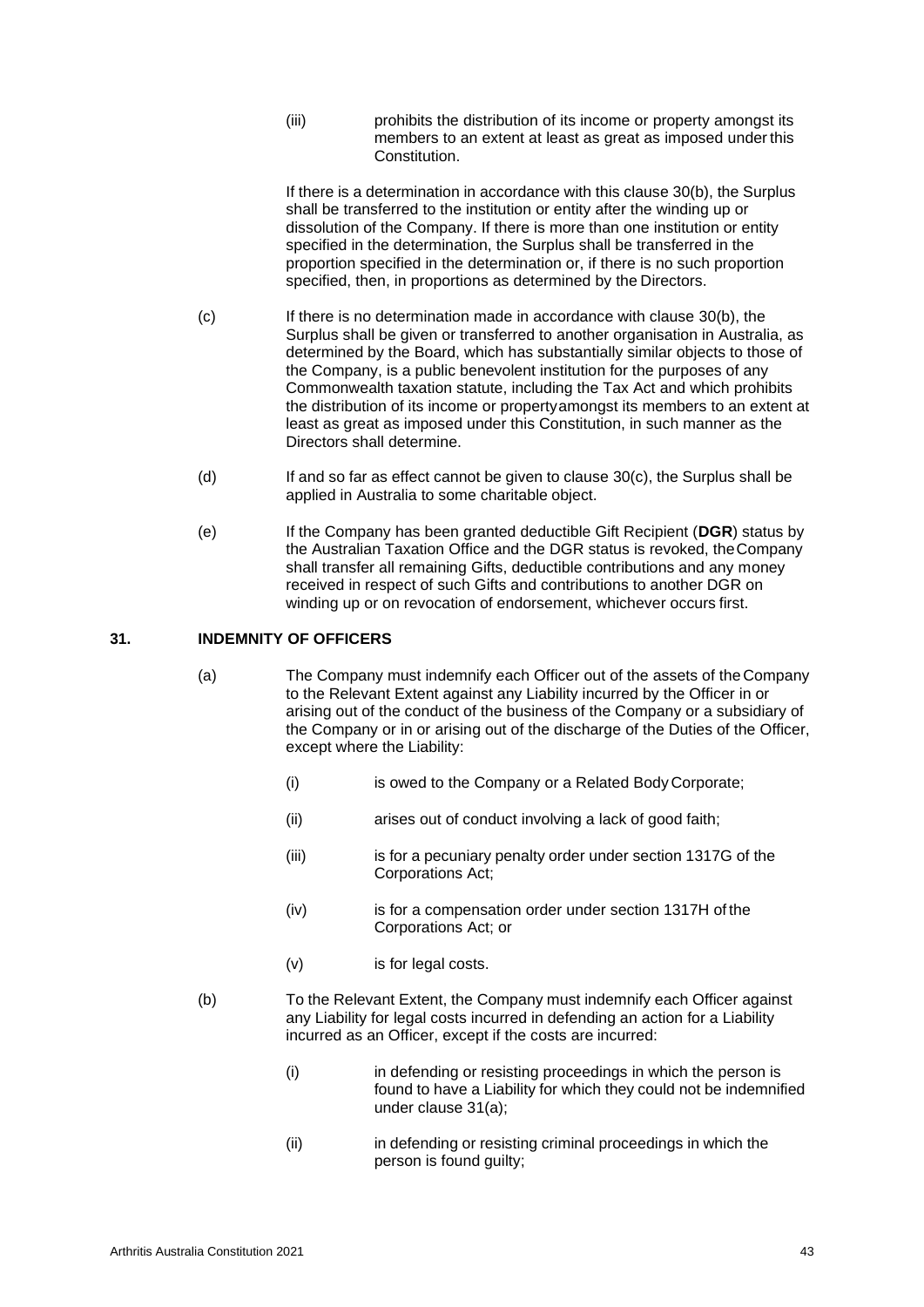- (iii) in defending or resisting proceedings brought by ASIC or a liquidator for a court order if the grounds for making theorder are found by the court to have been established; or
- (iv) in connection with proceedings for relief to the person under the Corporations Act in which the court denies the relief.

Paragraph (iii) does not apply to costs incurred in responding to actions taken by ASIC or a liquidator as part of an investigation before commencing proceedings for the court order.

- (c) The Company may, to the Relevant Extent:
	- (i) purchase and maintain insurance; or
	- (ii) pay or agree to pay a premium for insurance,

for any person to whom this clause [31 a](#page-42-0)pplies against any Liability incurred by the person as an Officer.

- (d) The Company may give an Officer a loan or advance in respect of legal costs for defending an action for a Liability incurred as an Officer, provided that such loan or advance does not contravene the Corporations Act.
- (e) Subject to the Corporations Act, where the Board considers it appropriate, the Company may execute a documentary indemnity or insurance policy in any form in favour of any Officer.
- (f) Subject to the Corporations Act, where the Board considers it appropriate, the Company may:
	- (i) make payments or agree to make payments by way ofpremium in respect of any contract effecting insurance on behalf or in respect of an Officer against any Liability incurred by the Officer in or arising out of the conduct of the business of the Company or a subsidiary of the Company or in or arising out of the discharge of the Duties of the Officer other than one for legal costs, conduct involving a wilful breach of duty in relation to the Company or contravention of section 182 or 183 of the Corporations Act; and
	- (ii) bind itself and amend any contract or deed with any Officer to make the payments.
- (g) The benefit of each indemnity given in clauses [31\(a\)](#page-42-0) and [\(b\)](#page-42-1) continues, even after its terms or the terms of this clause are modified or deleted, in respect of a Liability arising out of acts or omissions occurring prior to the modification or deletion.

# <span id="page-43-0"></span>**32. CAPACITY**

Subject to the Corporations Act and clause [33, t](#page-43-1)he Company has the legal capacity of a natural person including the capacity to exercise the powers set out in section 124 of the Corporations Act.

# <span id="page-43-1"></span>**33. NON-PROFIT**

The income and property of the Company must be applied solely towards the promotion of the Objects. In particular, no portion of the income and property of the Company is to be paid or transferred directly or indirectly by way of dividend, bonus or distribution of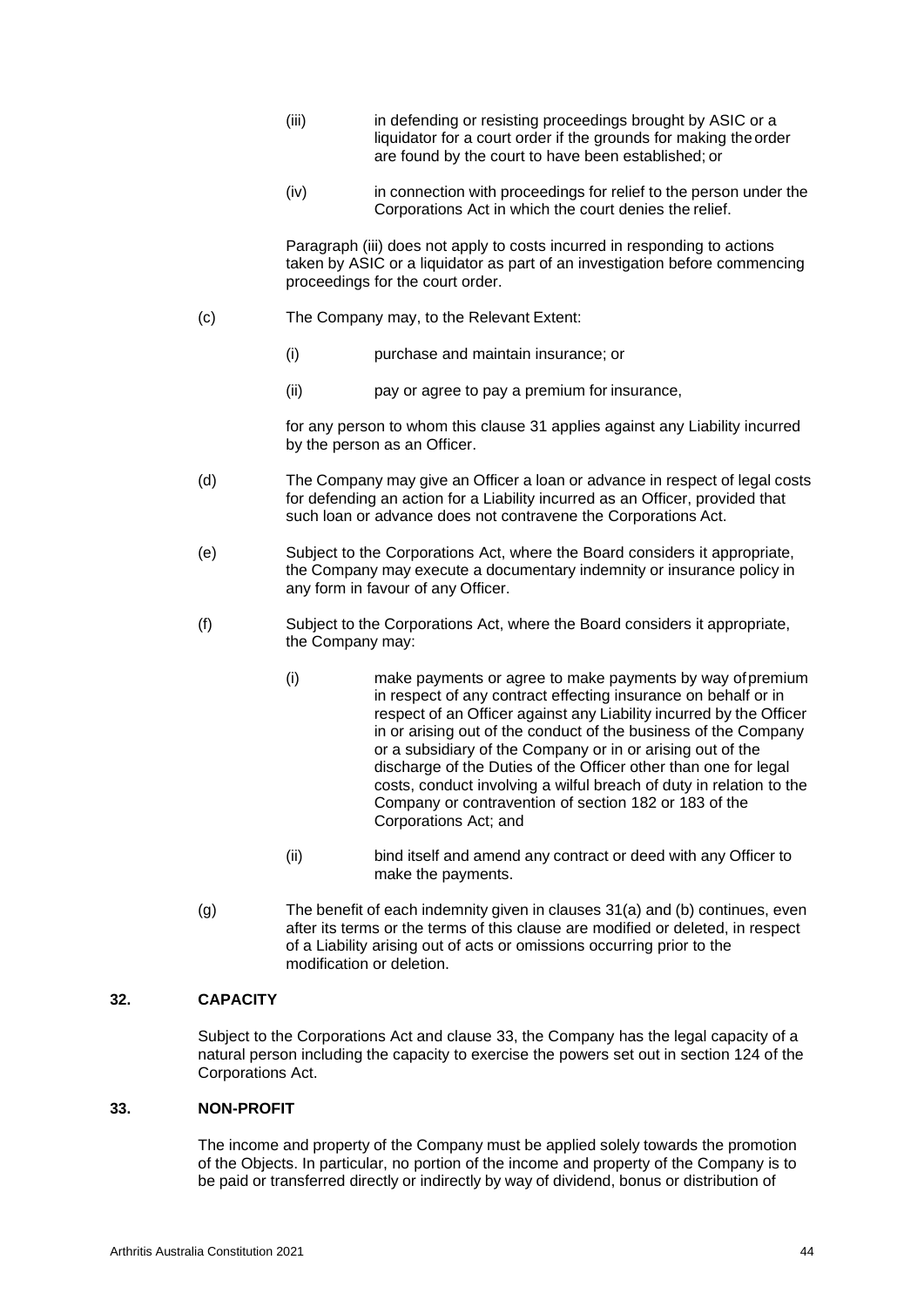profit to Members or paid to Directors as fees for their services as Directors. This does not prevent the payment in good faith:

- (a) of remuneration to any Officers or servants of the Company for anyservices rendered in a professional or technical capacity to or as an employee of the Company, where:
	- (i) the provision of the services is approved by the Board prior to commencement of the provision of the services; and
	- (ii) the amount payable is not more than an amount that would be commercially reasonable for the service;
- (b) for goods supplied in the ordinary and usual course of business;
- (c) of interest on money borrowed from any Member at a rate not exceeding from time to time the Company's overdraft rates of interest paid for moneys borrowed from its bankers;
- (d) of reasonable and proper rent for premises leased or licensed byany Member to the Company;
- (e) of out of pocket expenses (including travel and accommodation) incurred by a Director in performing Duties to the Company or otherwise on Company business if such payment is approved by the Board; or
- (f) in connection with the indemnification of, or payment of premiums on contracts of insurance for any Director, to the extent permitted by law and this Constitution.

#### <span id="page-44-0"></span>**34. LIMITED LIABILITY**

The Company is a company limited by guarantee and the Liability of the Members is limited as provided by clause [35 o](#page-44-1)f this Constitution.

#### <span id="page-44-1"></span>**35. MEMBERS' GUARANTEE**

Every Member undertakes to contribute an amount not exceeding \$100.00 to the property of the Company if the Company is wound up while he or she is a Member or within 1 year after ceasing to be a Member, for:

- (a) payment of the debts and liabilities of the Company contracted before they ceased to be a Member;
- (b) the costs, charges and expenses of winding up the Company; and
- (c) for an adjustment of the rights of contributories among themselves.

# <span id="page-44-2"></span>**36. APPLICATION OF THE CORPORATIONS ACT**

#### <span id="page-44-3"></span>**36.1 What parts of the Corporations Act apply**

Unless the contrary intention appears, an expression in a clause of this Constitution that has a defined meaning for the purposes of the Corporations Act has the same meaning when used in this Constitution.

#### <span id="page-44-4"></span>**36.2 Actions authorised under Corporations Act**

Where the Corporations Act authorises or permits a company to do any matter or thing if so authorised by its constitution, the Company is and shall be taken by this clause to be